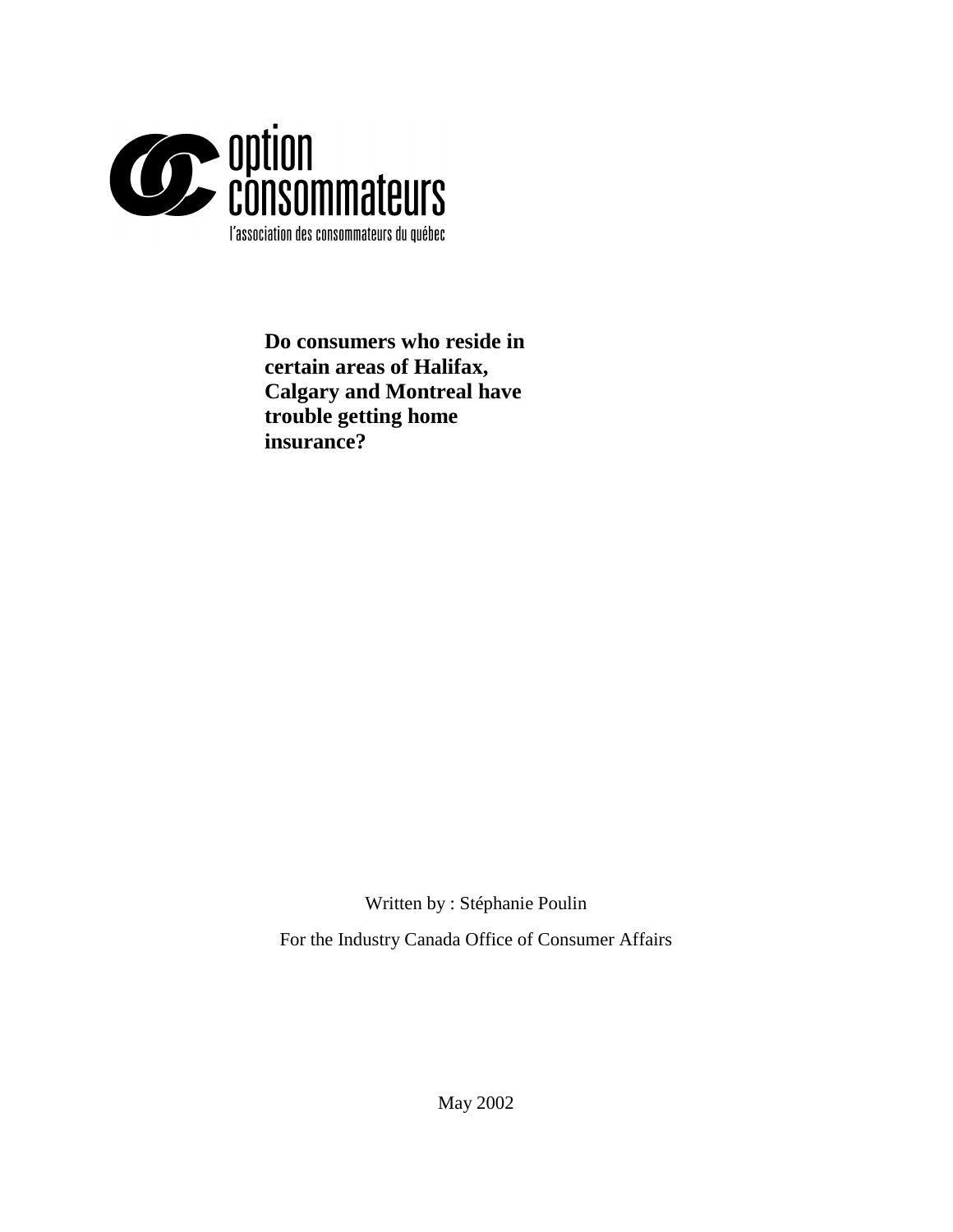# **Acknowledgements**

This research project was coordinated by Option consommateurs' Patrick Vanasse, and by Stéphanie Poulin, who wrote the report.

"Option Consommateurs" is very grateful to Industry Canada for the financial support they provided so that this research project may be completed. Furthermore, we would like to thank Mr. Mike Landry of the Halifax Regional Police, Mr. Russel Walker and Mr. Jim Smith, local councillors for the Halifax Regional Municipality for the assistance they provided in preparing this study. Finally, we would like to give a special thanks to Mrs. Wilma Enyang Endamne for her help in this investigation.

Quoting certain limited excerpts from this report is permitted, as long as their source is mentioned. Copying this report or referring to any of its content for advertising or gainful purposes is strictly forbidden.

# **Copyright**

Bibliothèque nationale du Québec National Library of Canada ISBN 2-921588-37-4

Option Consommateurs 2120, Sherbrooke Street East, Suite 604 Montreal, Quebec H2K 1C3

Telephone number : (514) 598-7288

Fax number : (514) 598-8511

E-mail address : [courriel@option-consommateurs.org](mailto:courriel@option-consommateurs.org)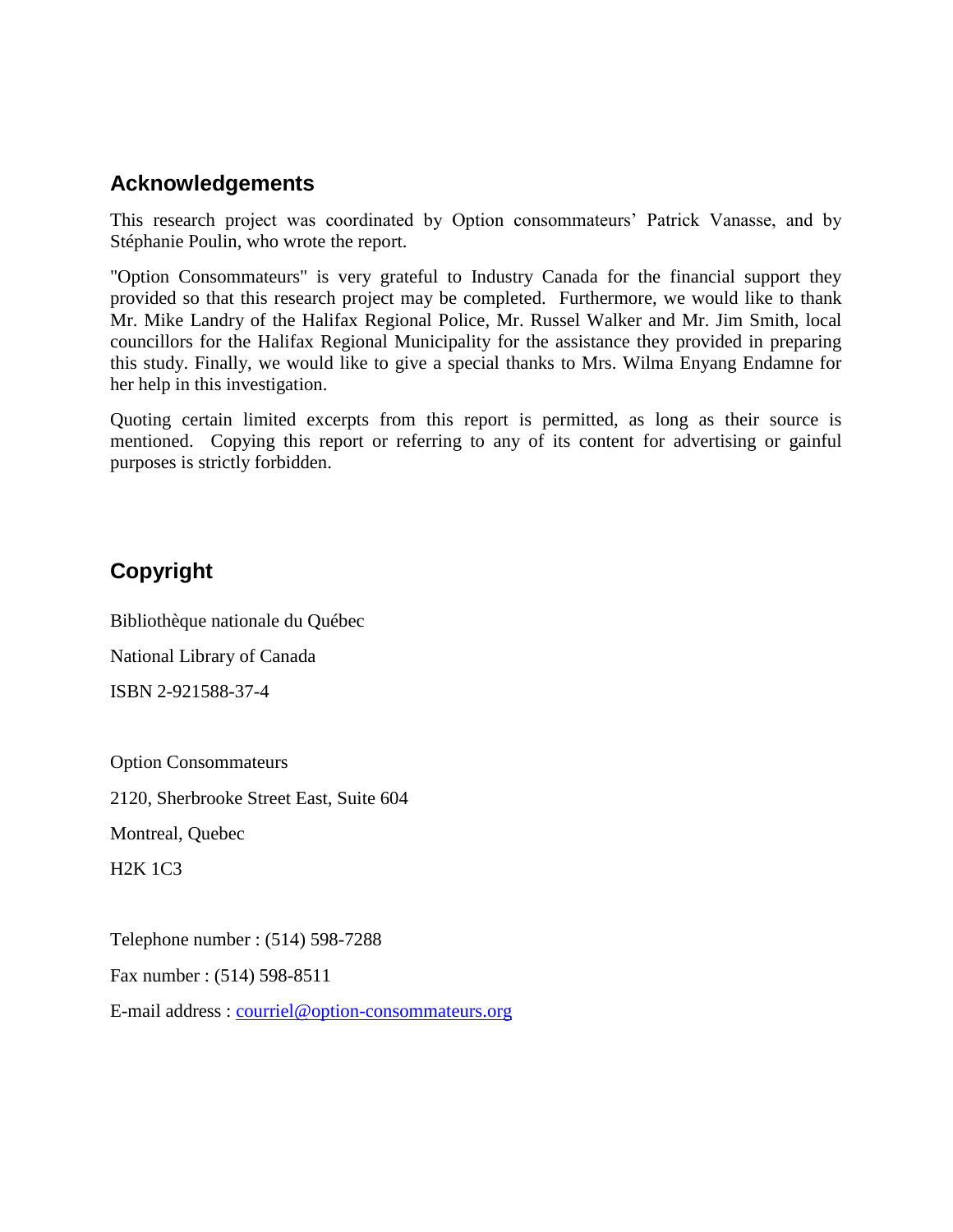### **Executive summary**

Access to home insurance in certain American urban areas has been getting a lot of print in the United States. Many consumer groups in that country have accused insurers of *redlining.* Originally, this term meant that certain big city central areas were refused access to insurance. A*nti-redlining* legislation passed by various states included in the term's definitions the refusal of issuing or renewing an insurance policy or the cancellation of a policy because of the geographical location of a building.

To better understand this problem, we did a small documented study on *redlining* and the legislation passed in the United States to remedy the situation. Studies done in America determined that there's a relationship between income and the probability of getting and keeping home insurance. Furthermore, it would seem that underprivileged communities are disproportionnately affected by certain criteria used by insurance companies. We also noticed that the United States, more so than Canada, have adopted a policy of intervention where insurance is concerned. Certain states have therefore implemented risk sharing programmes (« pools ») that provide basic protection to consumers who live in urban areas where it's difficult to obtain insurance. Furthermore, insurers in certain states have to reveal precise information pertaining to their activities such as the geographical breakdown of policies that are issued, as well as the criteria they use.

We also did a telephone investigation of insurance agents and brokers in three Canadian cities, i.e. Calgary, Halifax and Montreal. We wanted to check if insurance companies refuse to insure consumers because of their home's geographical location, and whether or not they have implemented policies that make access to insurance difficult in disadvantaged areas. Our investigation made it possible for us to conclude that this problem doesn't exist in Halifax and Calgary. Indeed, no insurance company refused to insure our investigator when he claimed to live in an underprivileged area. Furthermore, in these cities, insurance companies charge identical or similar premiums, whether their customers live in poorer or wealthier areas. In Montreal however, there is a problem with access to insurance. Indeed, two of the thirteen companies we reached refused to insure a home in the Hochelaga-Maisonneuve district. Also, nine of these thirteen companies charged higher premiums to insure a home in this particular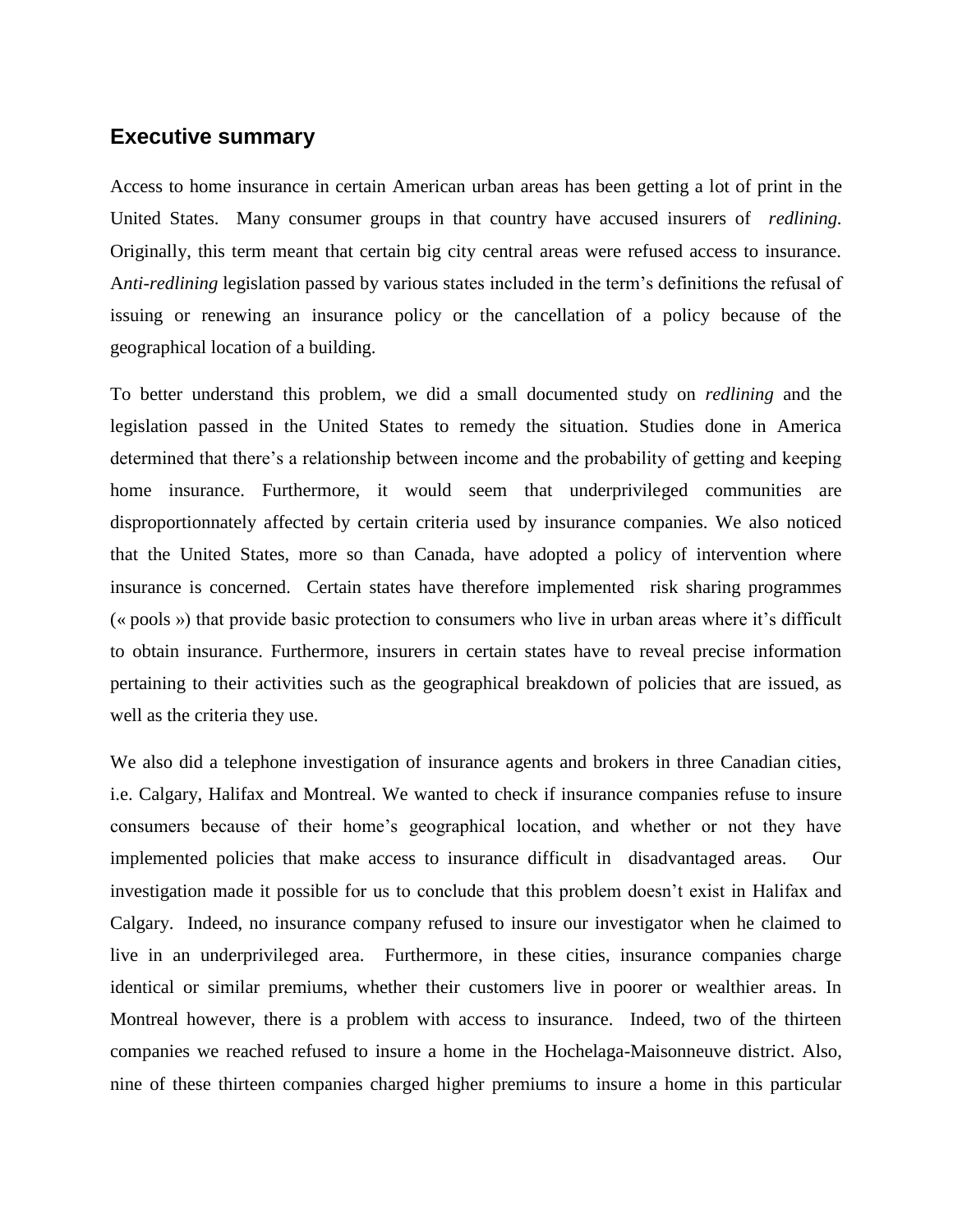area. Furthermore, the difference in costs between poorer and more privileged areas can sometimes be quite considerable. Indeed, four companies require between 30,1 % and 58,1 % more to insure this sector. Finally, our investigation showed that certain insurance companies use credit ratings or risk scoring to select their customers during the application process, no matter where our investigator claimed he lived.

These results have lead Option consommateurs to make the following recommendations :

- 1) In order to give a more precise diagnosis of the problems surrounding access to home insurance, we recommend that governments do a complete and full study based on the information that insurance companies hold. Taking a look at the criteria while taking out an insurance policy will help to determine if there is discrimination within the system. Furthermore, evaluating the geographical breakdown of those risks that are accepted by insurers will help determine if certain areas are under insured.
- 2) To do a better evaluation, we recommend that the Quebec government adopt legislation that would make the following conditions compulsory for insurance companies :
	- Reveal the geographical breakdown of policies that are taken out, cancelled or refused.
	- Divulge the statistics pertaining to losses for each postal code.
	- Make public the criteria they use.
- 3) We recommend that provincial governments, especially the Quebec government, examine the possibility of implementing a home insurance access programme, i.e a risk sharing « pool ».
- 4) We recommend that provincial governments pass legislation which would make insurers justify in writing their decision to cancel a policy, or refuse to take out or renew a policy.
- 5) To enable consumers to better understand the various insurance products that are available and to compare them, we recommend that brokers/agents as well as insurance companies use a standardized vocabulary to designate these various products.

6) We recommend that the federal and provincial governments do a complete study to determine what use insurers make of credits ratings, to verify if they use the latter to accept a specific risk, cancel a policy or to determine the amount of the premiums.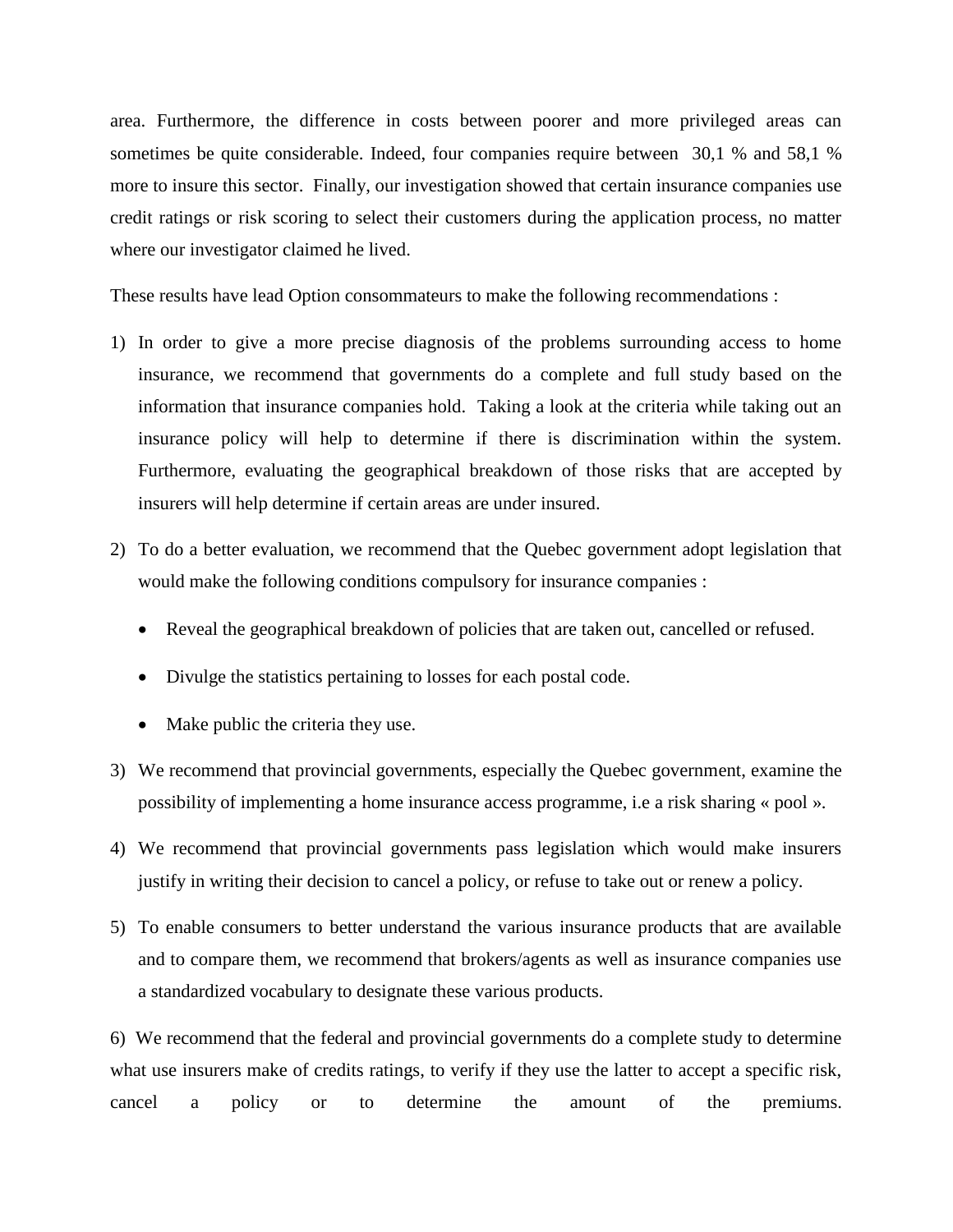# **TABLE OF CONTENTS**

| 1. |           |                                                                        |  |
|----|-----------|------------------------------------------------------------------------|--|
|    | 1.1       |                                                                        |  |
|    | 1.2       |                                                                        |  |
|    | 1.3       |                                                                        |  |
|    |           |                                                                        |  |
|    |           |                                                                        |  |
|    |           |                                                                        |  |
|    |           |                                                                        |  |
| 2. |           |                                                                        |  |
|    | 2.1       |                                                                        |  |
|    | 2.1.1     |                                                                        |  |
|    | 2.1.2     |                                                                        |  |
|    | 2.1.3     |                                                                        |  |
| 3. |           |                                                                        |  |
|    | 3.1       |                                                                        |  |
|    | 3.1.1     |                                                                        |  |
|    | 3.1.2     |                                                                        |  |
|    | 3.1.3     |                                                                        |  |
|    |           |                                                                        |  |
|    |           |                                                                        |  |
|    | 3.1.3.1   | PREMIUMS REQUIRED FOR EACH PRODUCT AND SECTOR - DETAILLED RESULTS.  26 |  |
|    | 3.1.3.1.1 |                                                                        |  |
|    |           |                                                                        |  |
|    |           |                                                                        |  |
|    |           |                                                                        |  |
|    | 3.1.3.1.2 |                                                                        |  |
|    |           |                                                                        |  |
|    | 3.1.4     |                                                                        |  |
|    | 3.1.4.1   |                                                                        |  |
|    | 3.1.4.2   |                                                                        |  |
|    | 3.1.4.3   |                                                                        |  |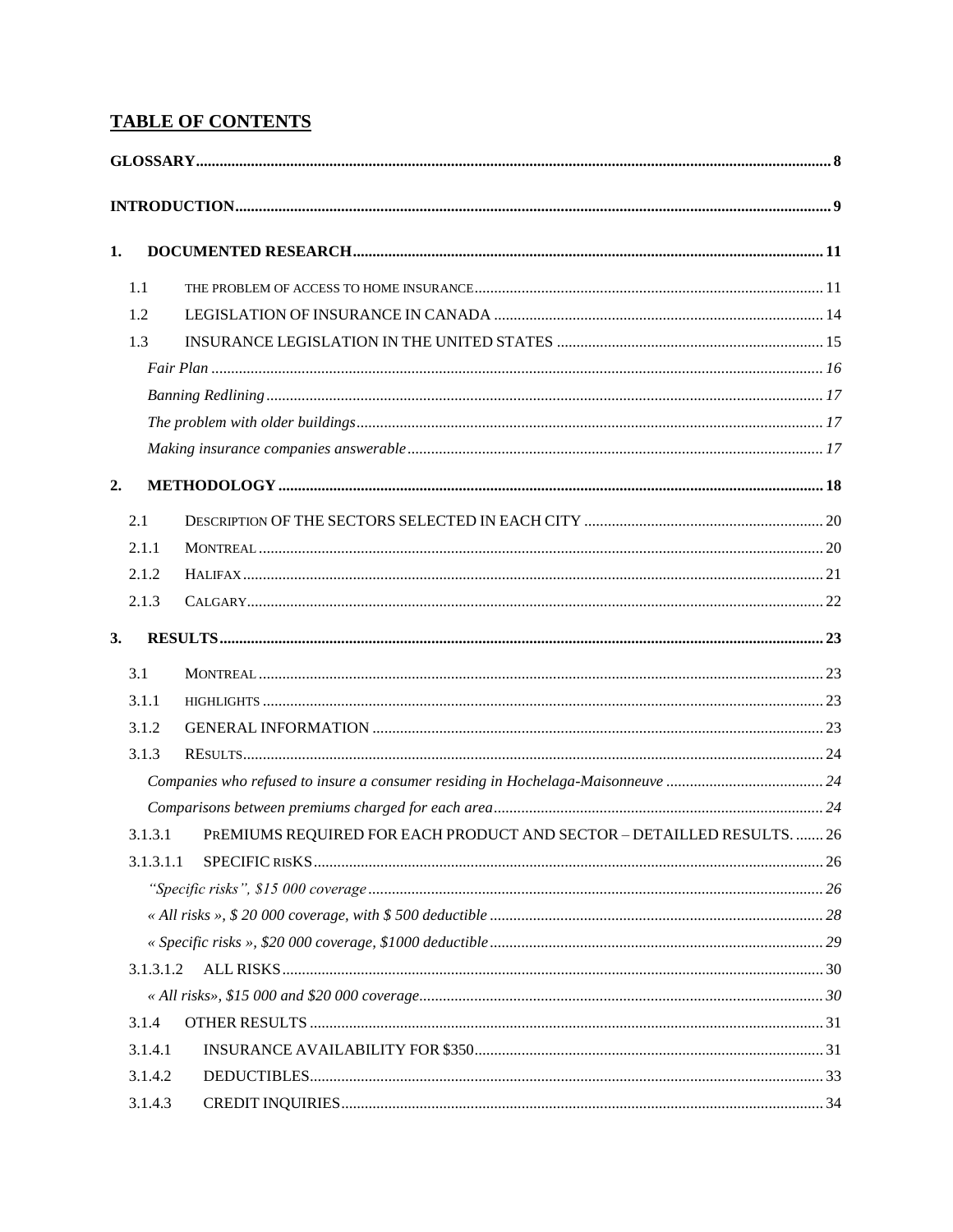|    | 3.2       |  |
|----|-----------|--|
|    | 3.2.1     |  |
|    | 3.2.2     |  |
|    | 3.2.3     |  |
|    | 3.2.3.1   |  |
|    | 3.2.3.1.1 |  |
|    | 3.2.3.1.2 |  |
|    | 3.3       |  |
|    | 3.3.1     |  |
|    | 3.3.2     |  |
|    | 3.3.2.1   |  |
|    | 3.3.2.2   |  |
|    | 3.3.2.2.1 |  |
|    |           |  |
|    |           |  |
|    |           |  |
|    |           |  |
|    | 3.3.2.2.2 |  |
|    |           |  |
|    |           |  |
|    |           |  |
|    | 3.4       |  |
|    |           |  |
| 4. |           |  |
|    |           |  |
|    | 4.1       |  |
|    | 4.2       |  |
|    | 4.2.1     |  |
|    | 4.2.1.1   |  |
|    | 4.2.1.2   |  |
|    | 4.2.2     |  |
| 5. |           |  |
|    |           |  |
| 6. |           |  |
| 7. |           |  |
|    |           |  |
|    | 7.1       |  |
|    | 7.2       |  |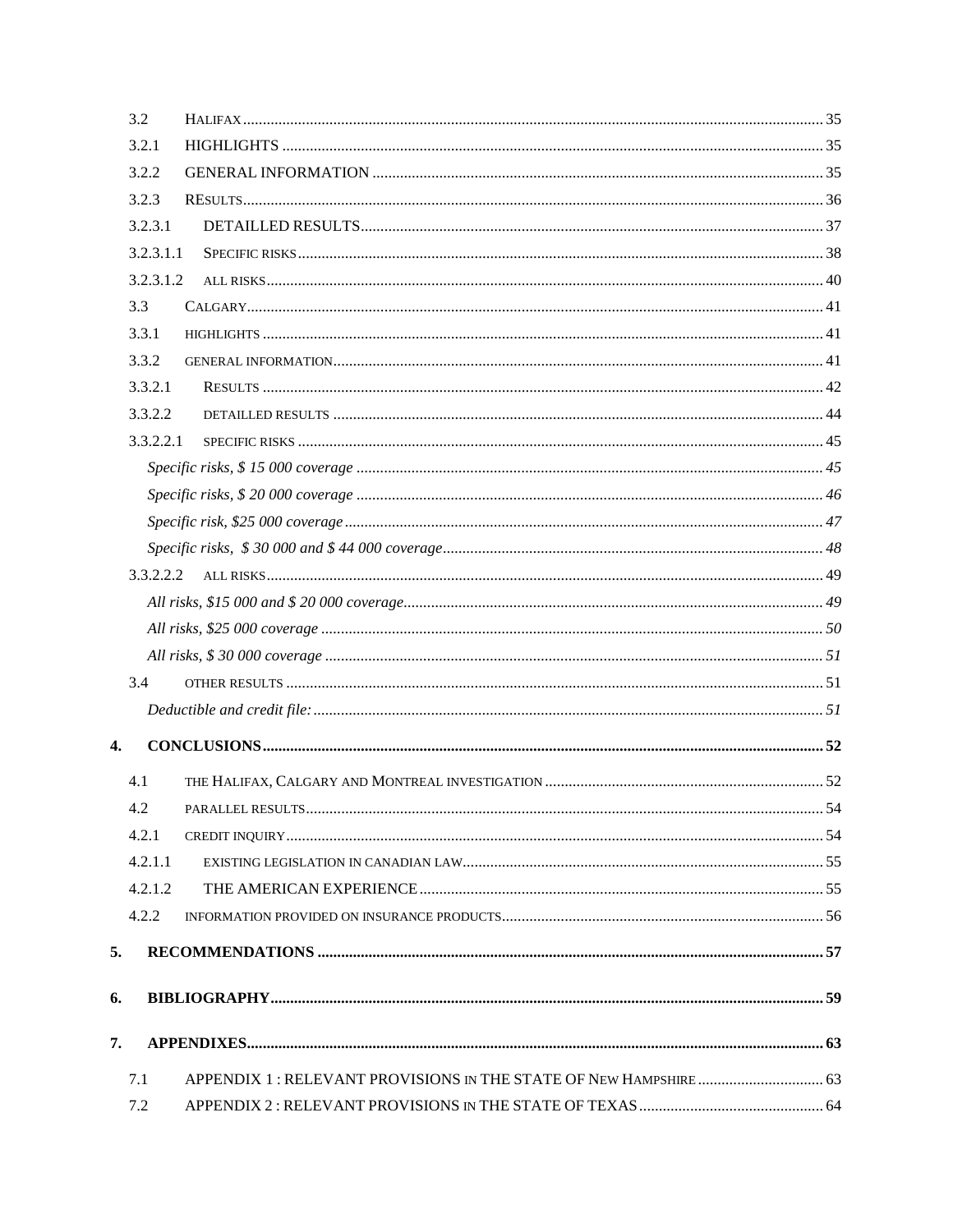| 7.4 | APPENDIX 5 : LIST OF PEOPLE AND ORGANIZATIONS THAT WERE INTERVIEWED  72 |  |
|-----|-------------------------------------------------------------------------|--|
| 7.5 |                                                                         |  |
| 7.6 |                                                                         |  |
| 7.7 |                                                                         |  |
| 7.8 |                                                                         |  |
| 7.9 |                                                                         |  |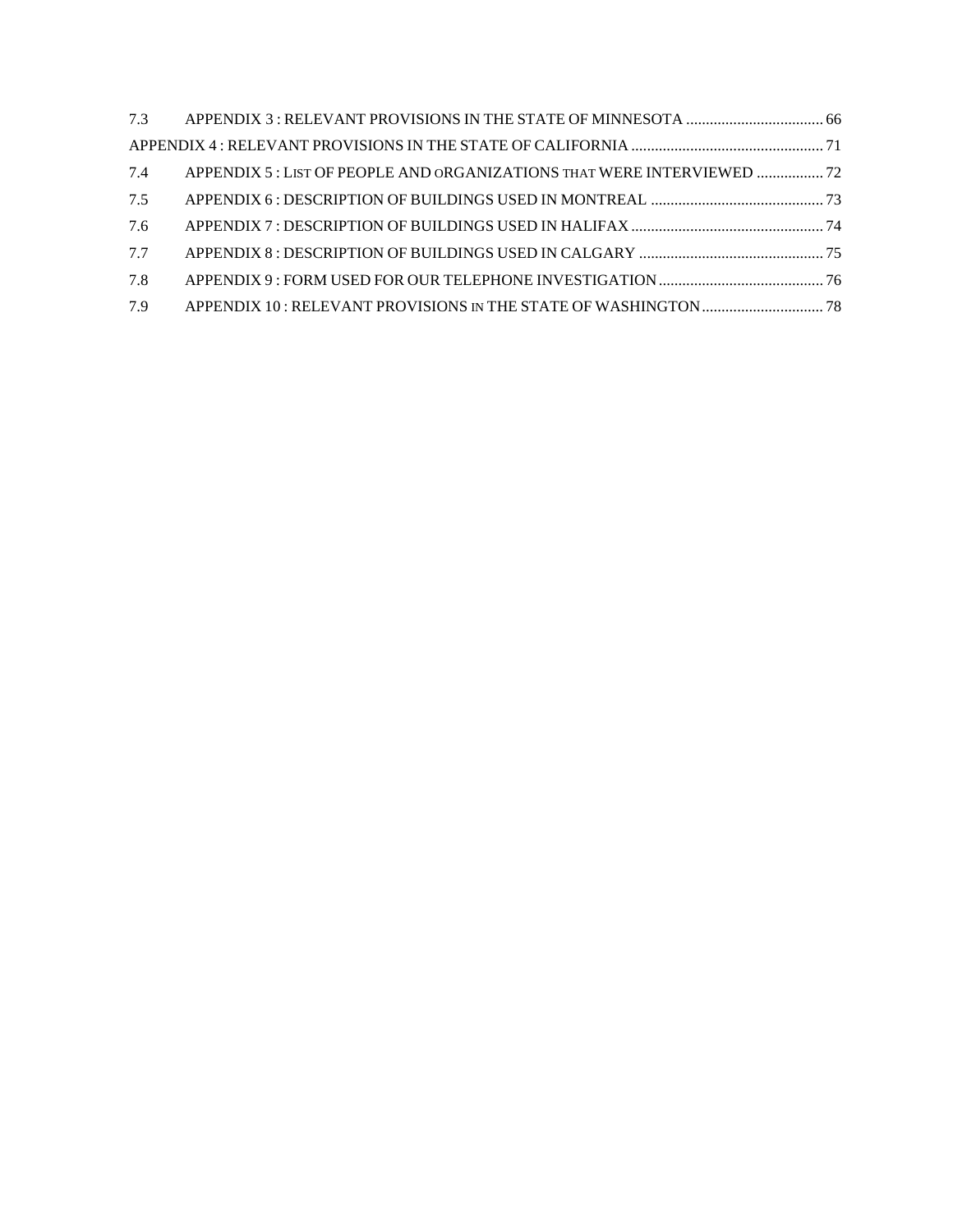# **GLOSSARY**

In the pages below, the terms we use will have the following meaning:

| « Consumer »                | Person who has taken out or is trying to take out an insurance<br>policy.                                                                                                                                               |
|-----------------------------|-------------------------------------------------------------------------------------------------------------------------------------------------------------------------------------------------------------------------|
| « Criteria »                | Various factors taken into consideration by the insurer when<br>deciding whether or not a risk is acceptable or when evaluating<br>the amount of a premium.                                                             |
| « Discrimination »          | A distinction that is unfavourable to a person or a group of<br>people.                                                                                                                                                 |
| « Deductible »              | Portion of the cost of damages (fixed amount or percentage) that<br>the insurer pays for when settling a claim.                                                                                                         |
| « Form for specific risks » | Insurance form that offers coverage for a limited number of<br>risks, specified in the contract.                                                                                                                        |
| « Form for all risks »      | Insurance form that offers a more extended coverage than the<br>others against losses or damages incurred during any fortuitous<br>event, excluding those not in the contract.                                          |
| « Policy »                  | Written document, signed by the insurer and the subscriber,<br>which confirms the existence of an insurance contract and<br>which specifies the terms and conditions.                                                   |
| $\triangleleft$ Premium »   | Amount of money that the insured person pays to the insurer in<br>exchange for financial protection against specific risks, for a<br>pre-determined amount of time.                                                     |
| « Protection »              | Guarantee provided by an insurance policy in case an accidental<br>event occurs.                                                                                                                                        |
| « Risk appraisal »          | Risk evaluation process which assists the insurer in deciding on<br>one hand whether or not he will accept a risk and on the other<br>hand, in determining the conditions under which the guarantee<br>will be offered. |

(Insurance Bureau of Canada, 2002 )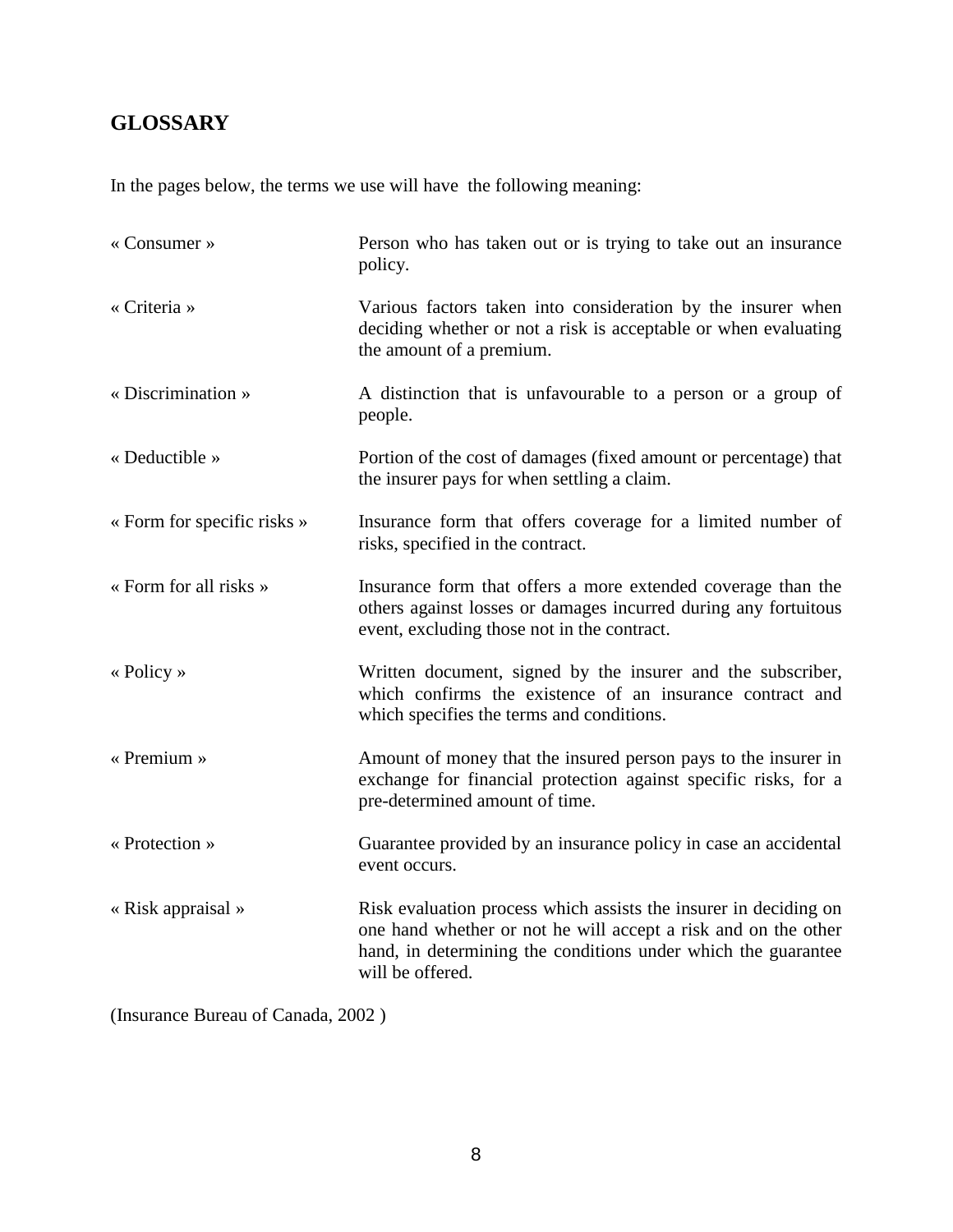## **INTRODUCTION**

"Insurance is essential to revitalize our cities .... without insurance, banks and other financial institutions will not –and cannot- make loans. New housing cannot be repaired (…) Efforts to rebuild our nation's inner cities cannot move forward. Communities without insurance are communities without hope." President's National Advisory Panel on Insurance in Riot Affected Areas" (Squires, 1997).

Access to home insurance is an important issue. There are those who believe that it's essential to a city's revitalization and even go so far as to say that a community without insurance is one without hope. One thing is however certain. Insurance provides security. It represents a way to protect oneself against the unpredictable events of life. For the consumer who doesn't have the funds to replace lost assets, insurance can protect against catastrophic consequences.

However, according to an American study, there seems to be a relationship between income and the probability of obtaining home insurance (LSAP, 2000). According to a survey done by the Task Force on the Future of the Canadian Financial Services Sector, 17 % of low income Canadians have no insurance, whereas a minor percentage of low income earners have life insurance, home insurance or health insurance (Ekos, 1998). A survey done in 2000 by the Insurance Bureau of Canada (IBC) of 1000 Quebeckers shows that 24% of tenants are not insured. Some of them don't have home insurance because of the cost of premiums (Gagnon, 2000).

Opinions differ as to why this problem exists. Insurers often attribute this to two factors: the socio-economic situation of low income consumers who have trouble paying for insurance and the crime rate in certain underprivileged areas, which increases premiums. For their part, consumer groups feel that certain methods used by insurers are a part of the problem. *Redlining*  is one of those methods. *Redlining* means refusing insurance to a consumer because of the geographical location of the building.<sup>1</sup>

<u>.</u>

<sup>&</sup>lt;sup>1</sup> For further information on the meaning of *redlining* please refer to section 1.1.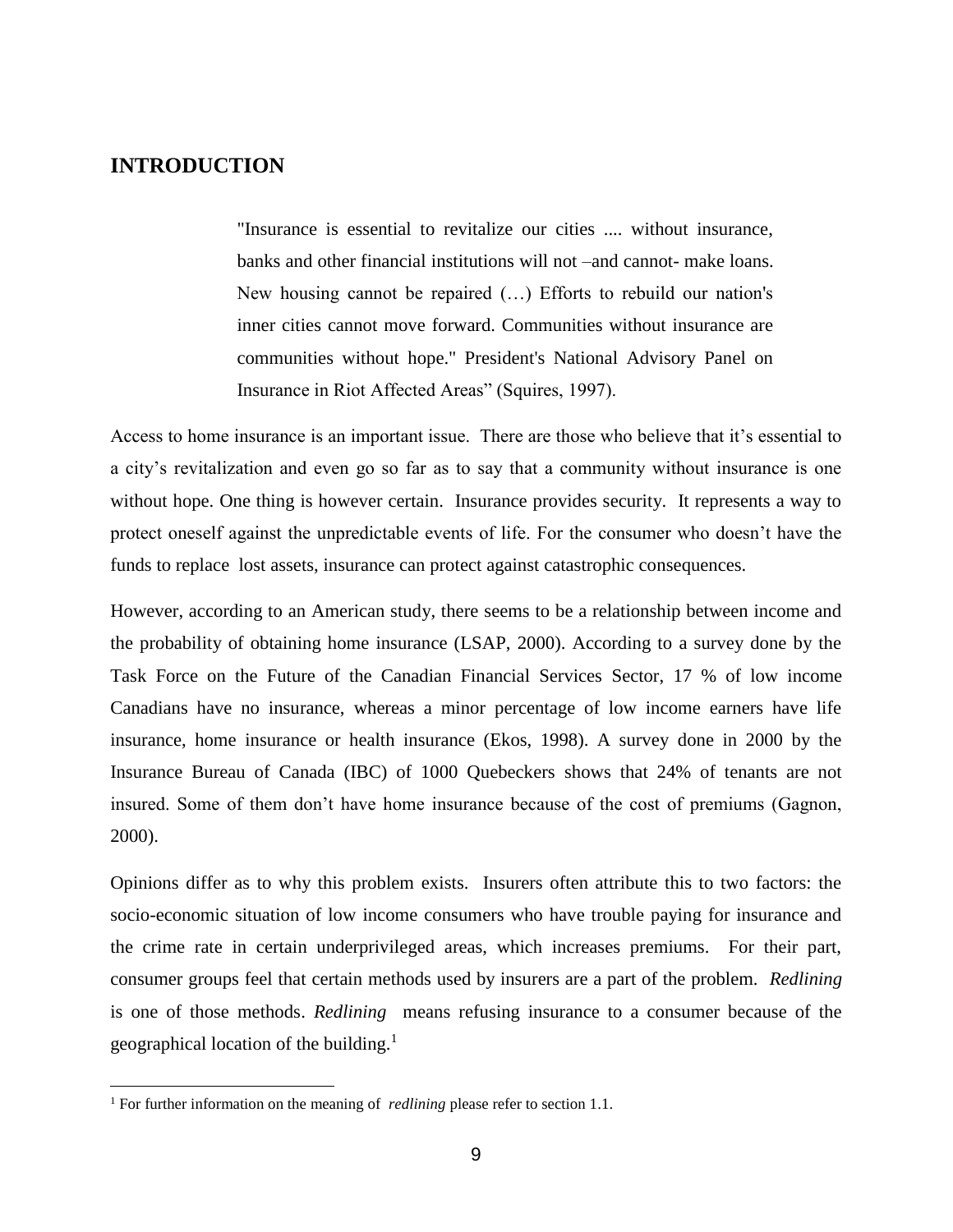The objective of our study is to verify if Canadian consumers who live in underprivileged areas of Calgary, Halifax and Montreal have trouble getting insurance. We want to know if insurance companies (1) refuse to insure consumers because of the area they live in (2) and if they use methods or apply certain policies which give consumers limited access to home insurance.

Our study has two sections: Documented research on *redlining* and the legislation pertaining to this problem, as well as a telephone investigation of agents and insurance brokers, in order to evaluate their methods and to get premium prices for a basic insurance policy. As you will see in detail in section 2, we selected an underprivileged area as well as a wealthier sector in all three cities we selected for our telephone investigation, that was done between February and April 2002. In each sector, we chose a building with similar characteristics. Our investigator, based on the address of each of these buildings, completed his investigation.

Following these sections, we will draw our conclusions and make the necessary recommendations we feel will help make home insurance more accessible.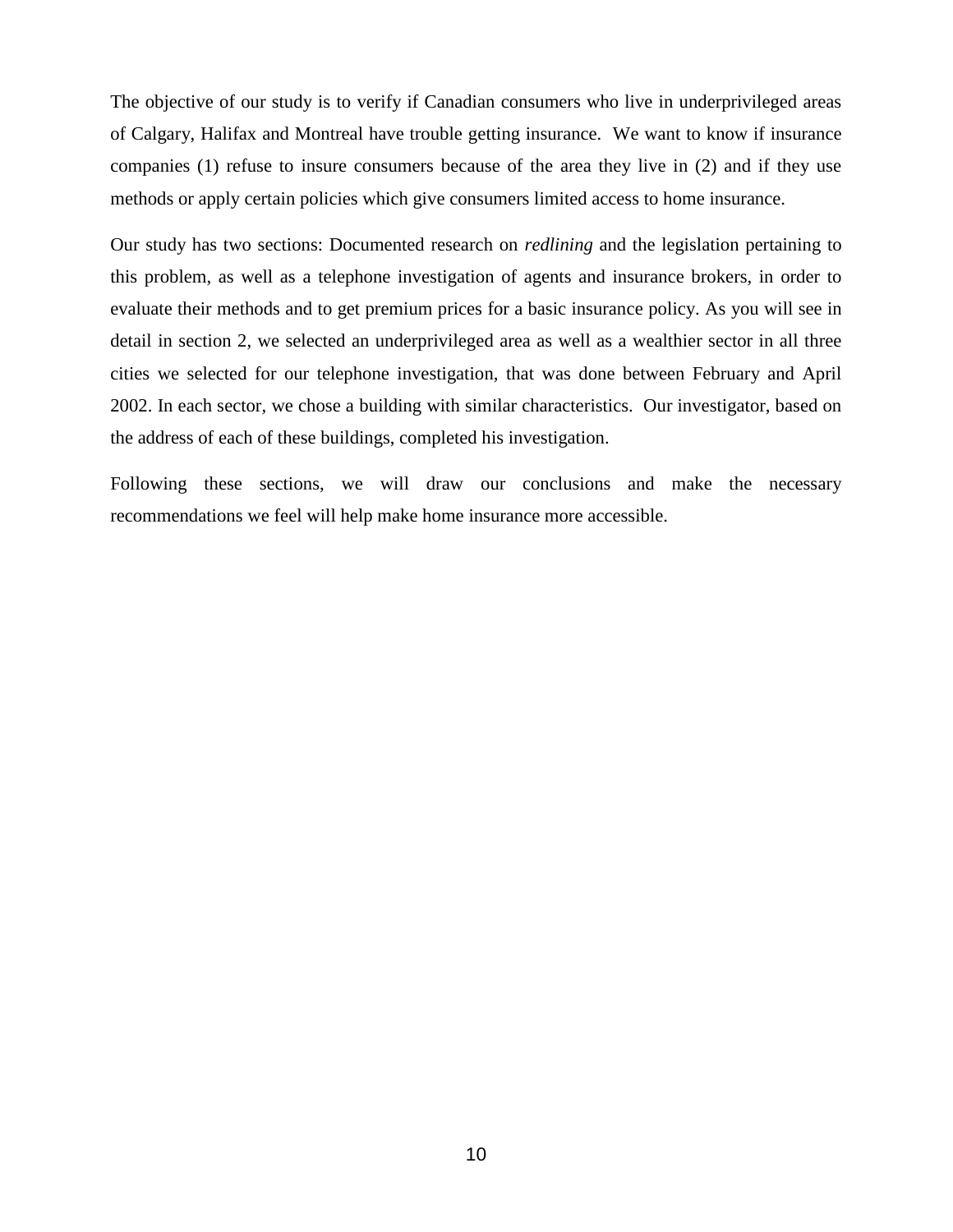## **1. DOCUMENTED RESEARCH**

<u>.</u>

### **1.1 THE PROBLEM OF ACCESS TO HOME INSURANCE**

Access to home insurance and *redlining* have both gotten a lot of publicity in the United States. Originally, the term *redlining* referred to methods used by those who supply services (banks, real-estate agents, insurers), and who were in the habit of outlining in red the central areas of a city they refused to provide services to. However, the effect of the legislation that was passed to make up for discrimination against the African-American population meant that the definition of this term was broadened, and now includes methods or policies (used by landlords and insurers notably) which, deliberately or not, have a discriminatory effect  $2$ . These days, because of legislation in various American states, this concept is often seen as cancelling or refusing to issue and renew insurance policies because of the building's geographical location. Certain laws also aim at the elimination of limits that are set pertaining to amounts, to the extent of the protection provided and also aim at getting rid of the policy of charging higher rates because of the property's geographical location<sup>3</sup>.

Access to home insurance in the United States has been the subject of many studies. We chose to report the findings from two of these studies, which analyze the problem of access to home insurance based on data provided by insurance companies, as well as a few comments made by industry critics.

The first study was done by the *Legal Services Advocacy Project* (LSAP) in October 2000. The objective was to analyze the number of policies that were issued, cancelled and not renewed, as well as the number of insurance applications rejected by insurance companies for the State of

 $2$  According to Dane (1997), there is a strong consensus of opinion among American Federal Courts to the effect that the *Fair Housing Act, 42* USC (§100.70 et § 3601 et ss.) must forbid methods and policies that are intentionnally discriminatory and those that are prejudicial (« disparate impact ») against groups protected by this Act. The latter forbids any kind of discrimination because of race, skin color, religion, ethnic origins when selling or renting homes or pertaining to related services (including insurance).

<sup>&</sup>lt;sup>3</sup> Please refer to section 1.3 for further details concerning the legislation passed by various American states.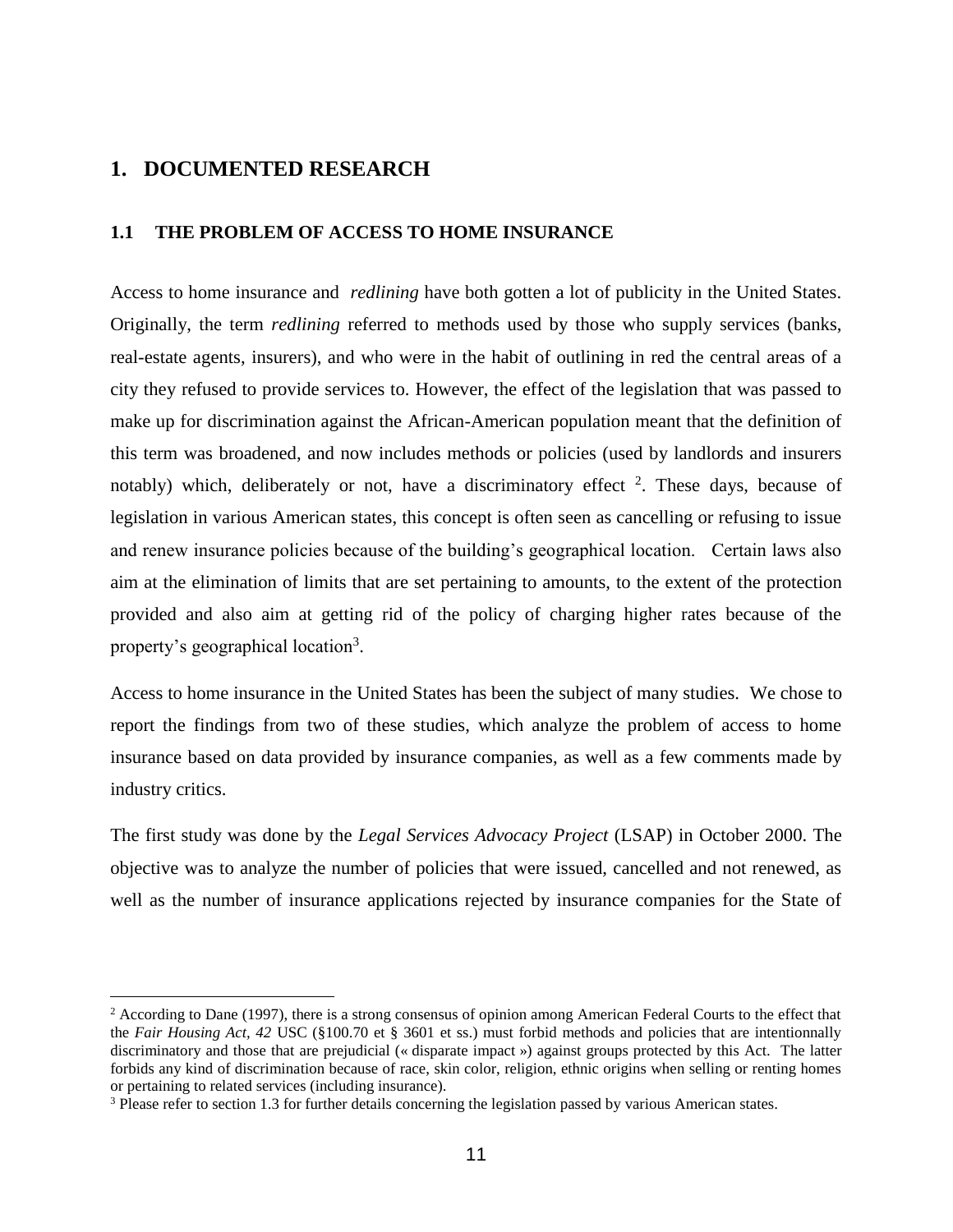Minnesota's 42 zip codes <sup>4</sup>. Following the analysis of data, the LSAP draws various conclusions. First of all, the study states that there's a relationship between income and the probability of obtaining or keeping home insurance. Indeed the data suggests that the chance of having their insurance rejected or cancelled is twice as likely for those who live in the poorest areas. The LSAP also notes that the companies who hold the biggest shares of the market tend less to insure low income sectors. The LSAP concludes that additional research is needed before any conclusions are drawn as to the cause of these results (LSAP, 2000).

Finally, the *Office of the Public Insurance Counsel* (OPIC) (an independent government agency that represents the interests of Texas consumers) did an analysis of the criteria used by insurers in that State. One of the OPIC's conclusions is that underprivileged communities are much more affected by some of these criteria. More precisely, some of the criteria seem to exclude buildings that are either old or that have a low market value. This is typical of economically poorer areas. On a different note, the OPIC claim that insurers use vague terms in order to limit protection in sectors with a higher crime rate (often underprivileged areas). They emphasize that the wording of these terms encourages agents/brokers to rely on preconceived ideas rather than objective standards, such as a recognized crime rate (OPIC, 1994).

Following this study, certain insurance industry critics (who are mainly concerned about the problem of access to insurance by the African-American population) noted that the criteria for issuing an insurance policy can have the same effect than outlining a sector in red (Powers and Squires, 1997). Furthermore, they accuse insurance companies of using criteria that are highly discriminatory (*adverse impact*) against people who are protected by the *Fair Housing Act<sup>5</sup>* , the repercussion showing in availability as well as premium prices. They also note that these barriers can take many forms : rejecting the insurance application, a decrease in the variety of products available to consumers, the impossibility of getting insurance at a reasonable cost, or conditions that make insurance more expensive, such as a higher deductible or a limited guaranteed amount (Powers, 1997).

It's interesting to note that these critics question the use of other criteria. They believe that the industry uses subjective criteria that seem to have no relationship to covered risks, for example

1

<sup>4</sup> It's compulsory for insurance companies in Minnesota to give an annual report that includes this data to the Minnesota Commerce Department (Minn. Stat. § 65A.28).

<sup>5</sup> Please refer to the note on the bottom of page 2 .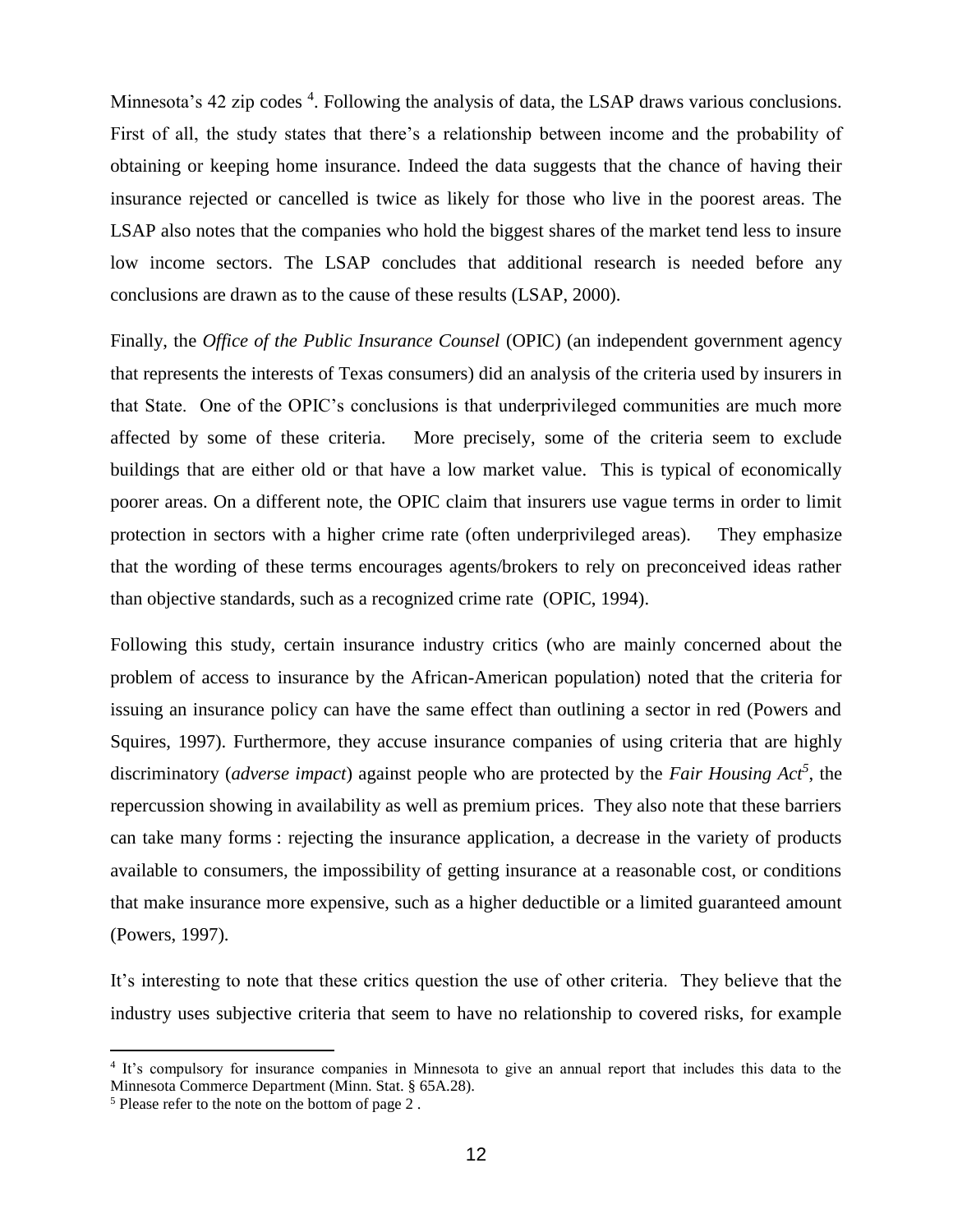the consumer's occupation (i.e. his job or lack thereof), his lifestyle as well as his credit file (Squires, 1997; OPIC, 1994).

Few studies have been done in Canada on the problem of access to home insurance. Two studies done in Quebec are however worth mentioning. In 1997, the "Chaire en assurance l'Industrielle-Alliance et l'École d'actuariat de l'Université Laval" did a study on this problem with the help of a survey done in four Quebec cities (Quebec City, Trois-Rivieres, Sherbrooke and Chicoutimi). Because of the small number of consumers who were rejected by insurance companies because of the area they lived in (6/1520), this study concluded that there was no systematic problems with access. However, the study showed that the percentage of insured tenants was lower in certain central areas and that certain tenants didn't take out any insurance because of the high cost of premiums. The authors of this study also interviewed insurers and brokers to get their comments pertaining to the problem of access. An interesting fact is that brokers and insurers believe that consumers and insurance companies are jointly responsible for this situation. When they were asked what role the industry plays in this situation, 66% of brokers said that the problem is partly due to the fact that insurers seem to discriminate against central areas and respect quotas. 85% of insurers think that the prices and quotas can be perceived as being part of the problem. Finally, the authors report that one of the solutions favoured by many industry members, in the case of an access problem, would be the implementation of a risk sharing programme (« pool ») where insurance applications would be accepted if minimal conditions are met (Gendron and Marceau, 1999).

In 1995 the « Bureau d'animation et d'information logement du Québec métropolitain » (BAIL) did a study that reports that there are discrimination problems in the Saint-Roch area of Quebec City. The study shows that 38,4 % (1390) of households (tenants) are not insured. Of this number 11 % were rejected at least once by insurers because the latter considered that Saint-Roch is a high-risk area (because of the higher rate of fires, burglaries, etc.) and 25 % didn't take out any insurance because of the price of premiums. Furthermore, this study concludes that the insurers and brokers that were interviewed aren't aware of the real risks that exist in these areas and the improvements done through the years (BAIL and CRÉEQ, 1995).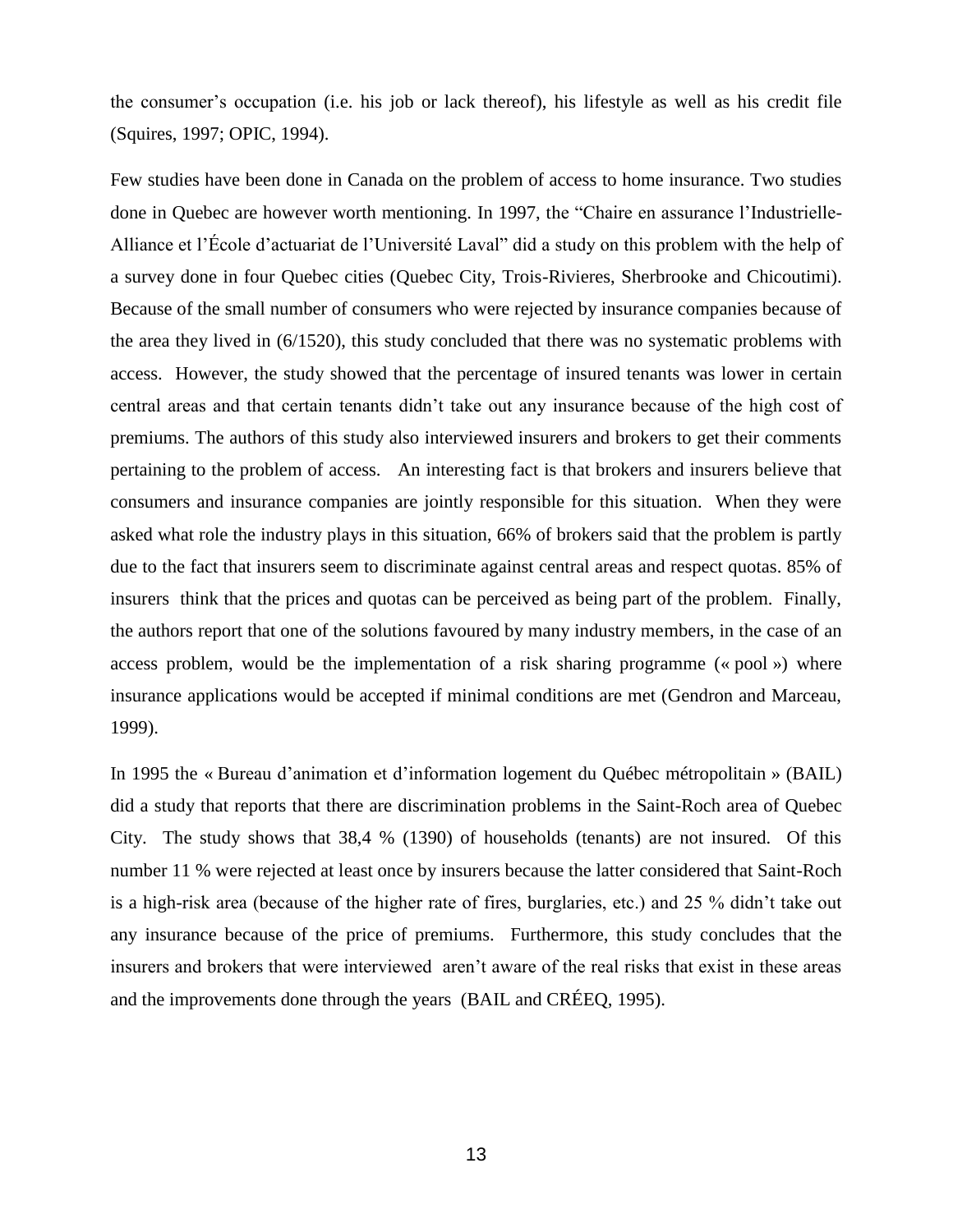### **1.2 LEGISLATION OF INSURANCE IN CANADA**

In Canada, the federal and provincial governments supervise the industry according to their respective field of expertise. Each has therefore implemented systems to verify the solvency of insurance companies. Insurance contracts, disputes over insurance policies, commercial practices fall under the jurisdiction of the provinces.

The Office of the Superintendent of Financial Institutions manages and oversees federal insurance companies, i.e. insurance companies authorized to offer services by virtue of the *Insurance Companies Act<sup>6</sup>*, to make sure these companies remain solvent and respect the provisions of the Act .

Each province has implemented a similar system for incorporated companies by virtue of their laws or that carry out their activities on their territory. In Quebec, the « Inspecteur général des institutions financières » has this responsibility by virtue of the *Loi sur les assurances<sup>7</sup>* . The insurance division of the Ministry of Finance plays this role in Alberta<sup>8</sup>, whereas the Superintendant of Insurance fills this position in Nova Scotia<sup>9</sup>.

The insurance legislation passed in Alberta and Nova Scotia covers a large spectrum of issues. Among those are the regulations concerning insurance companies' permits, the conduct of agents and brokers, as well as the shape and content of insurance contracts (Brown, 1997).

Because of its judicial tradition the Province of Quebec supervises the field of insurance in a somewhat different manner. However, most provisions are similar. Other than the solvency of insurance companies, the *Loi sur les assurances* and its applications oversee the training of these companies, their right to practice, the obligation they have of providing guarantees, etc. The *Code civil du Québec*, however, regulates insurance contracts (i.e. rules surrounding their shape and content, the differences between the various kinds of insurance, the rights and obligations of the parties, etc.)  $10$ .

<u>.</u>

 $6$  S.C. 1991, c. 47.

<sup>7</sup> L.R.Q., c. A-32.

<sup>8</sup> Insurance Act, RSA 2000 c. 1-5.1

<sup>&</sup>lt;sup>9</sup> Insurance Act, R.S.N.S., c. 231

 $10$  L.Q. 1991, c.64, art. 2389 ss.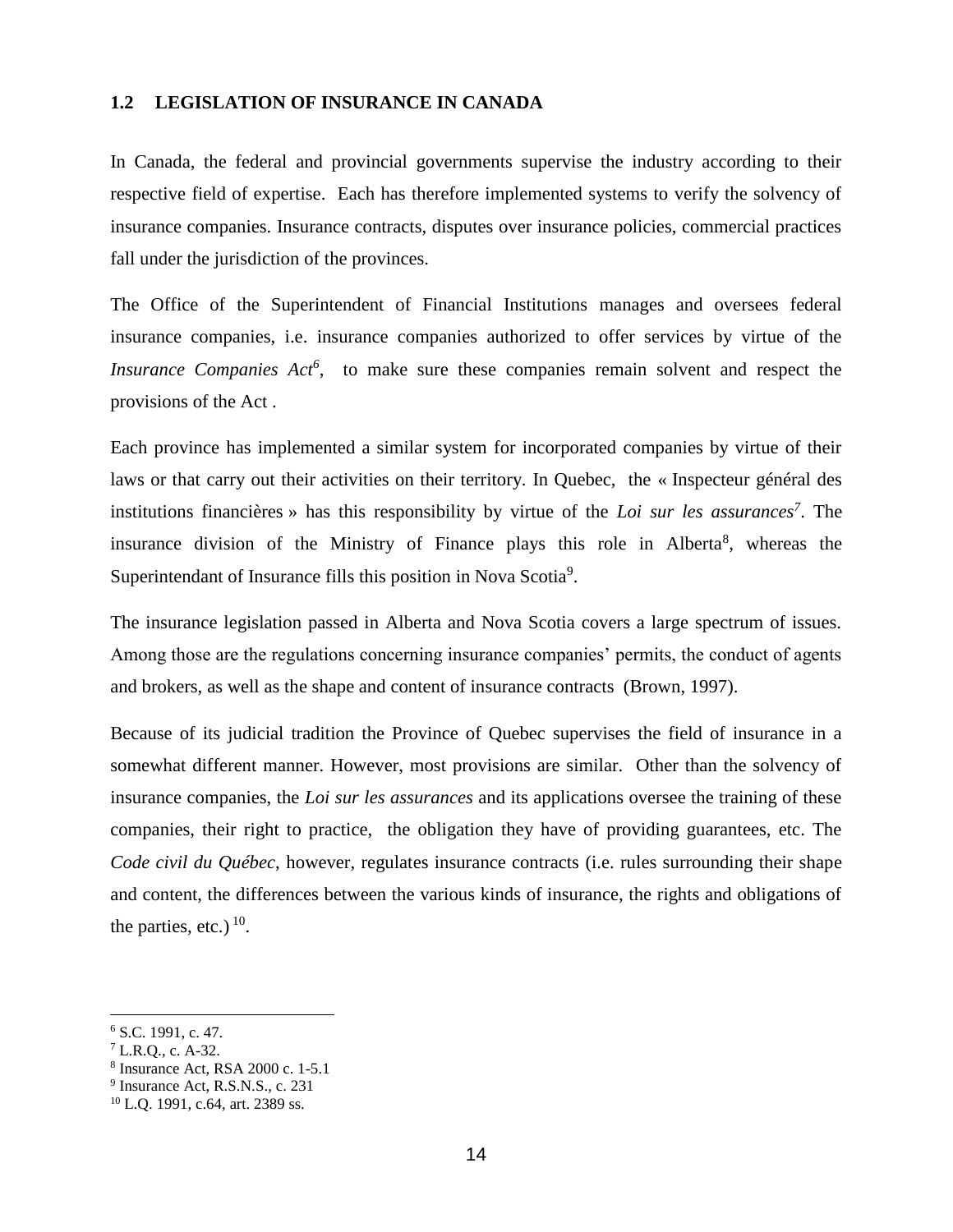It's important to note that these laws don't regulate the everyday operations of insurance companies. Indeed, each company is free to make decisions on the way they handle their everyday affairs, which includes notably deciding to issue or not an insurance policy and determining fees (BSIF, 2002).

The laws that protect the rights of individuals in the three provinces we used in our study, for their part, supervise in a limited way certain criteria used by insurance companies and that evaluate risk, i.e. age, gender or civil status. For example, the Quebec *Charte des droits et libertés de la personne<sup>11</sup>* specifies that if a distinction based on age, gender or civil status is made, it's not discriminatory when there's a legitimate motive behind it, and if this motive is a factor in evaluating a risk, based on actuarial data. Alberta has adopted a less precise provision, which states that no law has been broken if it can be proven that the violation in question was reasonable and justifiable due to a certain set of circumstances<sup>12</sup>. However, none of these laws forbids the use of one's home as a means for discrimination.

### **1.3 INSURANCE LEGISLATION IN THE UNITED STATES**

During the last three decades, the United States have developed a more interventionist approach in the field of insurance because of their historical and social contexts. Certain American states have implemented measures that aim at bringing a solution to the problem of access to home insurance. Furthermore, they passed legislation that regulates more precisely the relationship between insurers and consumers.

Since the field of insurance is mainly regulated by the various States, the measures that have been taken can vary from one to the other. Since there are 52 states, we cannot claim to have done an exhaustive study of the measures taken by each one. However, we did examine some sections of certain laws, to which we refer below.

1

<sup>11</sup> L.R.Q. c. C-12, art. 20.1.

<sup>12</sup> Please note: this is a free translation of article 11 of the *Human Rights, Citizenship and Multiculturalism Act*, RSA c. H-14.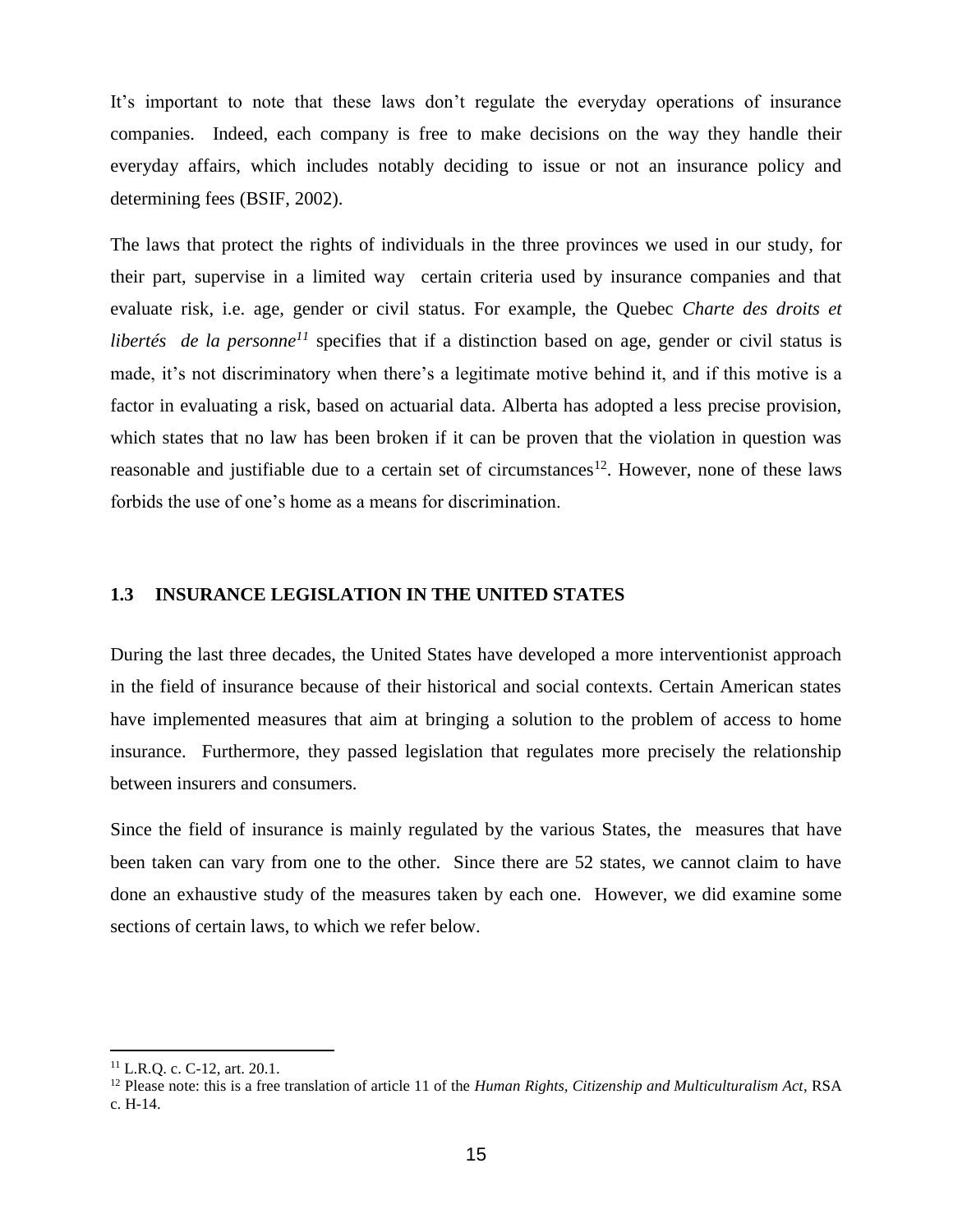### *Fair Plan*

1

During the 1960s, the American government realized that there was a problem with access to home insurance because of *redlining* in certain urban areas. According to the *Insurance Information Institute*, this practice began following the civil unrest<sup>13</sup> which characterized this period (III (3), 2000). After this realization, the federal government set up a special commission to look into this question. They concluded that many areas didn't have adequate protection and that no insurance could be re-issued following riots. In order to remedy this situation, the federal government and many states implemented access programmes called *Fair Access to Insurance Requirements (hereafter, « Fair Plan »)<sup>14</sup> meaning risk sharing programmes (« pools ») that* provide basic home insurance to consumers who live in areas where it's difficult to obtain insurance (III (3), 2000).

These days, although the federal government is no longer involved in the matter, there are still *Fair Plans* in 31 States, as well as in the District of Columbia. Insurers refer consumers to these *Fair Plans* if they don't qualify for insurance policies offered on the market, notably because their home is located in an area where there's a high crime rate. All the companies who issue insurance policies in these States share the costs that come with these insurance policies (III (2), 2001; Dane, 1997).

Until recently, the *Fair Plans* provided extended coverage or protection against fire or vandalism. These days, close to half of *Fair Plans* give access to an all-risk coverage. In theory, premiums for this type of protection are the equivalent of the cost price. In practice, most States subsidize *Fair Plans*. This way, the premiums cost less than they would on the market (III (2), 2001). In order to have access to this kind of protection, owners have to make sure that their property meets the basic security standards. This means that older homes sometimes need repairs before they are eligible for insurance by virtue of this system (III (2), 2001).

<sup>&</sup>lt;sup>13</sup> This unrest was mainly linked to the African-American civil rights movement.

<sup>&</sup>lt;sup>14</sup> These insurance systems were set up after the American federal government made re-issuing of insurance following riots available in those States that adopted the « Fair Plan » (*Urban Property Protection and Reinsurance Act (PL 90-448, 82 Stat. 476, Titre XI of the Housing and Urban Development Act of 1968).* This Act was passed to *"Encourage and assist the various state insurance authorities and the property insurance industry to develop and carry out statewide programs which will make necessary property insurance coverage against the fire, crime, and other perils more readily available for residential, business, and other properties meeting reasonable underwriting standards (PL 90-448, § 1102, 12 V.S.C.A. § 1749 bbb nts.)* (Squires, 1997).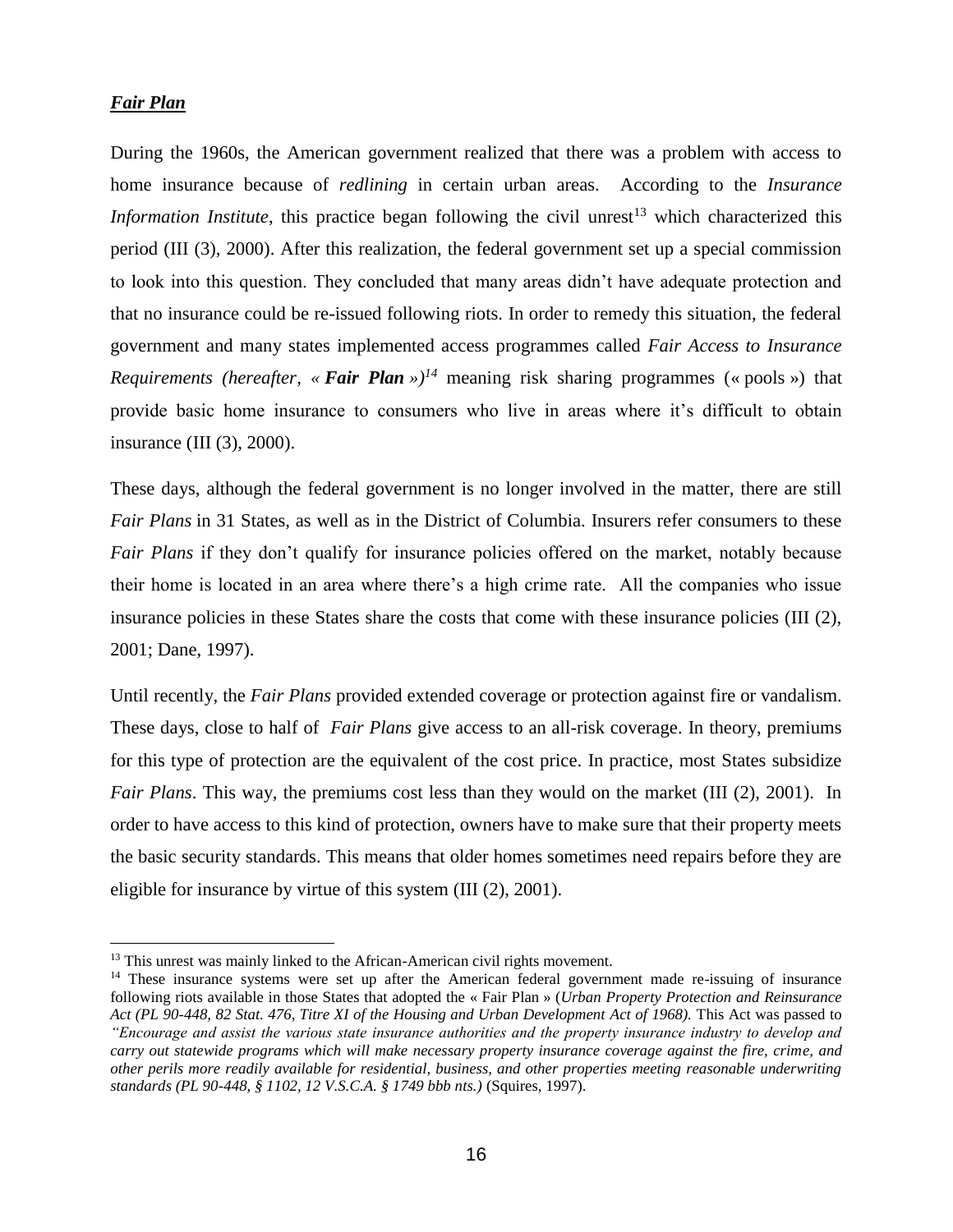### *Banning Redlining*

According to the *Insurance Information Institute*, *redlining* is forbidden in every American State. The term *redlining* means refusing to issue or renew a policy or cancelling a policy because of the geographical location of the home in question (III, Nov. 2000).

For example, provisions forbidding *redlining* were adopted in New Hampshire (For a text of the provisions, see appendix 1), in Texas and in Minnesota. The provision passed in New Hampshire indicates simply that the location of one's residence is unfair discrimination. However, the Texas insurance code states that an insurance company cannot refuse to insure someone or to renew a policy, limit the amount or the extent of the coverage because of the geographical location of one's home, unless there's a verifiable, statistical reason that justifies his decision (art. 21.26 please refer to appendix 2 ; OPIC, 2002). Minnesota pushes this a little further. Their laws forbid insurance companies from refusing to insure, renewing a policy or demanding a different rate for a property (where the company has already sold insurance), because of the geographical location of that property (art. 72A.20 subd. 13 a) b)). They also forbid the insurer from demanding a different rate due to the zip codes used within the limits of the designated city (for provisions, please refer to appendix 3).

### *The problem with older buildings*

It's more difficult to obtain insurance in central areas of a number of American cities because the buildings are generally older. Certain consumer groups complained because they consider this situation to be unfair and discriminatory. To remedy the situation, certain States passed laws to help clarify the rights of insurers and insured parties. For example, Minnesota has forbidden insurance companies from refusing to insure or renew an insurance policy, or charging a different rate because of the age of the building (art. 72A.20 subd. 13 b)). However, this provision enables insurers to adjust their rates according to the age of the plumbing system, the electrical system, the heating system, etc. (for provisions, please refer to appendix 3).

#### *Making insurance companies answerable*

The American Congress have already studied the possibility of passing a law which would make insurance companies reveal the geographical breakdown of the policies they issue, a bit like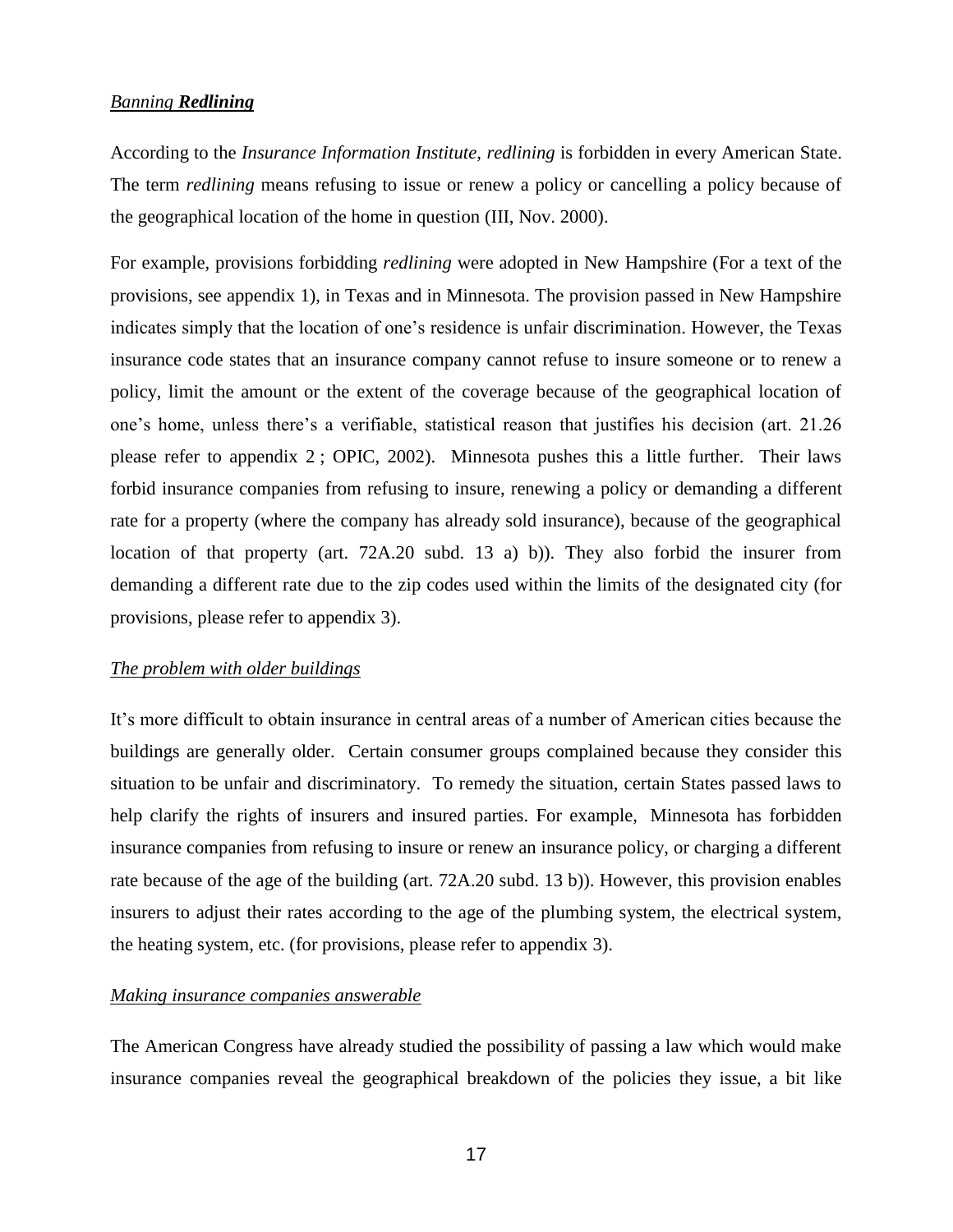mortgage lenders, by virtue of the *Home Mortgage Disclosure Act.* According to Squires, this law was never passed (Squires, 1997).

Certain States however, as they were adopting *anti-redlining* provisions, also made insurance companies give their Insurance Superintendents a detailed account of their activities per zip code. For example in Minnesota, companies who sell home insurance in urban areas, have to compile the number of issued insurance policies, those that have been cancelled, not renewed and rejected for each zip code (art. 65A.28 sub. 1, please refer to appendix 3). In California automobile insurers have to give an account of their losses for each zip code (art. 11628, please refer to appendix 4).

To be able to evaluate the criteria<sup>15</sup> used by insurance companies and to better understand to which market segments these companies want to sell or not, insurance companies in nine States are under the obligation of transmitting a copy to their insurance department (OPIC, 1994).

Certain consumer groups have put pressure on their government officials in order to gain access to the criteria used by insurance companies. Many States met their constituents' demands. In Michigan, Illinois, Missouri, Massachusetts and New Mexico, insurance companies have to give this information to their respective insurance departments, who make these criteria public upon request, by virtue of the *« State open record law »*. Texas has also imposed this regulation but, since these criteria are confidential by virtue of their rights, that particular State makes the information public only partially and do so without naming the companies (OPIC, 1994).

### **2. METHODOLOGY**

<u>.</u>

For our phone investigation we chose two areas in three cities : Calgary, Halifax and Montreal. We chose an underprivileged sector as well as a more fortunate sector we used as a sample. To

<sup>&</sup>lt;sup>15</sup> The list of the various factors taken into consideration by the insurer when making a decision pertaining to accepting a risk and determining the premium.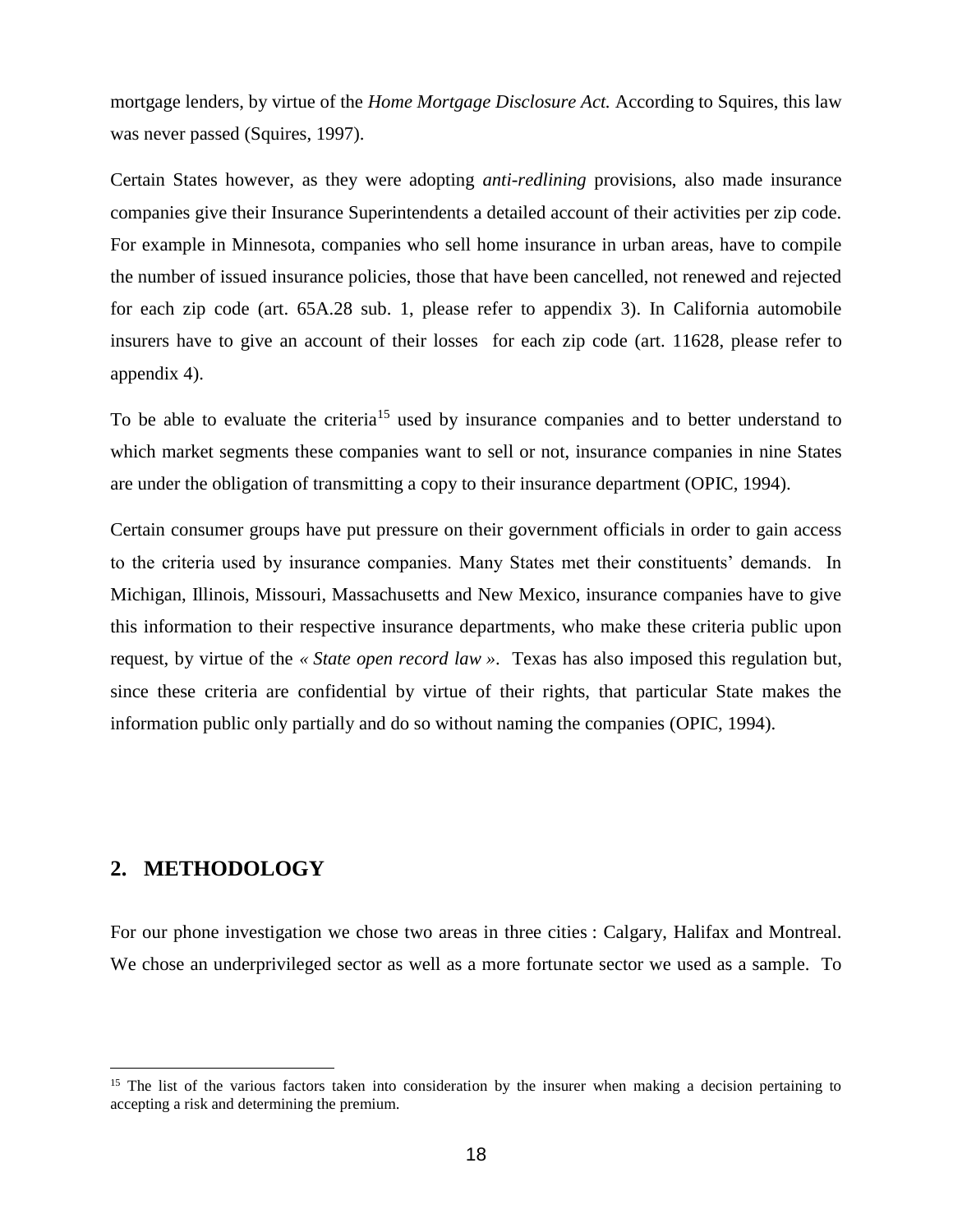do this, we first reviewed the socio-economic profiles of the population for different areas<sup>16</sup> and did telephone interviews with representatives from community organizations, employees and elected and government officials<sup>17</sup>. Please refer to section 2.1 for more detailed information on the different areas we selected.

Afterwards, to standardize the risk assessments made by insurers, we paid close attention to the characteristics of the buildings we selected, as well as to the descriptions that our investigator made of these buildings.

The apartment buildings that were selected should have certain things in common. They should be in a residential area and have no adjacent businesses, sheds or garages. Furthermore, they should have been built in the same period and belong to the same risk category, i.e. six apartments and less or seven apartments and more<sup>18</sup>. Please refer to appendixes 6, 7 and 8 for information on the buildings we selected in Montreal, Halifax and Calgary.

Moreover, each time the investigator was questioned on this subject, he should indicate that he was renting a four and a half, on the second floor of the building. Also, he should indicate that the apartment has electric heating, a smoke detector, a front door with a deadlocking device and that the building is in good condition.

For our scenario, the consumer was 23 or 24, a non-smoker, had just graduated from CEGEP (collegiate studies) and was looking for work in his field while working part-time. The investigator had never applied for home insurance and consequently, had never filed a claim. He should therefore indicate that he was about to leave his parents' home to move into his first apartment.

During each telephone interview, the investigator had to complete the form prepared especially for that purpose (Please refer to appendix 9). He had to write down all the questions he was asked concerning himself, the building or the area, as well as the information he received on the type of insurance that was proposed to him (sort of protection, amount of premium,

<u>.</u>

<sup>&</sup>lt;sup>16</sup> Please note : Since the socio-economic profile of district 15 in Halifax wasn't available, we made sure that this area met the criteria we were looking for by interviewing the local councillor who has represented this area since 1994.

 $17$  For more information on the organizations and people we interviewed, please refer to appendix 5.

<sup>&</sup>lt;sup>18</sup> We made sure that the buildings we selected in the same city had the same characteristics. However, the characteristics for all buildings in all three cities weren't necessarily the same.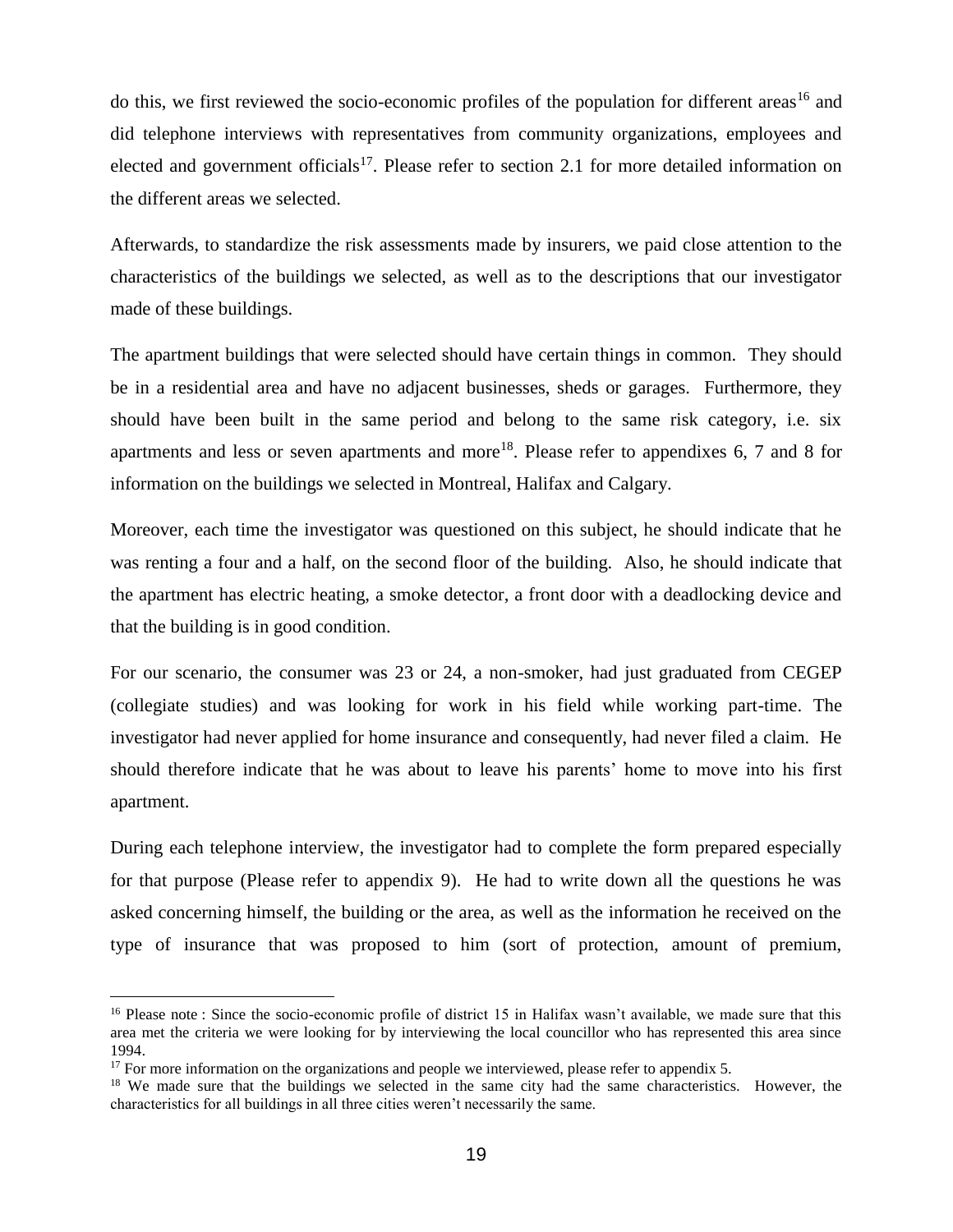characteristics). Furthermore, the investigator should write down all the comments made by agents/brokers on their perception of the area as well as any explanation given on the application process.

### **2.1 DESCRIPTION OF THE SECTORS SELECTED IN EACH CITY**

#### **2.1.1 MONTREAL**

For our investigation, we selected Hochelaga-Maisonneuve as the underprivileged area. The building we chose is in an area of this sector that corresponds to the old Maisonneuve electoral district. We chose Rosemont as a sample area. The building we selected is in an area of Rosemont that corresponds to the old electoral district of Étienne-Desmarteau.

The electoral district of Maisonneuve has a population of 18 905. The average annual household income is \$ 24 079 compared to \$ 34 376 for the City of Montreal. 89,4 % of people are tenants and more than half of the apartments were built before 1946 (Montreal (1), 1998).

According to the statistics from the Montreal Police Department's Station 23 (which covers both Hochelaga and Maisonneuve), in 1999, there were 1 255 breaking and enterings in this area. When you divide this number by the total population Section 23 serves, which is about 45 000 people, the breaking and entering rate is 27,9 per 1000 people (Montréal ce soir, 2000 ; SPVM (1), 2001). According to Tandem Mercier-Hochelaga-Maisonneuve (a crime prevention organization working in that area) crime problems are not the same in the entire area and certain sub-sectors, among which the building we selected is located, are less affected by crime than others.

The Étienne-Desmarteau electoral district in Rosemont has a population of 20 354. The average annual household income is \$ 28 935, which is a bit higher than the electoral district of Maisonneuve. 77,9 % are tenants and 19,5 % of apartments were built before 1946 (Montreal (2), 1998).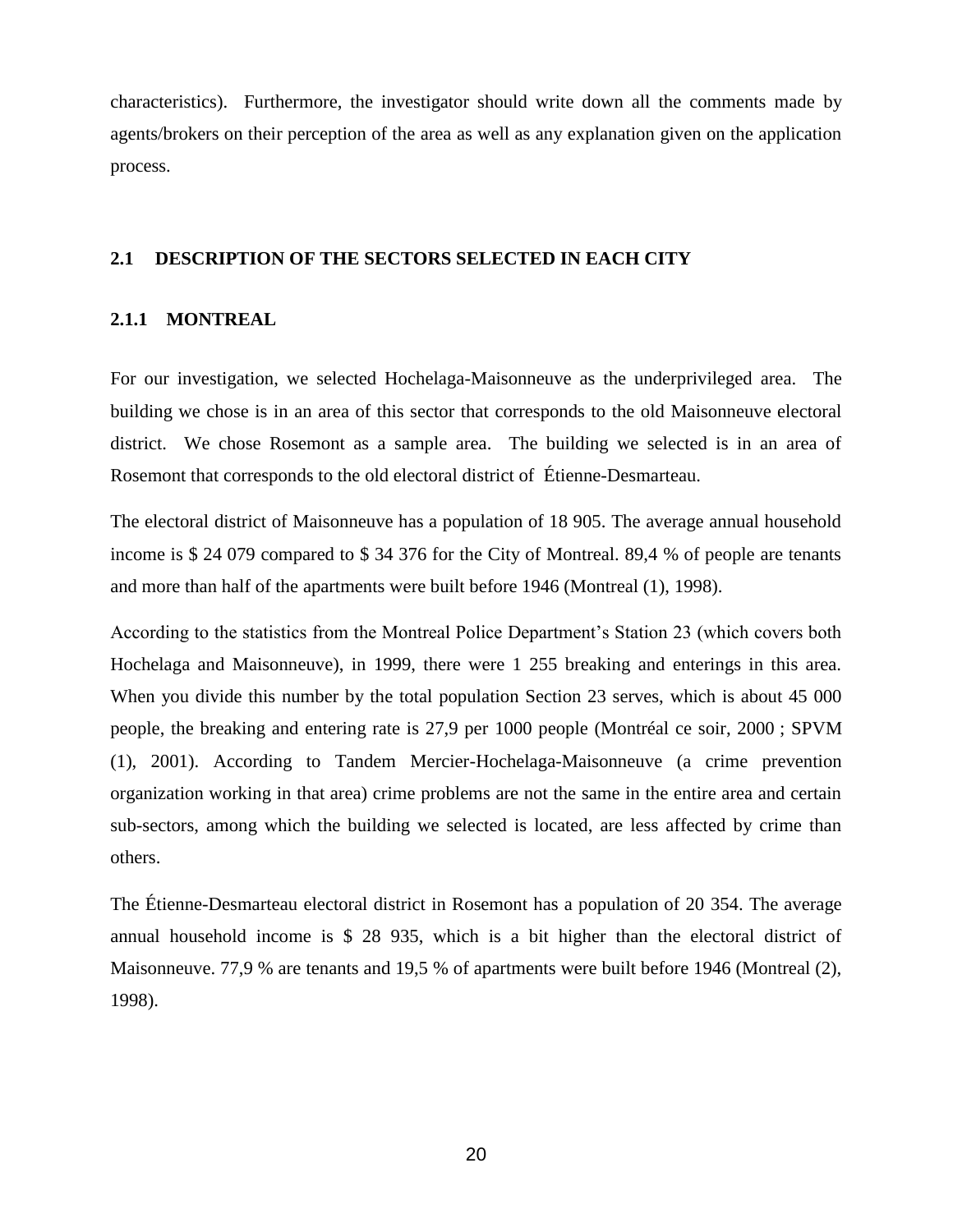According to the statistics from Stations 43 and 44<sup>19</sup>, there were 1 347 breaking and enterings in 1999. When you divide this number by the population these two stations serve, which is around 82 420 people, the breaking and entering rate is 16,3 per 1000 people, which is less than in Hochelaga-Maisonneuve (Montréal ce soir, 2000 ; SPVM (2) and (3), 2001).

### **2.1.2 HALIFAX**

<u>.</u>

For our investigation, we selected the area of North Dartmouth (district 9), a sector where a large part of the population are low wage earners, as well as Fairview-Clayton Park (district 15), that we selected as our sample area.

District 9 has a population of 14 367 people. The average annual household income is \$ 34 000 compared to \$ 48 000 for the Halifax Regional Municipality. The discrepancy is partly explained by the fact that 40 % of households who live in this district earn less than \$20 000 per year. Dartmouth is a sector with a very high percentage of tenants. Indeed 81 % of homes are rented, compared to 48% in the Regional Municipality of Halifax (Scott, 2000; HRM, 2001). Moreover, this sector had 537 breaking and enterings in 2000. This represents a rate of 37,4 per 1000 people (Halifax Regional Police, 2002).

District 15 has a population of 14 853 people. After a few interviews we did with various key people, we were able to determine that the residents of district 15, although of various socioeconomic backgrounds, had a higher standard of living<sup>20</sup>. This area is composed of three distinct zones. The Clayton Park sector has buildings with a very high assessed value; Fairview has mainly one family homes or duplexes built in the 1950s, occupied by either elderly owners who have lived in the area for a long time or by young families who have moved in the area in great numbers recently. Finally, there is the zone located between Glenforest and Main streets, where we selected our building, which is a zone made up mostly of apartment buildings built in the 1960s where newly arrived people live as well as people on welfare (SCHL, 2001 ; HRM, 2001).

<sup>&</sup>lt;sup>19</sup> These police stations cover two sectors of Rosemont, the South-West and the North-East.

<sup>&</sup>lt;sup>20</sup> Since the socio-economic profile of this district wasn't available, we chose this area based on the information provided by the people we interviewed, including the municipal councillor for this sector.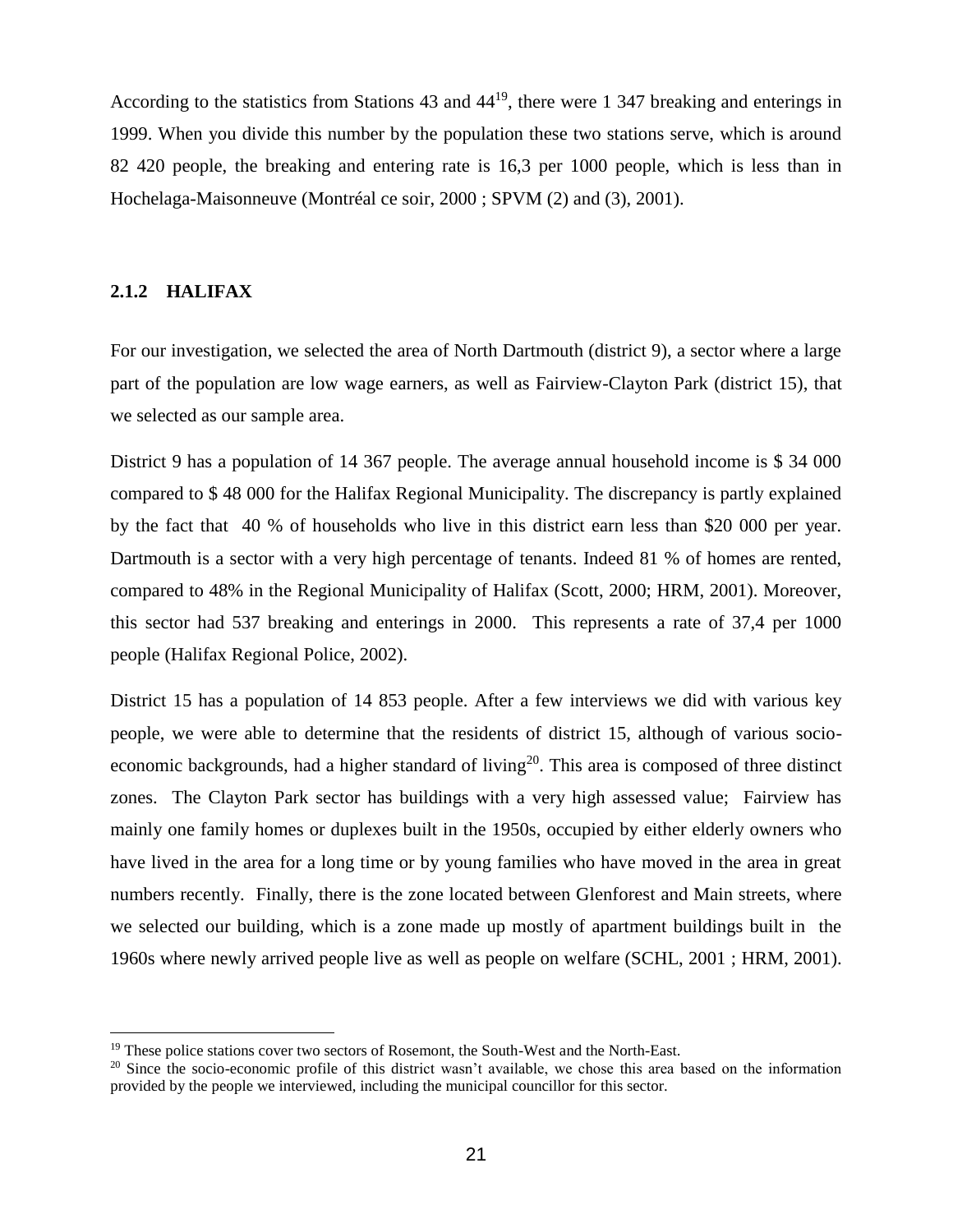In 2000, there were 160 breaking and enterings in this district, which represents a number of 10,8 per 1000 residents (Halifax Regional Police, 2002).

### **2.1.3 CALGARY**

<u>.</u>

For our investigation, we selected the Spruce Cliff area, where a large part of the population are low wage earners, as well as Crescent Heights, that we selected as our sample area.

Spruce Cliff has 3 190 residents. The average annual household income is \$ 32 173, whereas the median income is \$ 24 976. This discrepancy is explained by a high proportion of low income households. Indeed, 42% of households earn less than \$20 000 per year. The sector is composed of 63,3 % of tenants and many apartments were built during the last four decades (Calgary (1) and (2)). Finally, this area has a crime rate of 121 per 1000 residents, which puts it in the 31st position out of a possible 168 for the City of Calgary (Calgary  $(5)$ , 1996)<sup>21</sup>.

The Crescent Heights district has 5 800 residents. The average annual household income in that area is \$ 42 717, whereas the median income is \$ 33 406. 65,8 % of the people who live there are tenants and many apartments were built during the last four decades (Calgary (3) and (4)). Finally, there are 113 crimes per 1000 residents, which puts this sector in the 35<sup>th</sup> position out of a possible 168 for the City of Calgary (Calgary (5), 1996).

<sup>&</sup>lt;sup>21</sup> Please note : We provided the crime rate for Calgary, as opposed to Montreal and Halifax, because the breaking and entering rate wasn't available.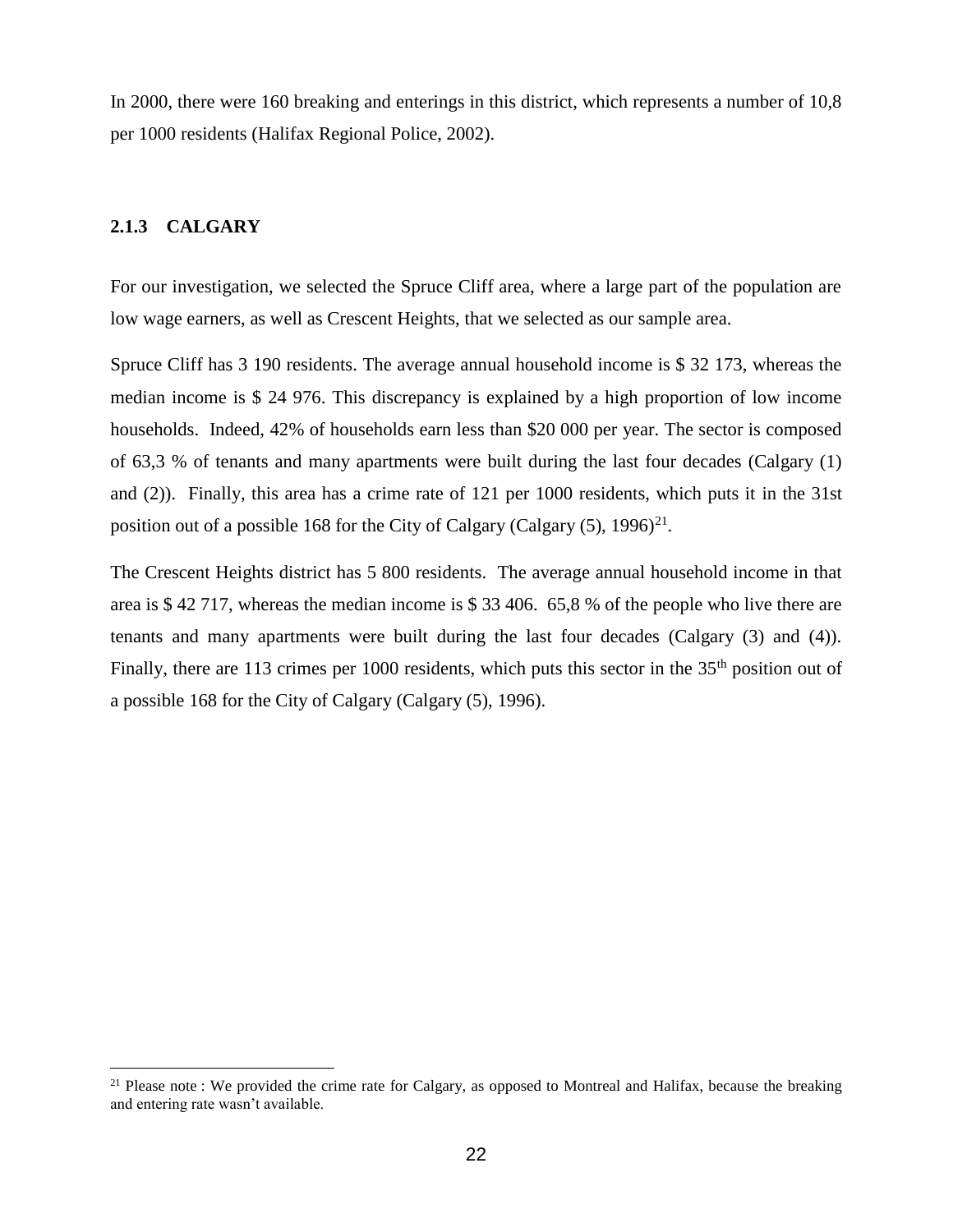### **3. RESULTS**

### **3.1 MONTREAL**

### **3.1.1 HIGHLIGHTS**

- $\triangleright$  It seems it's more difficult to obtain insurance in Hochelaga-Maisonneuve than it is in Rosemont, our sample area. Indeed, two companies refused to insure our investigator when he claimed he was moving to that area.
- $\triangleright$  The difference in premium costs between the two areas is 21,25% on average. However, the variation between certain companies is sometimes quite big. Indeed, four companies charge between 30,1 % and 58,1 % more to insure someone who resides in the Hochelaga-Maisonneuve area.
- $\triangleright$  Finally, there's a big fluctuation in the premiums charged by different companies. For a basic protection, prices can vary up to \$300 (we don't know if this variation pertains to similar products). This shows that the consumer has to shop around and ask questions in order to obtain a product that will really meet his needs.
- $\triangleright$  A consumer residing in the Hochelaga-Maisonneuve area would have a 50% chance of obtaining insurance for less than \$ 350. This proportion increases to 78% if the consumer resided in Rosemont.

### **3.1.2 GENERAL INFORMATION**

During our investigation, we obtained information pertaining to premiums and insurance policies offered in the Hochelaga-Maisonneuve and Rosemont areas by 13 different insurance companies.

We contacted eight insurance companies who offer their products to consumers directly or through their exclusive agents. These companies are Allstate, Belair Direct, La Capitale, CGU, Coseco, Desjardins, Industrial Alliance and Wawanesa.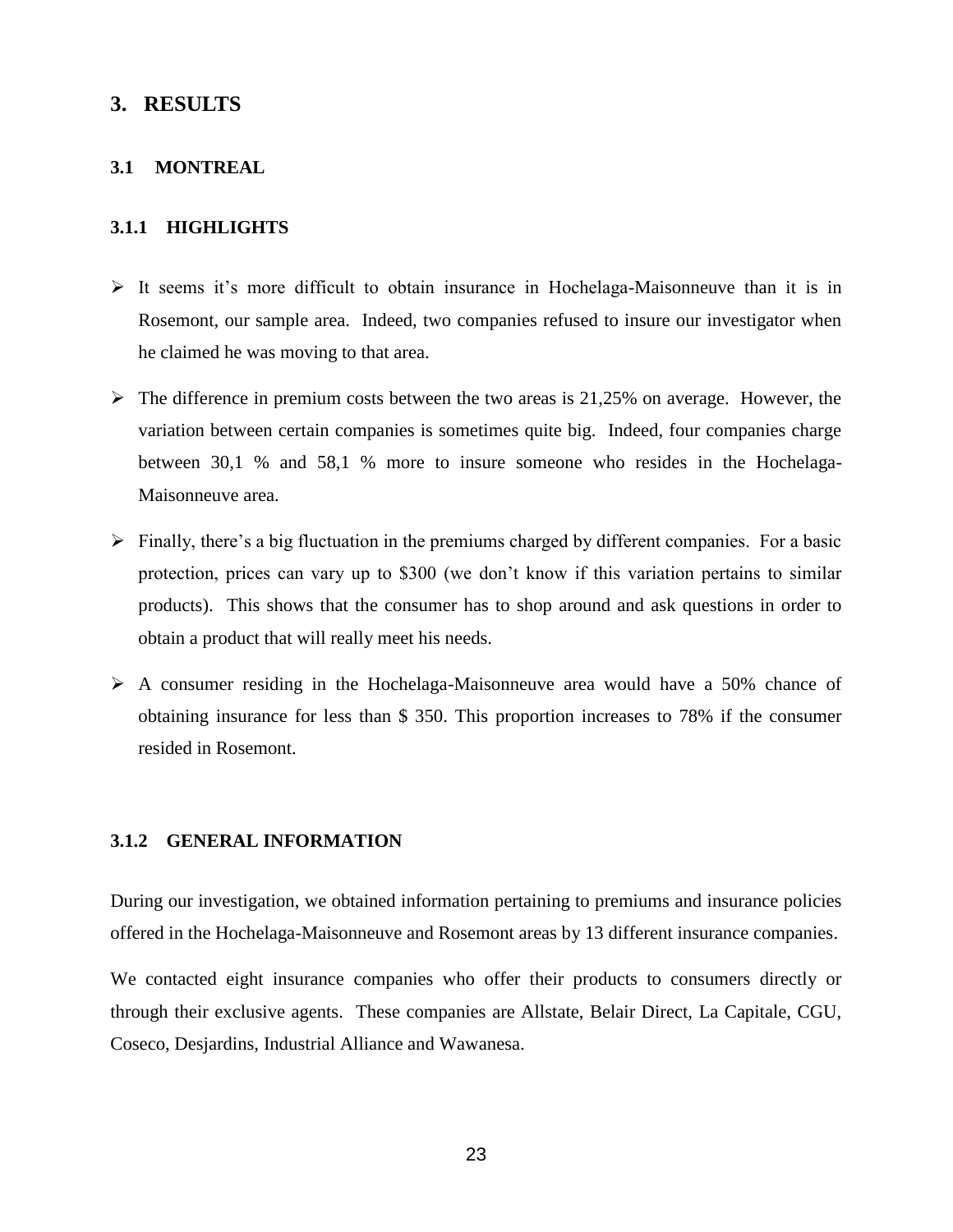To get a bigger sample of insurance companies, we afterwards telephoned eight brokers, whose address and phone number we got from insurance companies who don't deal directly with consumers. These brokers gave us information on prices and products offered by five other insurance companies, i.e. Federation, ING, Missisquoi, Pafco and Union Canadienne.

It's important to mention that many of these brokers gave us the prices offered by ING and Union Canadienne. When the premiums for the same product (for the same company) were different, we then calculated the average premium. This average amount was used for the analysis we did of the variation in premiums for both areas (Please refer to section 3.1.3.1).

At the time of our study, a consumer wanting to obtain basic insurance could have gotten either a specific risk or an all risk coverage, up to \$15 000 or \$20 000.

### **3.1.3 RESULTS**

<u>.</u>

### **Companies who refused to insure a consumer residing in Hochelaga-Maisonneuve**

We found out that's it's more difficult to obtain insurance in Hochelaga-Maisonneuve than in Rosemont. Indeed, two companies dealing directly with consumers refused to insure our investigator. Belair Direct and Industrial-Alliance justified their decision by explaining that the company had reached the « insurable quota  $\frac{1}{2}$  for that area.

### **Comparisons between premiums charged for each area**

Two companies, Wawanesa and Pafco, charged identical premiums for the two areas. The other nine companies charged higher premiums for Hochelaga-Maisonneuve. These companies were Allstate, CGU, Coseco, Desjardins, Federation, ING, La Capitale, Missisquoi and Union Canadienne.

On average, insurance companies charged \$ 63,61 (21,3 %) more for Hochelaga-Maisonneuve. Indeed, for this sector, the average premium was \$ 362,83, whereas in Rosemont, the average

<sup>&</sup>lt;sup>22</sup> Which means that that had supposedly reached their maximum quantity as to the risk they were willing to support in that sector.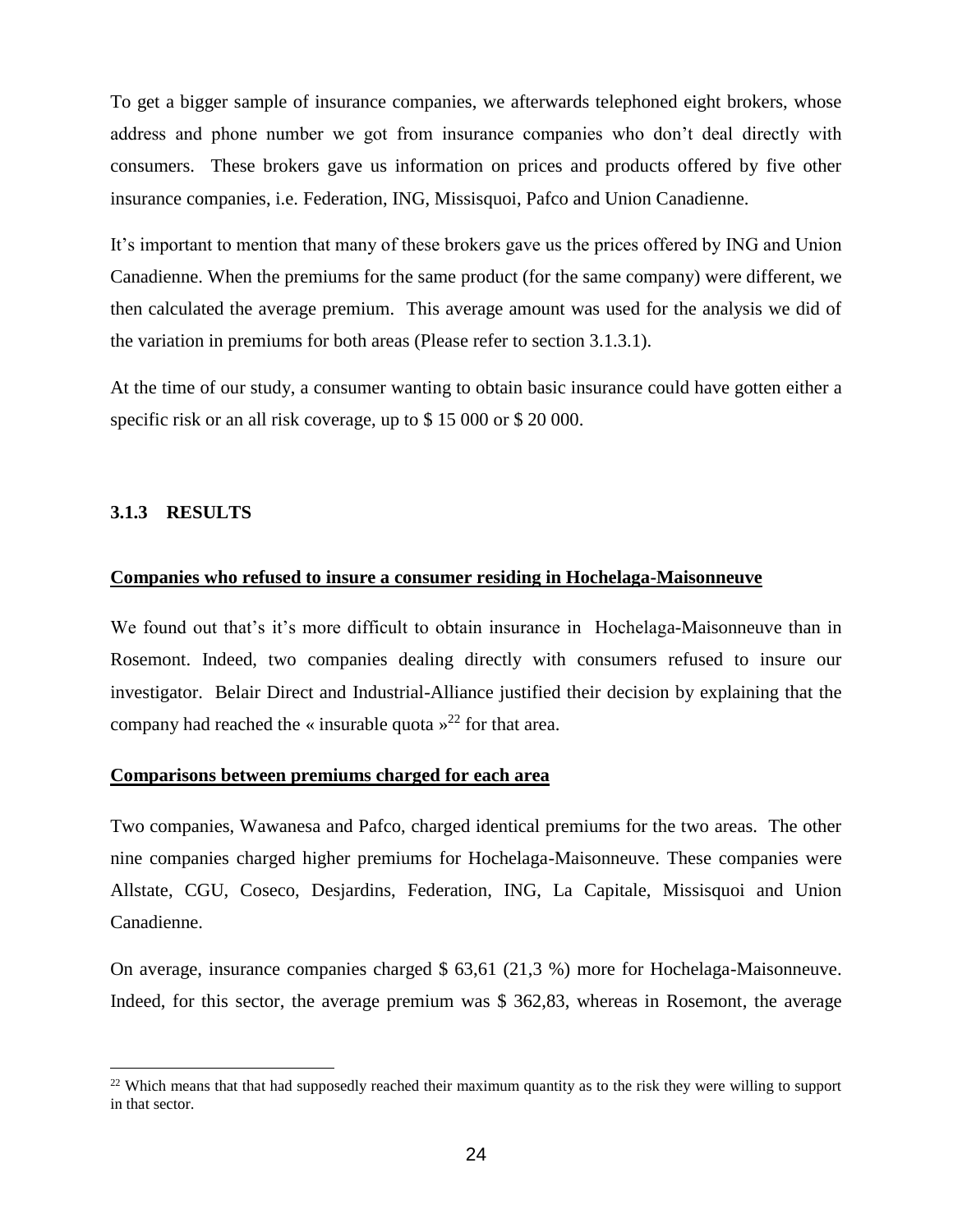premium was \$ 299,22 $^{23}$ . However, we realized that the variation in premium costs between Hochelaga-Maisonneuve and Rosemont varies enormously from one insurer to the other. The difference in costs is sometimes quite small. This is the case for Allstate, who charge \$ 4,36 more for a « named risk » coverage of \$ 20 000 in Hochelaga-Maisonneuve. La Capitale had the biggest variation. They charge \$ 211,56 more for the same type of protection. As you will see for yourself in the table that follows, four of the insurance companies charged between \$ 4,36 and \$ 60 more for someone who lives in Hochelaga-Maisonneuve, i.e. Allstate, CGU, ING and Union Canadienne. Three companies asked for a supplemental amount that varied between \$ 61 and \$ 100, i.e. Coseco, Federation and Desjardins. Finally, Federation, La Capitale, Missisquoi and Desjardins charged between \$ 101 and \$ 212,56 more for this sector.

<u>.</u>

<sup>&</sup>lt;sup>23</sup> We calculated these averages by using only the premiums from the companies for which we had data for each of these sectors.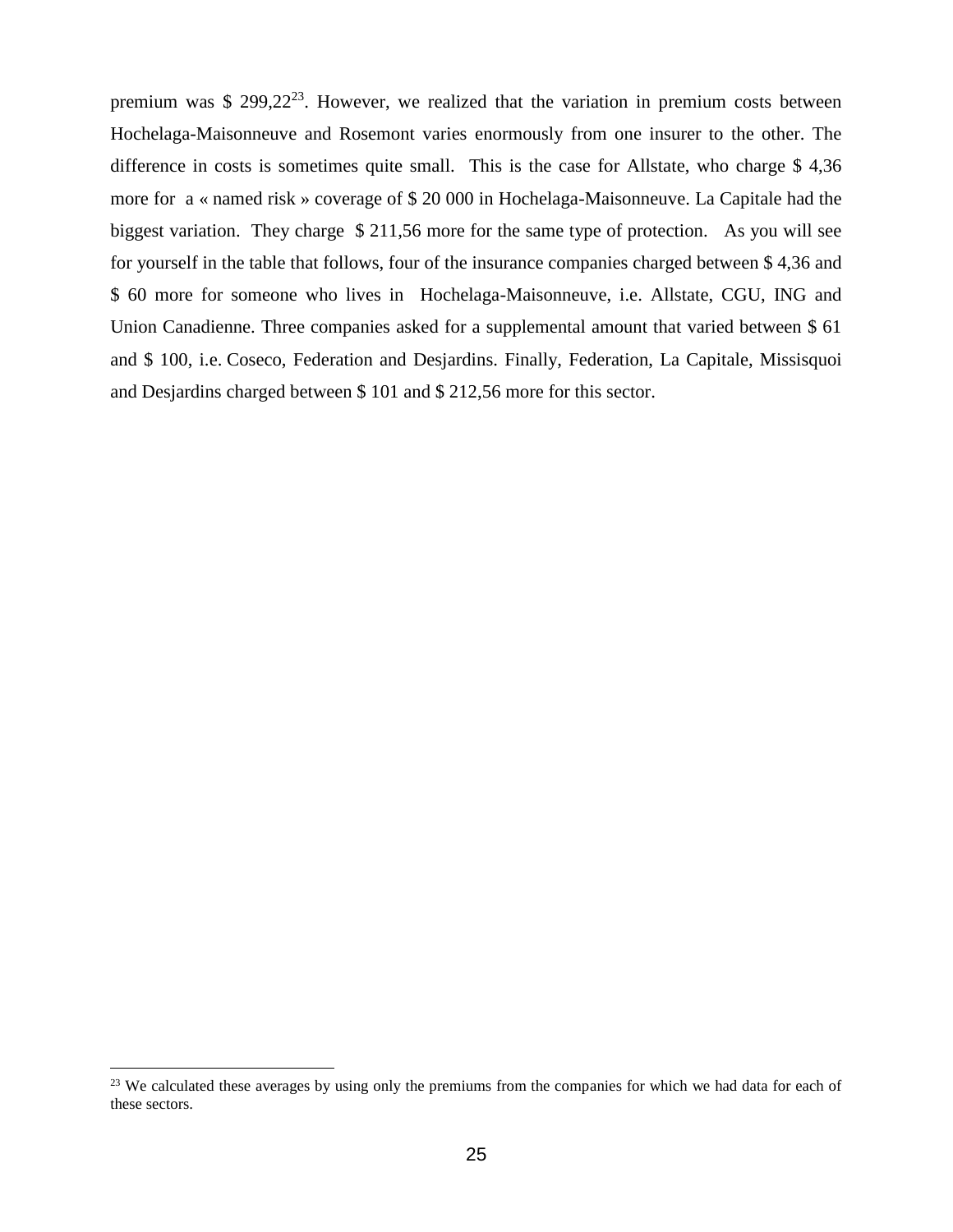| <b>Breakdown of insurance companies</b><br>With the difference in premiums according to area and product |                                                          |                                                                 |                 |                        |  |  |
|----------------------------------------------------------------------------------------------------------|----------------------------------------------------------|-----------------------------------------------------------------|-----------------|------------------------|--|--|
| <b>Variation</b>                                                                                         | <b>Insurance companies</b><br>Specific risks<br>\$15 000 | <b>Insurance companies</b><br><b>Specific risks</b><br>\$20 000 | All risks       | Number of<br>companies |  |  |
|                                                                                                          |                                                          | (\$500 and \$1000)<br>Deductible)                               |                 |                        |  |  |
| \$0                                                                                                      | Wawanesa                                                 | Pafco, Wawanesa                                                 |                 | 2 companies            |  |  |
| \$4,36-\$60                                                                                              | ING, Union Canadienne                                    | Allstate, CGU, ING,<br><b>Union Canadienne</b>                  |                 | 4 companies            |  |  |
| $$61-$100$                                                                                               | <b>Federation Insurance</b>                              | Coseco                                                          | Desjardins      | 3 companies            |  |  |
|                                                                                                          |                                                          |                                                                 | (Asset value)   |                        |  |  |
|                                                                                                          |                                                          |                                                                 | $=$ \$ 15 000 ) |                        |  |  |
| \$101-\$211,56                                                                                           | La Capitale                                              | Federation Insurance,                                           | Desjardins      | 4 companies            |  |  |
|                                                                                                          |                                                          | La Capitale, Missisquoi                                         | (Asset value)   |                        |  |  |
|                                                                                                          |                                                          |                                                                 | $=$ \$ 20 000)  |                        |  |  |

### **Table 1**

# **3.1.3.1 PREMIUMS REQUIRED FOR EACH PRODUCT AND SECTOR – DETAILED RESULTS.**

Naturally, the amount that a consumer is expected to pay is different from one product to the other. That's why we will now give the results for each type of protection on which we got an offer.

### **3.1.3.1.1 SPECIFIC RISKS**

### **"Specific risks", \$15 000 coverage**

### Premiums charged for each sector

In Hochelaga-Maisonneuve, a consumer who wants to obtain insurance can expect to pay an average of \$ 323,39 for a policy that protects his assets against certain specific risks, not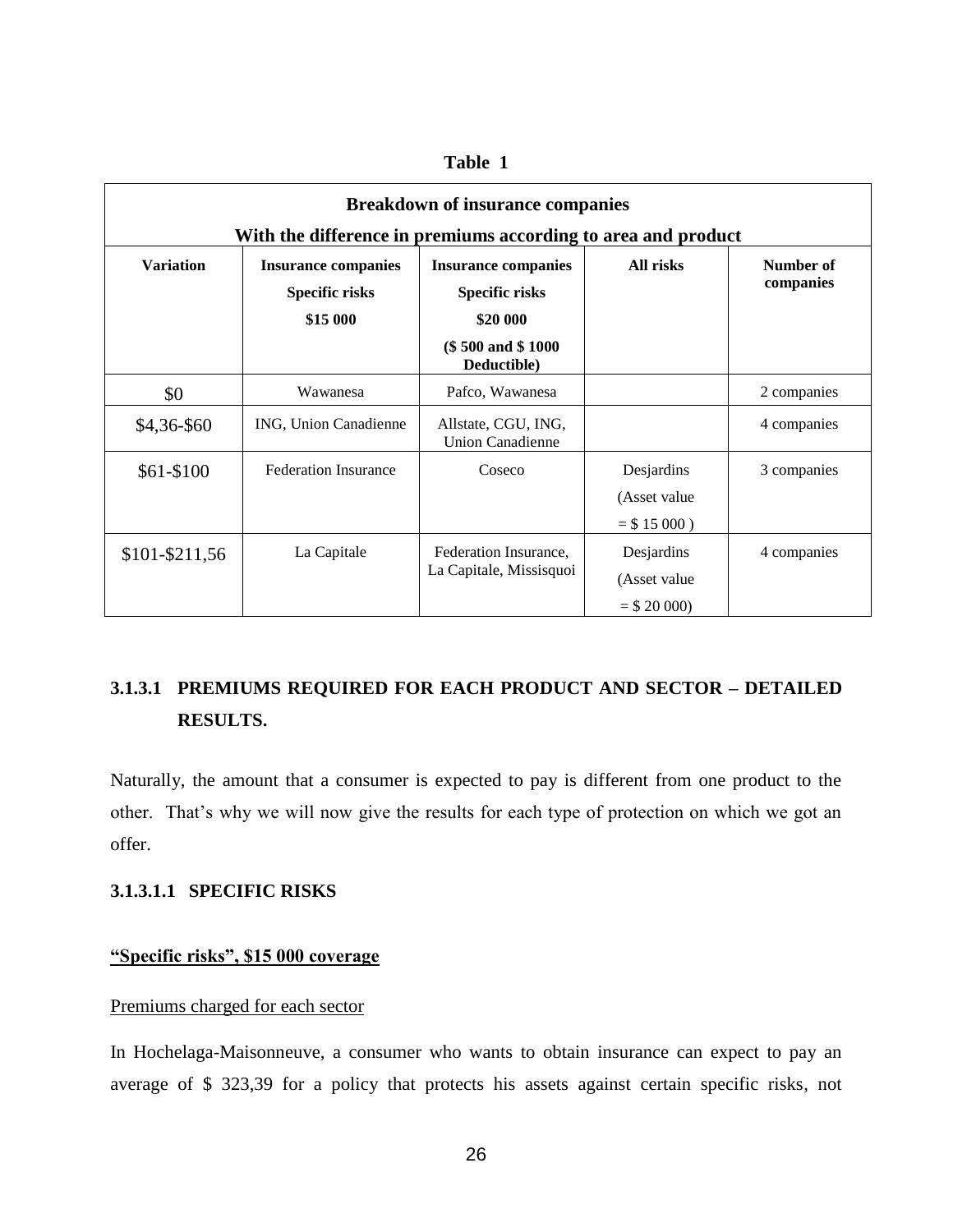exceeding \$15 000. There is however a big variation between the least expensive product and the most expensive one. Indeed, there is a difference of \$ 311,74 between the premium charged by Wawanesa (\$ 195,11) and La Capitale (\$ 506,85).

In Rosemont, the average premium was \$ 302,67. The variation is very big here too. Indeed, there is a difference of \$ 335,72 between Wawanesa (\$ 195,11) and Belair Direct (\$ 530,83).

### Variations between the two sectors

Except for Wawanesa, the premiums are always higher in Hochelaga-Maisonneuve. The difference in prices from one sector to the other varies between \$ 13,25 (ING) and \$ 185,30 (La Capitale).

| «Specific risks»           |                                                |                              |          |  |  |  |
|----------------------------|------------------------------------------------|------------------------------|----------|--|--|--|
|                            |                                                | <b>Asset value: \$15 000</b> |          |  |  |  |
|                            |                                                | Deductible : \$500           |          |  |  |  |
|                            |                                                | Liability $: $1$ million     |          |  |  |  |
| <i>Insurance company</i>   | Variation<br>Hochelaga-Maisonneuve<br>Rosemont |                              |          |  |  |  |
| Belair                     | Refused to insure                              | \$530.83                     | N/A      |  |  |  |
| Federation                 | \$366,53                                       | \$298                        | \$68,53  |  |  |  |
| <b>Industrial Alliance</b> | Refused to insure                              | \$260,51                     | N/A      |  |  |  |
| <b>ING</b>                 | $$295,61^{24}$                                 | \$282,31                     | \$13,25  |  |  |  |
| La Capitale                | \$506,85                                       | \$321,55                     | \$185,30 |  |  |  |
| <b>Union Canadienne</b>    | $$252,85^{25}$                                 | $$230,41^{26}$               | \$22,44  |  |  |  |
| Wawanesa                   | \$195,11                                       | \$195,11                     | \$0      |  |  |  |
| Average premium            | \$323,39                                       | \$302,67                     | \$20,72  |  |  |  |

| <b>Table</b> |  |
|--------------|--|
|--------------|--|

1

<sup>&</sup>lt;sup>24</sup> The amount is the average result from two offers: \$292,21 and \$ 299.

<sup>&</sup>lt;sup>25</sup> The amount is the average result from two offers:  $$ 244,99$  and  $$ 260,70$ .

<sup>&</sup>lt;sup>26</sup> The amount is the average result from two offers:  $$ 226,46$  and  $$ 234,35$ .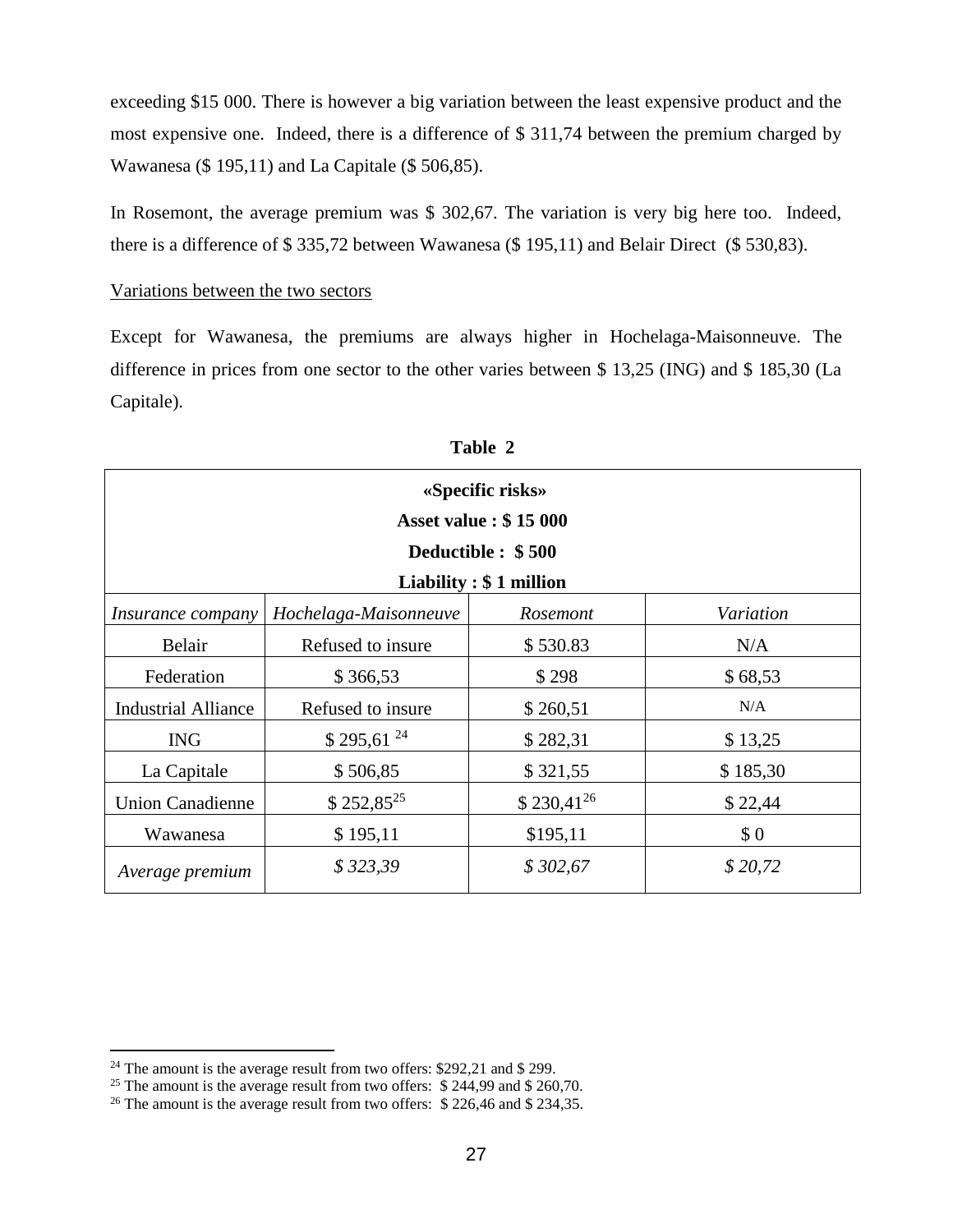### **« All risks », \$ 20 000 coverage, with \$ 500 deductible**

### Premiums charged for each sector

In Hochelaga-Maisonneuve, the average premium was \$ 374,22. There is a difference of \$ 223,93 between the least and most expensive product, i.e. the premium charged by Wawanesa (\$ 241,98) and the Federation (\$ 465,91).

In Rosemont, the average premium is \$ 330,54. The variation in this case is bigger. Indeed \$316.10 separates the premiums charged by Wawanesa (\$ 241,98) and Belair Direct (\$ 558,08).

### Variations between the two sectors

Except for Wawanesa (who charge identical prices in each sector), the premiums charged by other insurance companies are always higher for Hochelaga-Maisonneuve than they are for Rosemont. The variation here is the biggest one. Allstate charges \$ 4,36 more and La Capitale charges \$ 211,56 more.

| «Specific risks»           |                              |          |           |  |  |
|----------------------------|------------------------------|----------|-----------|--|--|
|                            | <b>Asset value: \$20 000</b> |          |           |  |  |
|                            | Deductible : \$500           |          |           |  |  |
|                            | Liability: \$1 million       |          |           |  |  |
| <i>Insurance company</i>   | Hochelaga-<br>Maisonneuve    | Rosemont | Variation |  |  |
| Allstate                   | \$276,86                     | \$272,50 | \$4,36    |  |  |
| Belair                     | Refused to insure            | \$558,08 | N/A       |  |  |
| <b>CGU</b>                 | \$380,15                     | \$338,99 | \$41,16   |  |  |
| Coseco                     | \$325,91                     | \$253,97 | \$71,94   |  |  |
| Federation                 | \$465,91                     | \$358    | \$107,91  |  |  |
| <b>Industrial Alliance</b> | Refused to insure            | \$320,46 | N/A       |  |  |
| <b>ING</b>                 | $$350,50^{27}$               | \$340,08 | \$10,42   |  |  |
| La Capitale                | \$575,62                     | \$364,06 | \$211,56  |  |  |
| Missisquoi                 | \$415,48                     | \$292    | \$123,48  |  |  |

**Table 3**

<u>.</u>

<sup>&</sup>lt;sup>27</sup> The amount is the average result from two offers: \$348 \$ and \$353.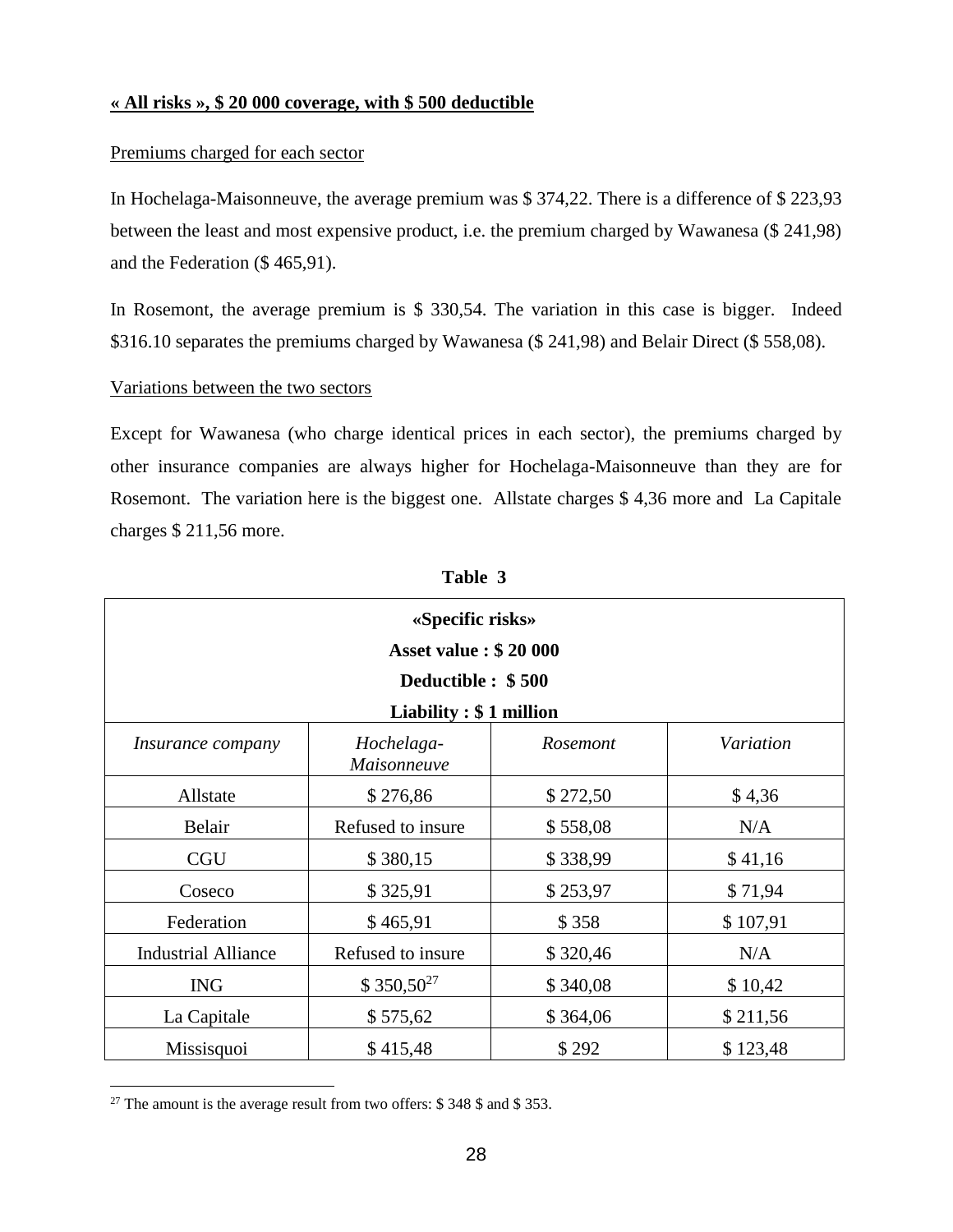| `able |  |
|-------|--|
|-------|--|

| «Specific risks»<br><b>Asset value: \$20 000</b><br>Deductible : \$500                                            |                |                |         |  |  |
|-------------------------------------------------------------------------------------------------------------------|----------------|----------------|---------|--|--|
| Liability $: $1$ million<br>Variation<br>Hochelaga-<br><b>Rosemont</b><br><i>Insurance company</i><br>Maisonneuve |                |                |         |  |  |
| <b>Union Canadienne</b>                                                                                           | $$335,59^{28}$ | $$295,81^{29}$ | \$39,78 |  |  |
| Wawanesa                                                                                                          | \$241,98       | \$241,98       | \$0     |  |  |
| Average premium                                                                                                   | \$374,22       | \$330,54       | \$43,68 |  |  |

### **« Specific risks », \$20 000 coverage, \$1000 deductible**

Two brokers only offered insurance in this category. If you look at the following table, you can see that Pafco charge identical premiums for both areas. It's interesting to see that the premiums charged by ING and Pafco for the Hochelaga-Maisonneuve district are practically the same, i.e. \$ 430 and \$ 433 respectively. These premiums are higher than the average amount (\$ 374,22) for the coverage previously discussed, meaning « specific risks » with a \$20 000 coverage with a \$1000 deductible.

| 'able |  |
|-------|--|
|-------|--|

| «Specific risks»<br><b>Asset value: \$20 000</b><br>Deductible: \$1000<br>Liability $: $1$ million |       |       |     |  |  |
|----------------------------------------------------------------------------------------------------|-------|-------|-----|--|--|
|                                                                                                    |       |       |     |  |  |
| \$430<br>N/A<br><b>ING</b><br>N/A                                                                  |       |       |     |  |  |
| Pafco                                                                                              | \$433 | \$433 | \$0 |  |  |

<u>.</u>

 $28$  The amount is the average result from two offers \$ 328,09 and \$ 343,09.

<sup>&</sup>lt;sup>29</sup> The amount is the average result from two offers  $$303,02$   $$$  and  $$288,59$ .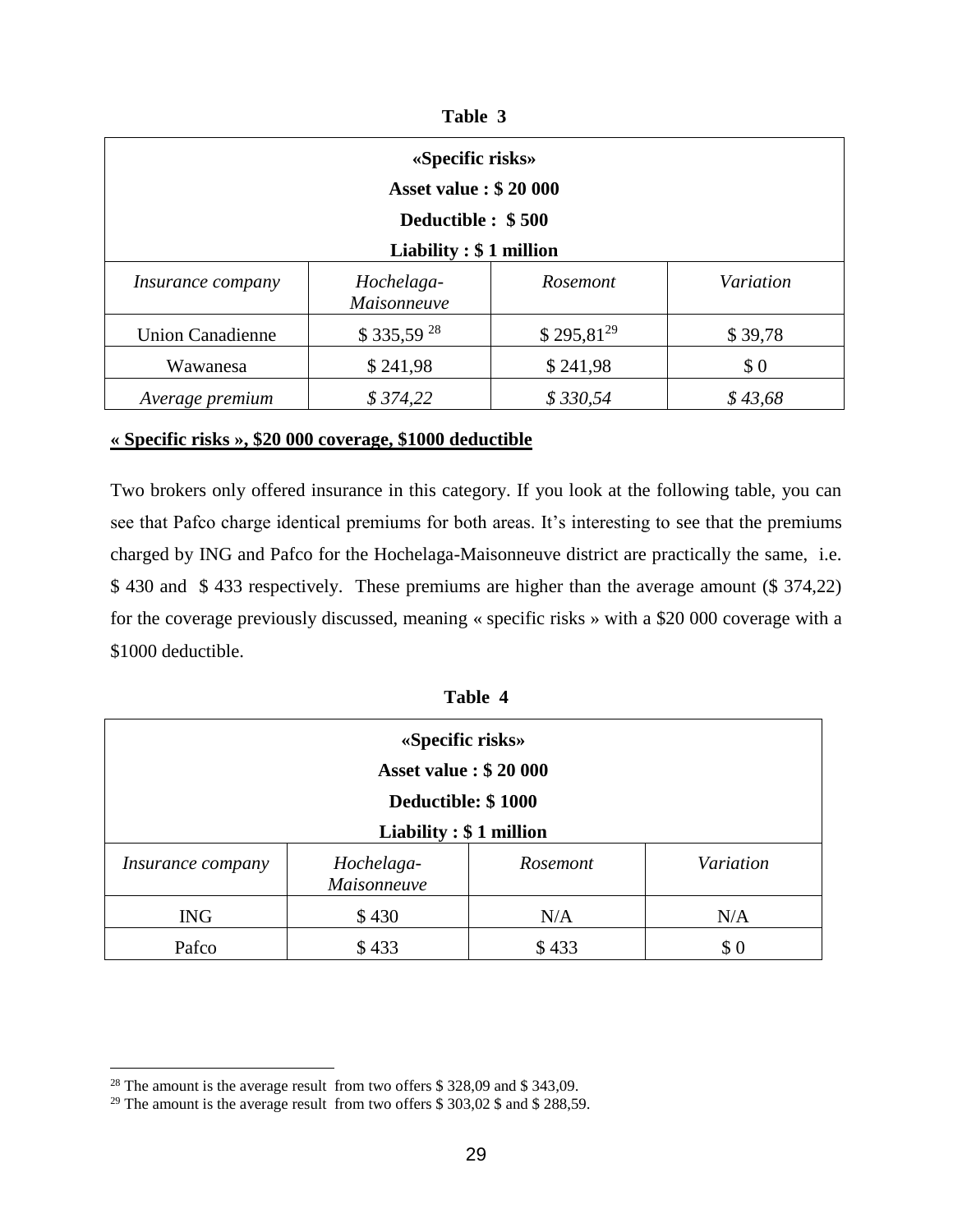### **3.1.3.1.2 ALL RISKS**

# **« All risks», \$15 000 and \$20 000 coverage**

Desjardins are the only ones who offered an all risk insurance when we asked for basic coverage. Please note that there's a difference of \$ 91,25 and \$ 106,92 between premium costs for Hochelaga-Maisonneuve and Rosemont.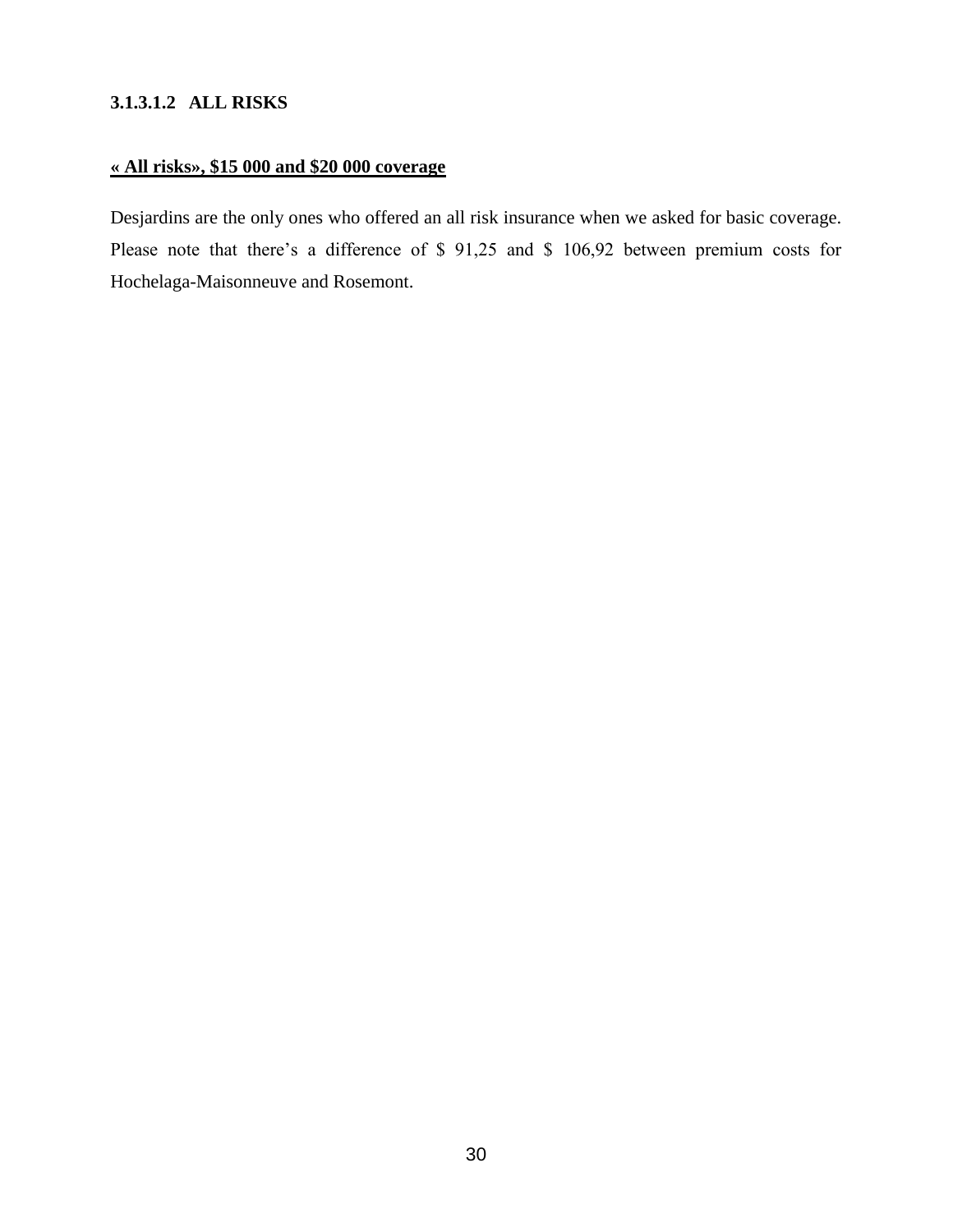| 'able |  |
|-------|--|
|-------|--|

| «All risks»                  |                           |                 |           |
|------------------------------|---------------------------|-----------------|-----------|
| <b>Asset value: \$15 000</b> |                           |                 |           |
| Deductible : \$500           |                           |                 |           |
| Liability: \$1 million       |                           |                 |           |
| <i>Insurance company</i>     | Hochelaga-<br>Maisonneuve | <i>Rosemont</i> | Variation |
| Desjardins                   | \$354,25                  | \$263           | \$91,25   |

### **Table 6**

| «All risks»                  |                           |          |           |
|------------------------------|---------------------------|----------|-----------|
| <b>Asset value: \$20 000</b> |                           |          |           |
| Deductible : \$500           |                           |          |           |
| Liability: $$1$ million      |                           |          |           |
| Insurance company            | Hochelaga-<br>Maisonneuve | Rosemont | Variation |
| Desjardins                   | \$412,92                  | \$306    | \$106,92  |

### **3.1.4 OTHER RESULTS**

### **3.1.4.1 INSURANCE AVAILABILITY FOR \$350**

By looking at the data, you are struck by the very big variation in premiums charged by various insurance companies. This caused us to ask ourselves how many insurers would be willing to cover a consumer for a cost inferior or superior to \$ 350.

At the time we did our study a consumer who would have gotten 22 offers for Hochelaga-Maisonneuve would have had a 50% chance of obtaining insurance for less than \$350. If he had lived in Rosemont, this proportion would have increased to 78% (table 7).

We also realized that twice as many insurers offer premiums that cost less than \$350 for the Rosemont area. These insurers, a total of 11, are : Allstate, CGU, Coseco, Desjardins, Federation, Industrial Alliance, ING, La Capitale, Missisquoi, Union Canadienne and Wawanesa. In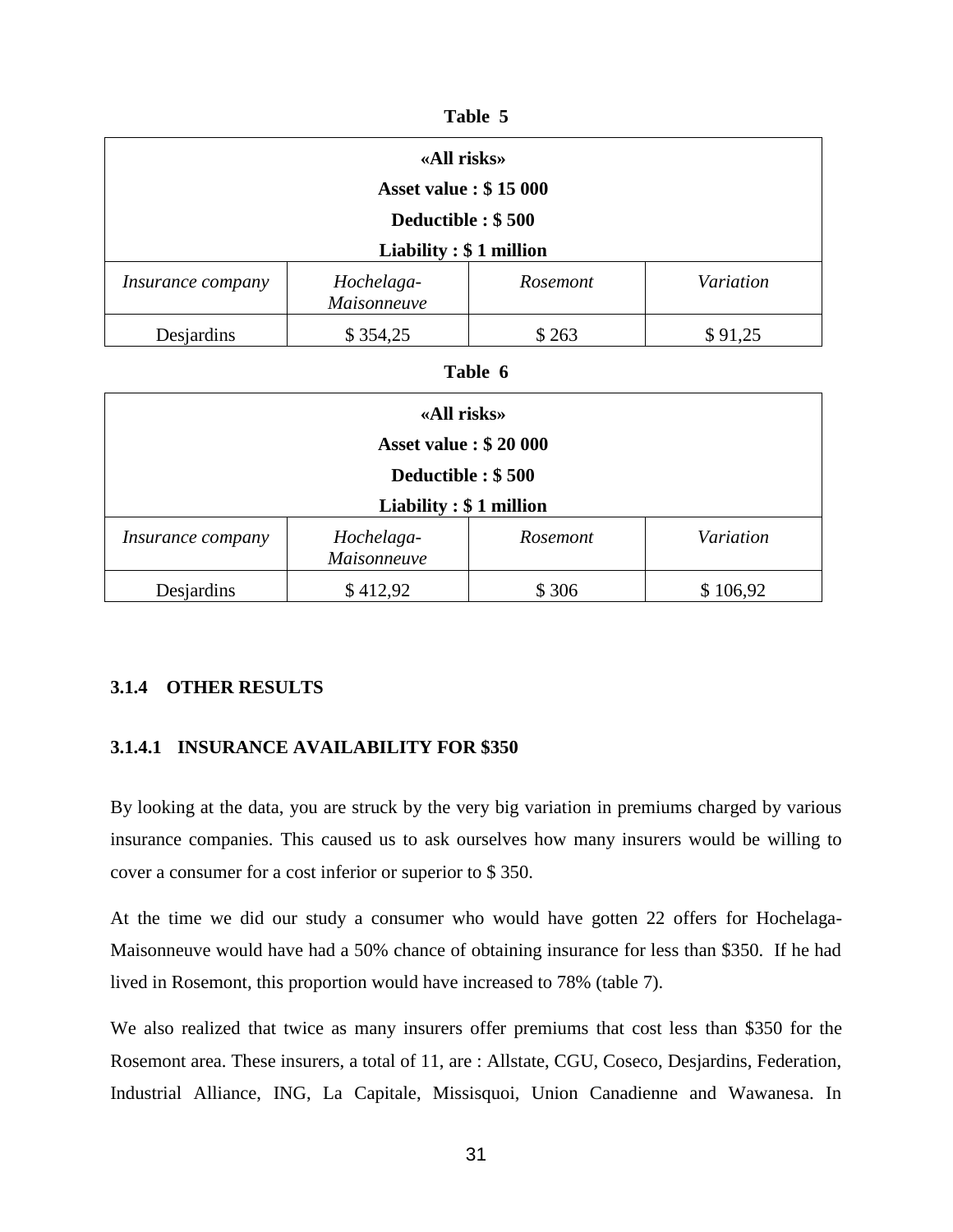Hochelaga-Maisonneuve, only five companies accepted to insure our investigator for a similar cost: Allstate, Coseco, ING, Union Canadienne and Wawanesa.

Furthermore, Desjardins offers an all risk coverage for less than \$250 in the Rosemont area only.

In Hochelaga-Maisonneuve, seven different insurance companies offer premiums that cost more than \$350: CGU, Desjardins, Federation, ING, La Capitale, Missisquoi and Pafco. In Rosemont, only three companies fall into this category: Belair, Federation and La Capitale (table 8).

| <b>Breakdown of offers/insurance companies</b><br>According to product type and where the |                                                          |                             |                                                                                                      |                             |
|-------------------------------------------------------------------------------------------|----------------------------------------------------------|-----------------------------|------------------------------------------------------------------------------------------------------|-----------------------------|
|                                                                                           |                                                          |                             |                                                                                                      |                             |
| Category                                                                                  | Hochelaga-<br><b>Maisonneuve</b>                         | <b>Number</b><br>of offers) | <b>Rosemont</b>                                                                                      | <b>Number</b><br>of offers) |
| RN \$15 000                                                                               | ING (2), Union Canadienne<br>(2), Wawanesa               | 5                           | Federation, Industrial Alliance,<br>ING, La Capitale, Union<br>Canadienne (2), Wawanesa              | 7                           |
| RN \$20 000<br>(\$500 deductible)                                                         | Allstate, Coseco, ING, Union<br>Canadienne (2), Wawanesa | 6                           | Allstate, CGU, Coseco,<br>Industrial Alliance, ING,<br>Missisquoi, Union Canadienne<br>(2), Wawanesa | 9                           |
| All risk coverage<br>(\$ 15000, \$ 20000)                                                 | No offer                                                 | $\Omega$                    | Desjardins $(2)$                                                                                     | $\overline{c}$              |
| Number of offers for this<br>category / Total number of<br>offers for this sector         |                                                          | 11/22<br>$=$<br>50 %        |                                                                                                      | 18/23<br>=<br>78 %          |
| Number of different<br>companies                                                          | 5 companies                                              |                             | 11 companies                                                                                         |                             |

**Table 7**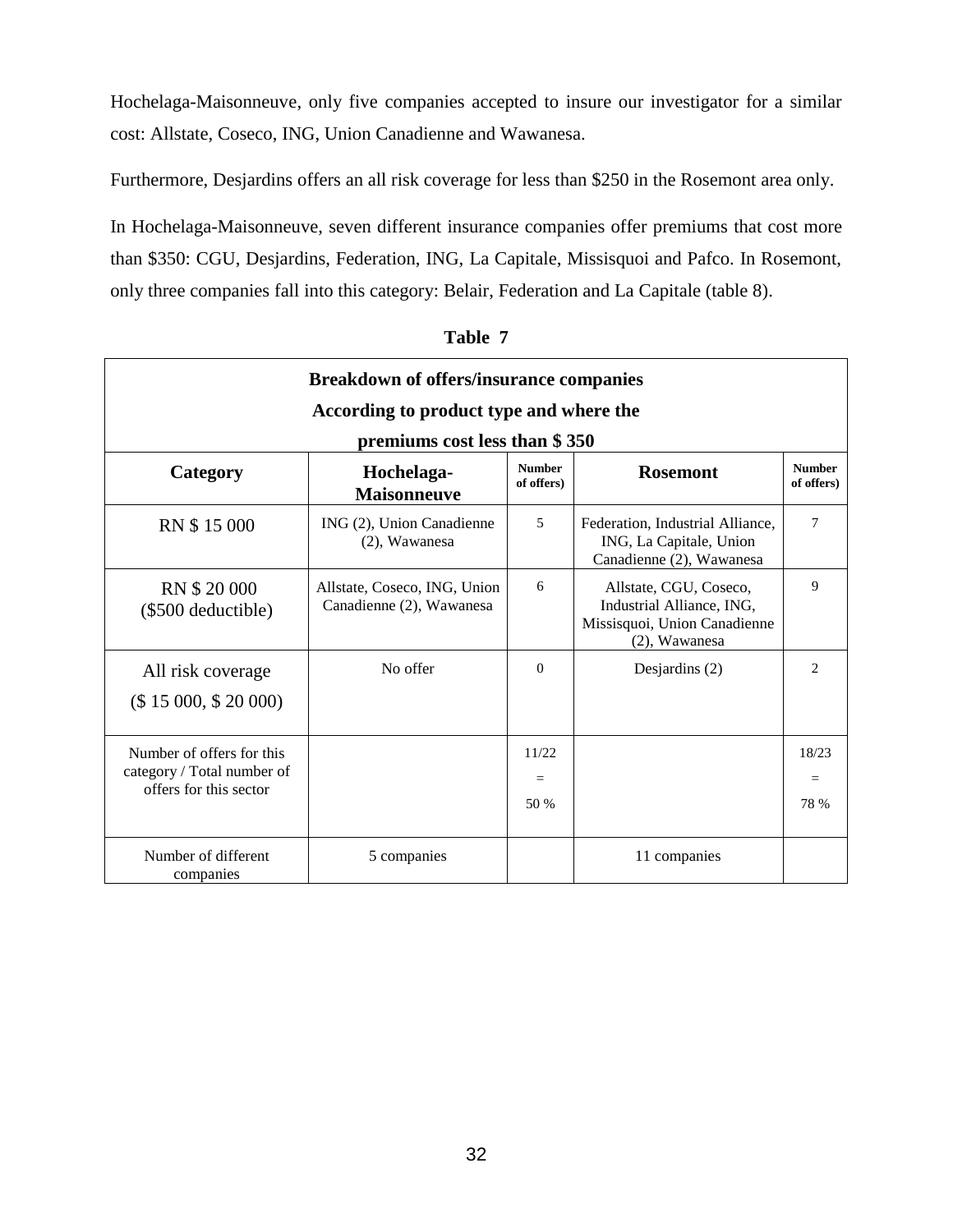#### **Table 8**

| <b>Breakdown of offers/insurance companies</b><br>According to product type and where the<br>premiums cost more than \$350 |                                                                                                                                            |                             |                                                               |                             |
|----------------------------------------------------------------------------------------------------------------------------|--------------------------------------------------------------------------------------------------------------------------------------------|-----------------------------|---------------------------------------------------------------|-----------------------------|
| Category                                                                                                                   | Hochelaga-<br><b>Maisonneuve</b>                                                                                                           | <b>Number</b><br>of offers) | <b>Rosemont</b>                                               | <b>Number</b><br>of offers) |
| RN \$15000                                                                                                                 | Federation, La Capitale                                                                                                                    | 2                           | Belair                                                        | 1                           |
| RN \$20 000<br>(\$500 and \$1000)<br>deductible)                                                                           | CGU, Federation, ING (\$500<br>deductible $\$$ ), ING ( $\$$ 1000<br>deductible), La Capitale,<br>Missisquoi, Pafco (\$1000<br>deductible) | $\overline{7}$              | Belair, Federation, La Capitale,<br>Pafco (\$1000 deductible) | $\overline{4}$              |
| All risk coverage<br>(\$ 15000, \$ 20000)                                                                                  | Desjardins $(2)$                                                                                                                           | $\mathfrak{D}$              | No offer                                                      | $\Omega$                    |
| Number of offers for this<br>category / Total number of<br>offers for this sector                                          |                                                                                                                                            | 11/22<br>50 %               |                                                               | 5/23<br>22 %                |
| Number of different<br>companies                                                                                           | 7 companies                                                                                                                                |                             | 4 companies                                                   |                             |

### **3.1.4.2 DEDUCTIBLES**

Whether the investigator claimed to live in Hochelaga-Maisonneuve or Rosemont, most brokers offered a \$500 deductible. Two brokers however set the amount at \$1000, i.e. Pafco (an insurer that specializes in more at risk clients) as well as one of the brokers who proposed an ING policy. The broker who sells Pafco products set the deductible at \$1000 in both sectors. However, only one of the brokers who sells ING products set the deductible at \$1000 for the Hochelaga-Maisonneuve sector. This particular broker justified his decision by explaining that Hochelaga-Maisonneuve is very « congested », that the buildings are old and that they often have sheds (Please refer to table 4).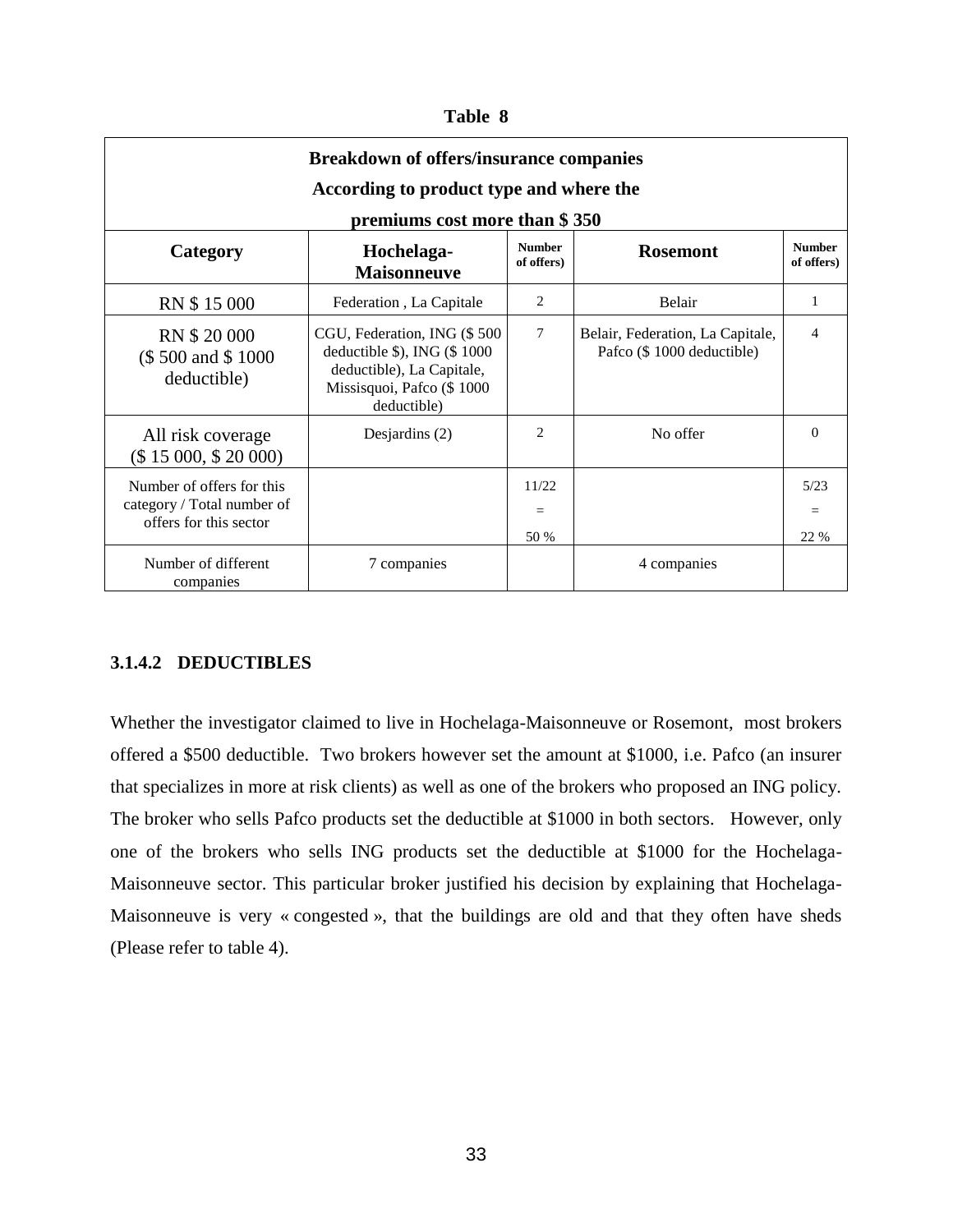### **3.1.4.3 CREDIT INQUIRIES**

<u>.</u>

During our investigation two insurance brokers, i.e. Allstate and Belair, mentioned that they would have to do a credit inquiry if our investigator decided to take out insurance with their company. Moreover, the Coseco agents asked a question that leads us to believe that they intended to do the same thing<sup>30</sup>. These three companies made these inquiries for both areas.

Each company justified having to do a credit inquiry in a very different way :

One of the Belair agents explained that the results of the credit inquiry would enable him to suggest a plan « to meet his demands » (those of the investigator). A company representative informed us afterwards that Belair uses credit files, and especially risk scores, to determine what sort of product or coverage he can offer to a client. This is notably the case with certain products, the premium cost of which is guaranteed the second year.

Allstate use the results of credit inquiries to select the risks they want to insure. One of the agents said that the company required a minimum number of Equifax points, i.e.  $620<sup>31</sup>$  to cover someone. According to this agent, when there are too many financial pressures, the insured party is likely to file claims.

Finally, one of the Coseco agents indicated that our investigator would have to provide the address or addresses of where he had lived for the last five years to obtain insurance with the company. He also said that this information was necessary because he wanted to find out the investigator's past experience.

<sup>&</sup>lt;sup>30</sup> Indeed, the Coseco agents demanded that our investigator reveal where he had lived for the past five years, on top of his name, date of birth and employer. This information is required on Equifax forms when someone wants to get their credit file.

<sup>&</sup>lt;sup>31</sup> Allstate confirmed that this is a CPLS risk score result (Canadian Property Loss Score) i.e. a risk prediction model developed by the American firm Fair Isaac for Equifax.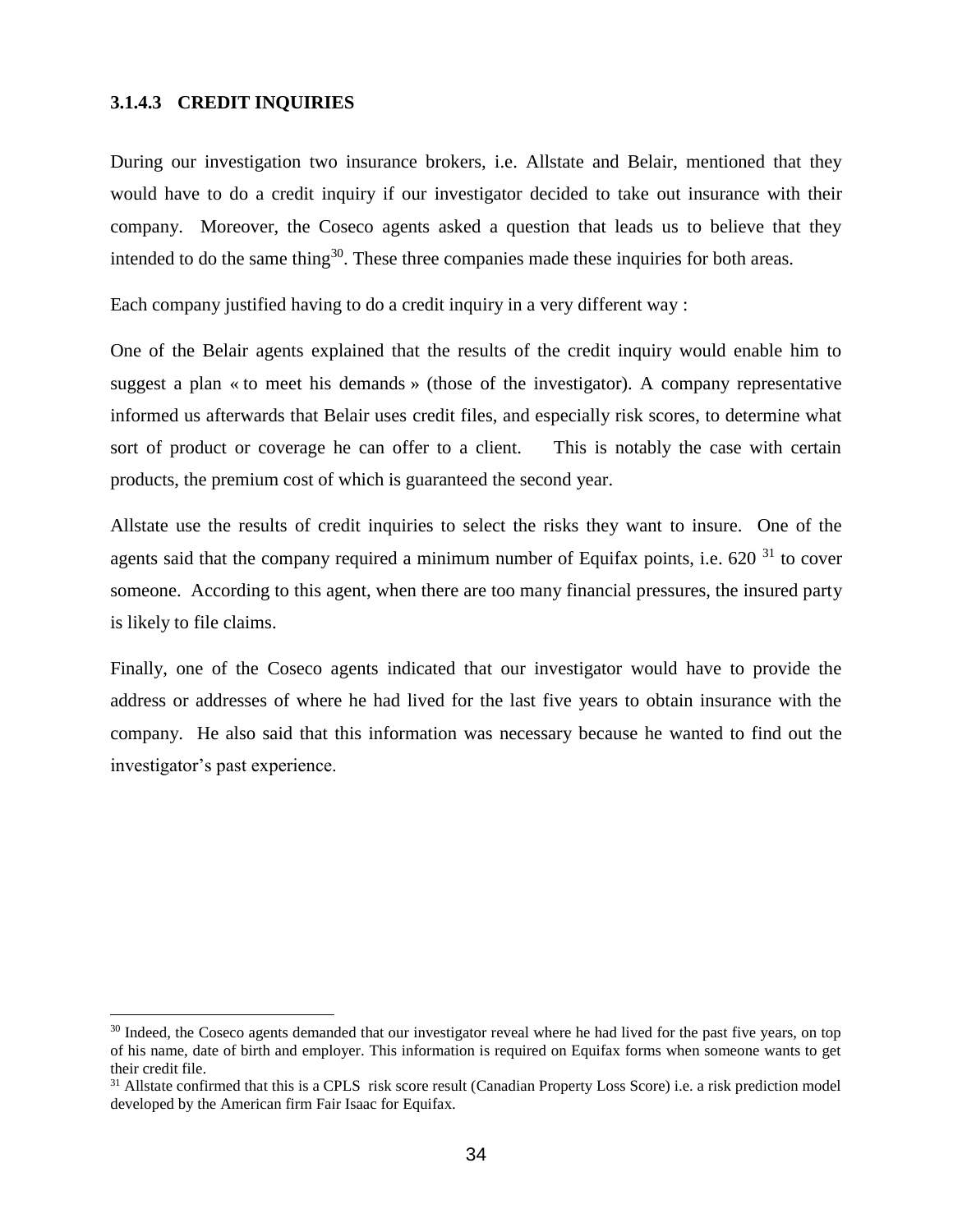### **3.2 HALIFAX**

#### **3.2.1 HIGHLIGHTS**

- $\triangleright$  No insurance company refused to insure our investigator when he said he lived in district 9, meaning an underprivileged area.
- $\triangleright$  Nine of the eleven companies we contacted charged similar premiums for both areas. At least two of them have adopted a uniform price policy no matter where the building is located in the Halifax metropolitan area.
- $\triangleright$  Only Allstate and Liberty Mutual, two companies who offer their products directly to consumers, asked for a slightly higher premium for district 9. Indeed, these companies charged \$ 10 and \$9 more respectively.

#### **3.2.2 GENERAL INFORMATION**

During our investigation we obtained information concerning premiums and insurance policies offered in districts 9 and 15 by 11 different insurance companies.

We contacted three insurance companies who offer their products directly to consumers or through their exclusive agents. These companies are Allstate, Cooperators and Liberty Mutual.

To get a bigger sample of insurance companies, afterwards we telephoned 15 brokers, whose name and address we got either on the Web or from insurance companies who don't deal directly with consumers. These brokers gave us information on the prices and products of eight other insurance companies : CGU, Citadel, Dominion, Economical, Halifax Insurance, Pembridge, Royal Sun Alliance and Wawanesa.

It's important to mention that a lot of brokers gave us the CGU and Dominion prices. When the premiums for the same product (for the same company) were different, we then calculated the average premium. We used this average amount in our analysis of the variations in premiums for both sectors (Please refer to section 3.2.3.1.1).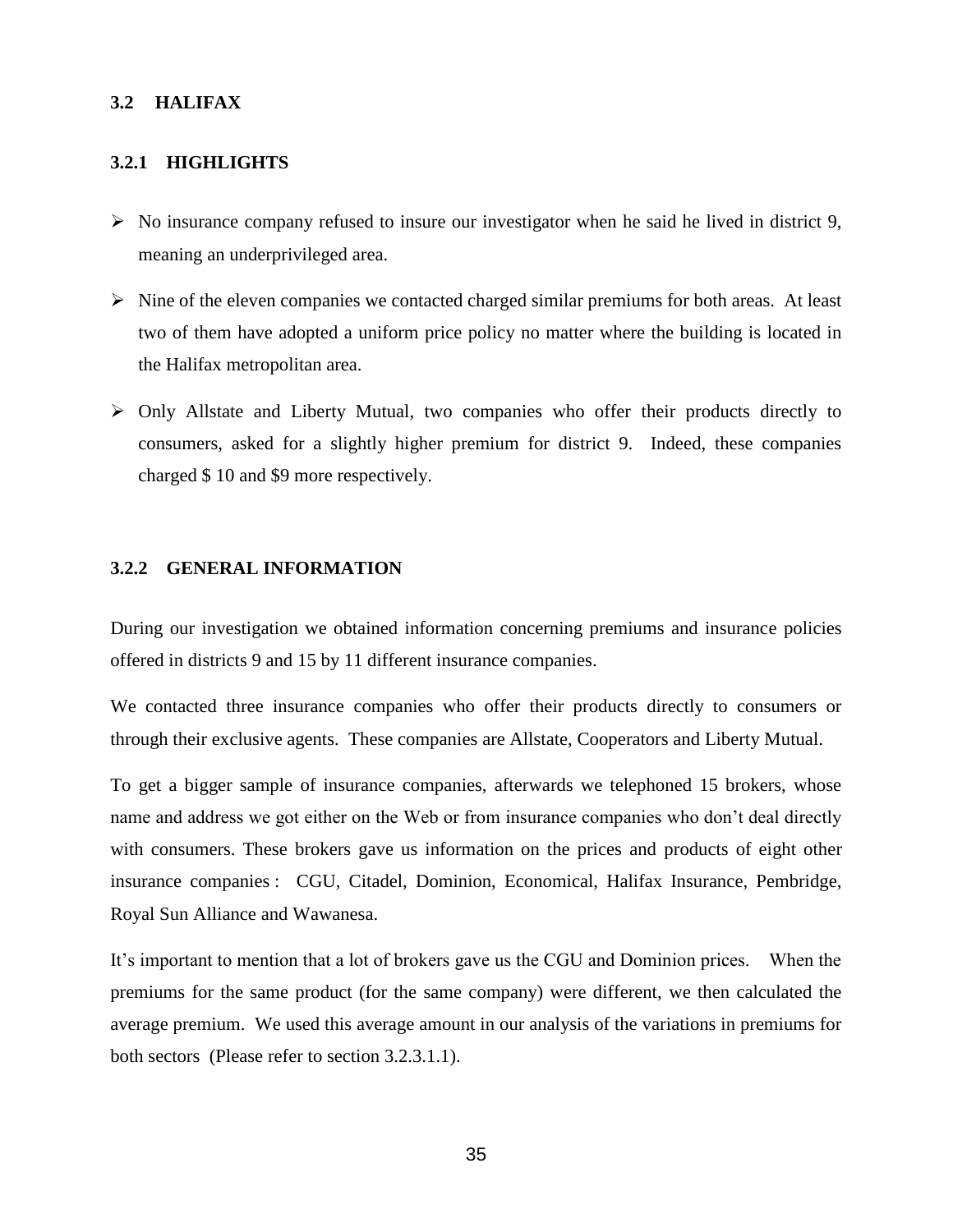At the time of our study, a consumer wanting basic protection would have obtained insurance, the minimum amount of which varies from company to company. It would therefore be possible for him to get insurance up to \$15 000 if he chose Allstate, CGU, Royal and Wawanesa, \$17 000 with Economical, \$ 20 000 \$ with Citadel and Liberty Mutual and finally \$ 25 000 with Cooperators and Halifax. Among others, our investigator was offered an all risk coverage with Pembridge for \$30 000.

#### **3.2.3 RESULTS**

Following our analysis, it's clear that wherever our investigator's apartment was located, he would have had no difficulty in obtaining insurance. Indeed, all brokers and insurance companies were willing to accept the risk.

Furthermore, nine companies out of eleven charged an identical or similar premium<sup>32</sup> for both areas. These companies are CGU, Citadel, Cooperators, Dominion, Economical, Halifax Insurance, Pembridge, Royal Sun Alliance and Wawanesa.

During our investigation, we noticed that one of the brokers gave us prices without asking for the address or the postal code. When he was asked about this, he explained that CGU and Dominion, the prices of which he gave us, don't ask for that information because they set identical premiums wherever the apartment is located in the Halifax metropolitan area.

Only two companies who offer their products directly to the public, i.e. Allstate and Liberty Mutual, charged slightly higher prices, \$10 more on average, when the address our investigator provided was in district 9. Liberty Mutual charged \$9 more for their specific risk, \$20 000 insurance policy. As far as Allstate are concerned, they charged \$10 or \$11 more, for a specific risk policy covering up to \$ 15 000 and \$ 20 000 respectively.

Furthermore, as opposed to Montreal, we noticed a small variation between the premiums charged by different companies. A consumer could have obtained a specific risk insurance covering up to \$15 000 for a premium that varies between \$ 122 (Allstate, district 15) and \$ 133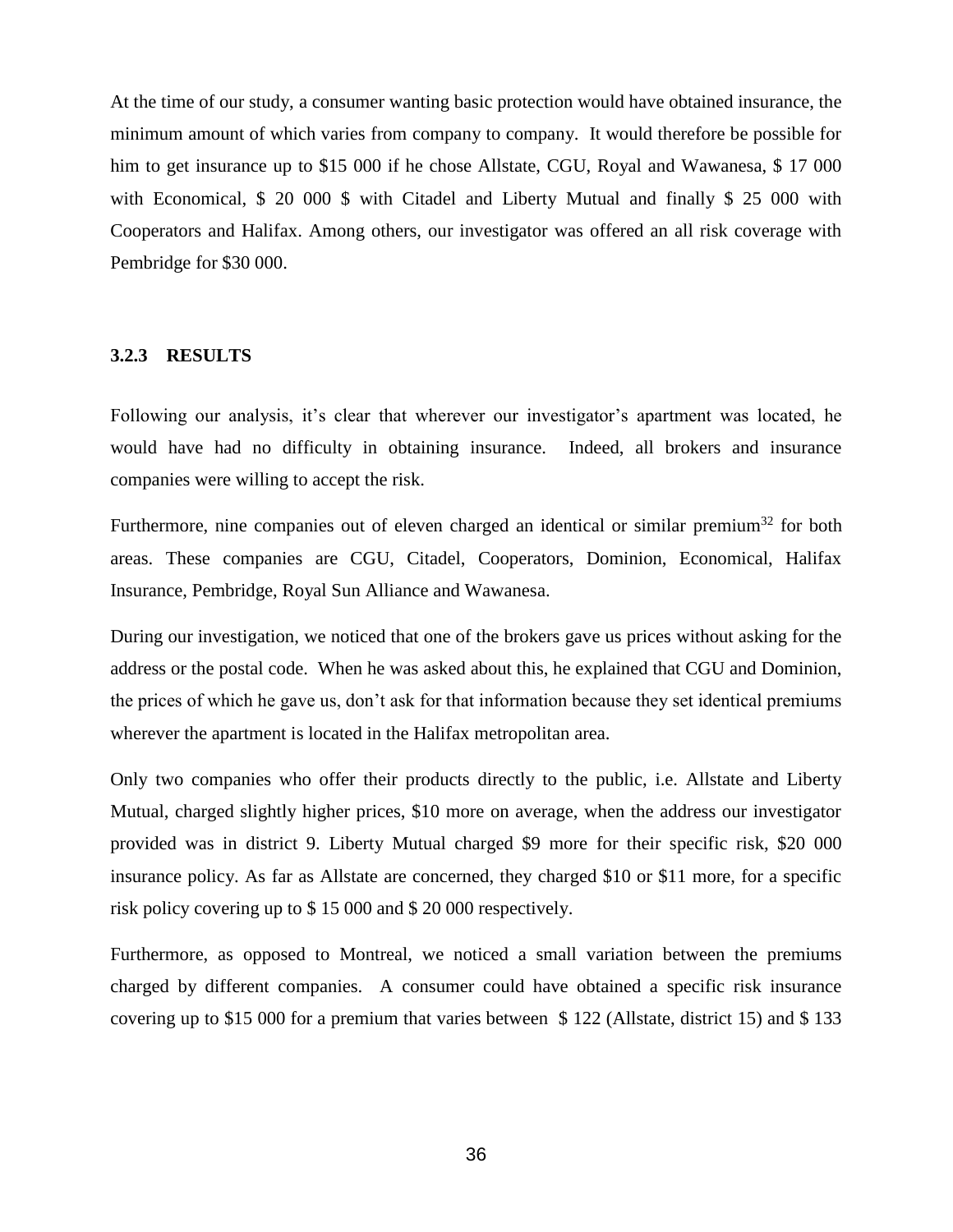(Royal Sun Alliance, districts 9 and 15) per year. For a \$20 000 coverage, insurance companies would have charged premiums that vary between \$104 (Liberty Mutual, district 15) and \$156 (Economical, districts 9 and 15).

# **3.2.3.1 DETAILLED RESULTS**

1

The premium amounts that were offered for each district and for each product are in the following tables:

<sup>&</sup>lt;sup>32</sup> We include in this category the price obtained for the Pembridge all risk policy, covering assets up to \$30 000, although there is a \$1 difference between the price for district 9 (\$ 272) and district 15 (\$ 273). The same broker gave us the premiums for both sectors.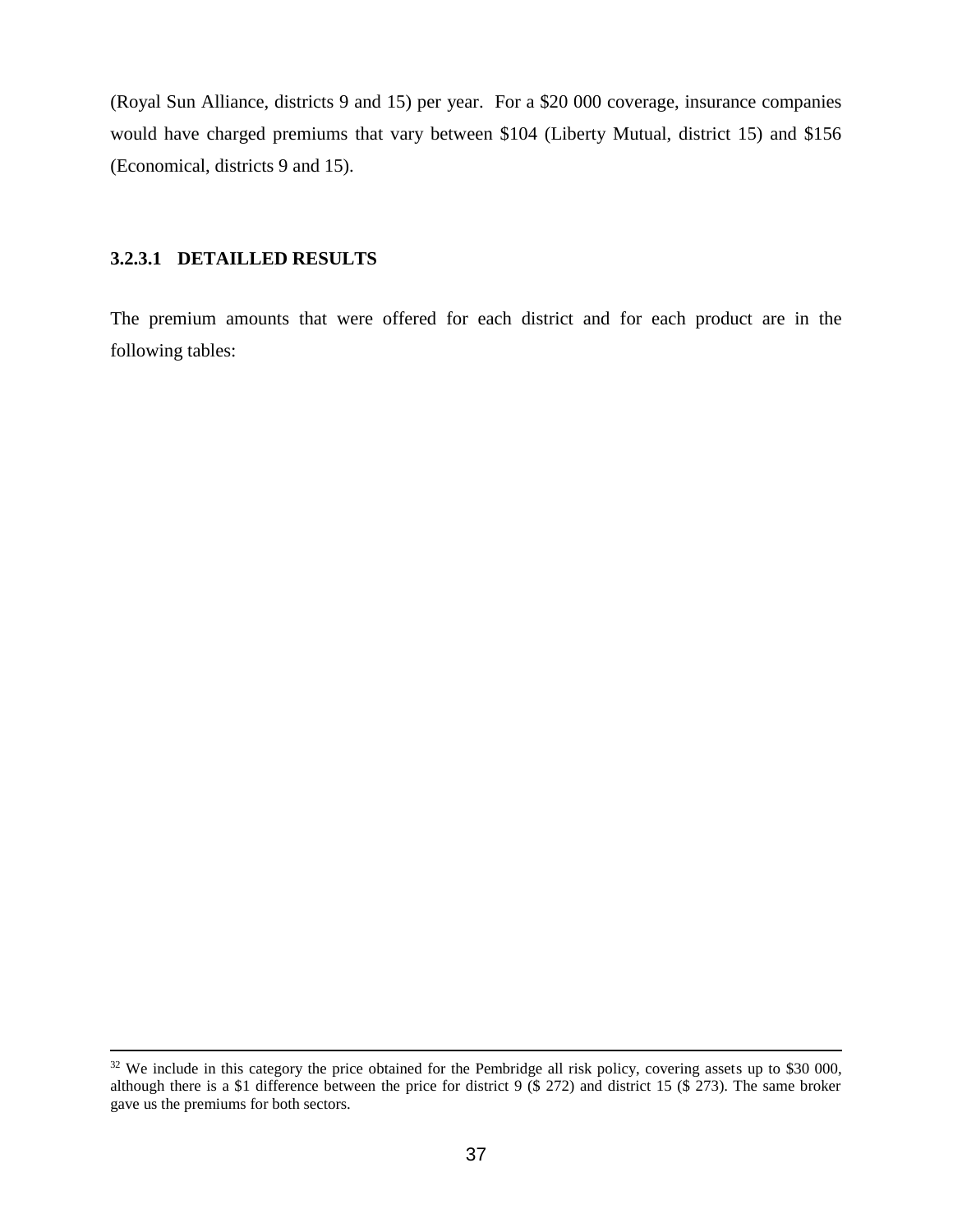# **3.2.3.1.1 SPECIFIC RISKS**

| Table 9                      |             |            |           |
|------------------------------|-------------|------------|-----------|
| «Specific risks»             |             |            |           |
| <b>Asset value: \$15 000</b> |             |            |           |
| Deductible: \$500            |             |            |           |
| Liability: \$1 million       |             |            |           |
| Insurance companies          | District 15 | District 9 | Variation |
| Allstate                     | \$122       | \$132      | \$10      |
| <b>CGU</b>                   | \$123       | \$123      | \$0       |
| Royal                        | \$133       | \$133      | \$0       |

# **Table 10**

| «Specific risks»<br><b>Asset value: \$17 000</b><br>Deductible: \$500<br>Liability: \$1 million |       |       |  |
|-------------------------------------------------------------------------------------------------|-------|-------|--|
| District 15<br>District 9<br><i>Insurance company</i>                                           |       |       |  |
| Economical                                                                                      | \$139 | \$139 |  |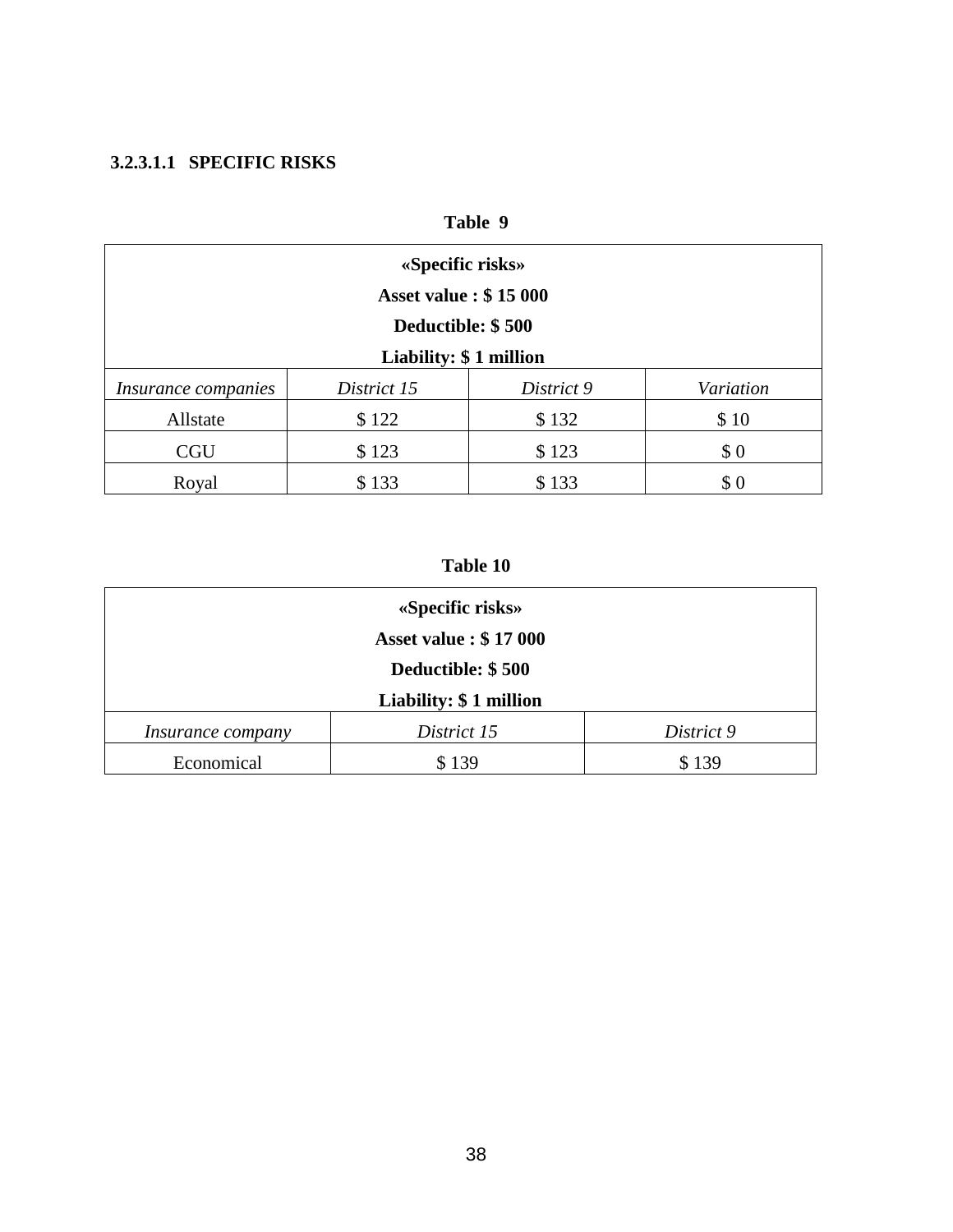| l'able |  |
|--------|--|
|        |  |

| «Specific risks»<br><b>Asset value: \$20 000</b> |                        |                |                    |  |  |
|--------------------------------------------------|------------------------|----------------|--------------------|--|--|
|                                                  | Deductible: \$500      |                |                    |  |  |
|                                                  | Liability: \$1 million |                |                    |  |  |
| <i>Insurance companies</i>                       | District 15            | District 9     | Variation          |  |  |
| Allstate                                         | \$139                  | \$150          | \$11               |  |  |
| <b>CGU</b>                                       | $$145,50^{33}$         | $$145,50^{34}$ | \$0                |  |  |
| Citadel                                          | \$115                  | \$115          | \$0                |  |  |
| Dominion                                         | \$149 35               | $$149^{36}$    | \$0                |  |  |
| Economical                                       | \$156                  | \$156          | \$0                |  |  |
| Liberty                                          | \$104                  | \$113          | \$9                |  |  |
| Royal                                            | \$151                  | \$151          | \$0                |  |  |
| Wawanesa                                         | \$144                  | \$144          | \$0                |  |  |
| Premium average                                  | \$137,94               | \$140,44       | $2,50 \text{ }$ \$ |  |  |

For district 15, the average premium is \$ 137,94. Premiums cost between \$ 104 (Liberty Mutual) and \$ 156 (Economical).

For district 9, the average premium is \$ 140,44. Premiums cost between \$ 113 (Liberty Mutual) and \$ 156 (Economical).

<u>.</u>

<sup>&</sup>lt;sup>33</sup> The amount is the average result from two offers: \$142 \$ and \$ 149.

<sup>34</sup> Identical

 $35$  The amount is the average result from two offers: \$148 and \$150.

<sup>36</sup> Identical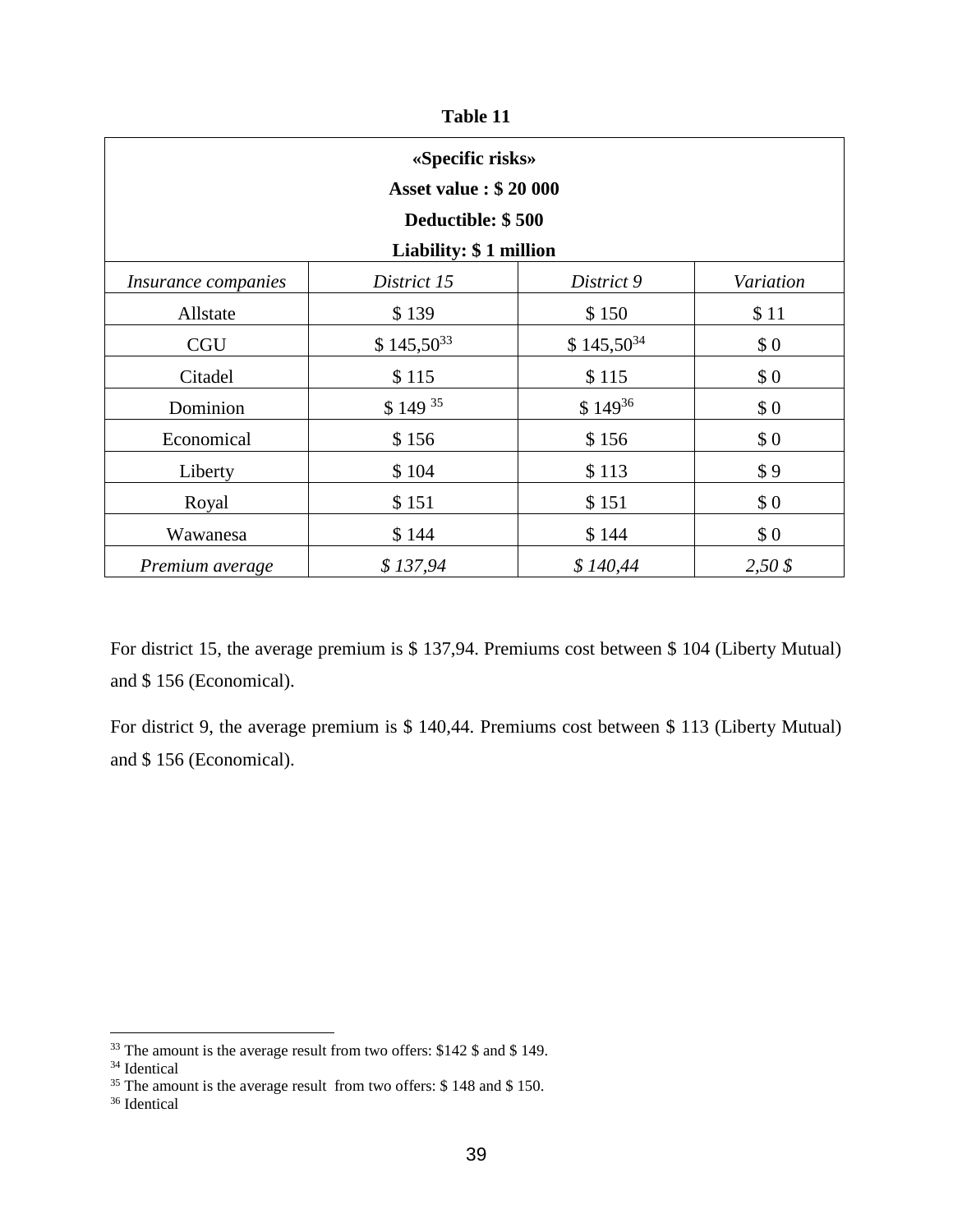| 'able |  |
|-------|--|
|-------|--|

| «Specific risks»<br><b>Asset value: \$25 000</b> |             |            |  |
|--------------------------------------------------|-------------|------------|--|
| Deductible: \$500<br>Liability: \$1 million      |             |            |  |
| Insurance companies                              | District 15 | District 9 |  |
| Cooperators                                      | \$174       | \$174      |  |
| Halifax Insurance                                | \$193       | \$193      |  |

The average premium for both districts is \$ 183,50.

# **3.2.3.1.2 ALL RISKS**

| Table 1 |  |
|---------|--|
|---------|--|

| «Specific risks»             |             |            |  |
|------------------------------|-------------|------------|--|
| <b>Asset value: \$30 000</b> |             |            |  |
| Deductible: \$500            |             |            |  |
| Liability: \$1 million       |             |            |  |
| Insurance companies          | District 15 | District 9 |  |
| Pembridge                    | \$273       | \$272      |  |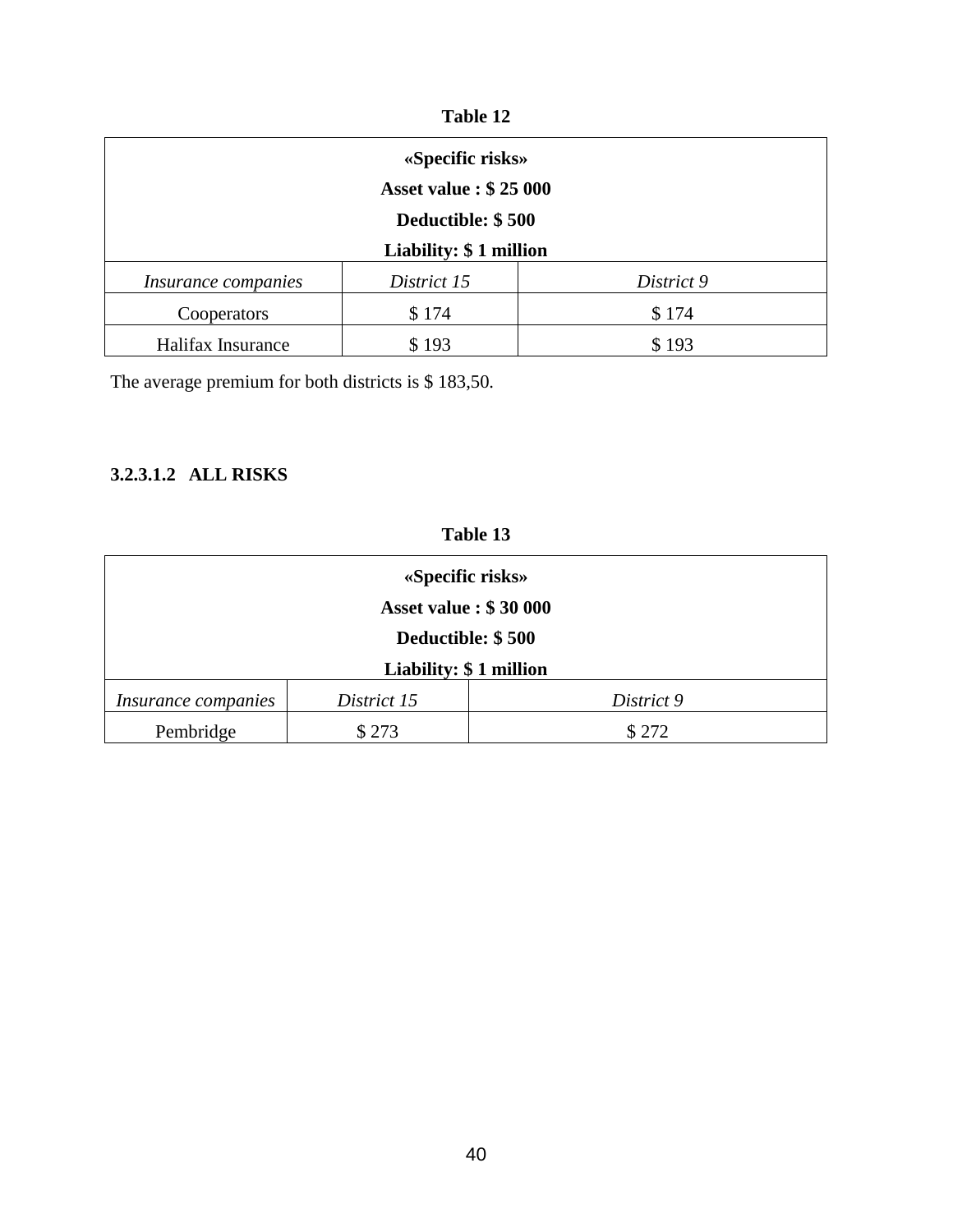### **3.3 CALGARY**

### **3.3.1 HIGHLIGHTS**

- $\triangleright$  Nine of fifteen insurance companies charged identical or similar premiums for both sectors. In fact, some of them adopt a uniform pricing policy no matter where the building is located in Calgary.
- $\triangleright$  Only five companies charged slightly higher prices for Spruce Cliff than for Crescent Heights. However the difference in prices is minimal: Between \$3 and \$25.
- Wawanesa, depending on the product, charged an identical premium for both areas or a higher price for Spruce Cliff than Crescent Heights.
- $\triangleright$  Finally, Allstate indicated that a favourable credit inquiry could lower the deductible by \$500.

### **3.3.2 GENERAL INFORMATION**

We got information concerning premiums and insurance policies offered in Spruce Cliff and Crescent Heights from fifteen different insurance companies. Spruce Cliff is the underprivileged area we selected for our study and Crescent Heights is our sample area.

Six insurance companies offer their products directly to consumers or through their exclusive agents. These companies are Allsate, Certas, Canadian Direct, Cooperators, Federated and Liberty Mutual.

Afterwards, we telephoned 17 brokers who gave us information pertaining to prices and products from nine insurance companies that don't deal directly with consumers. These companies are Allianz, Axa, CGU, Dominion, Economical, ING, Peace Hill, Royal and Wawanesa.

Please note that many brokers gave us the prices for ING, Peace Hills, Royale and Wawanesa. When the premiums for the same product (from the same company) were different, we then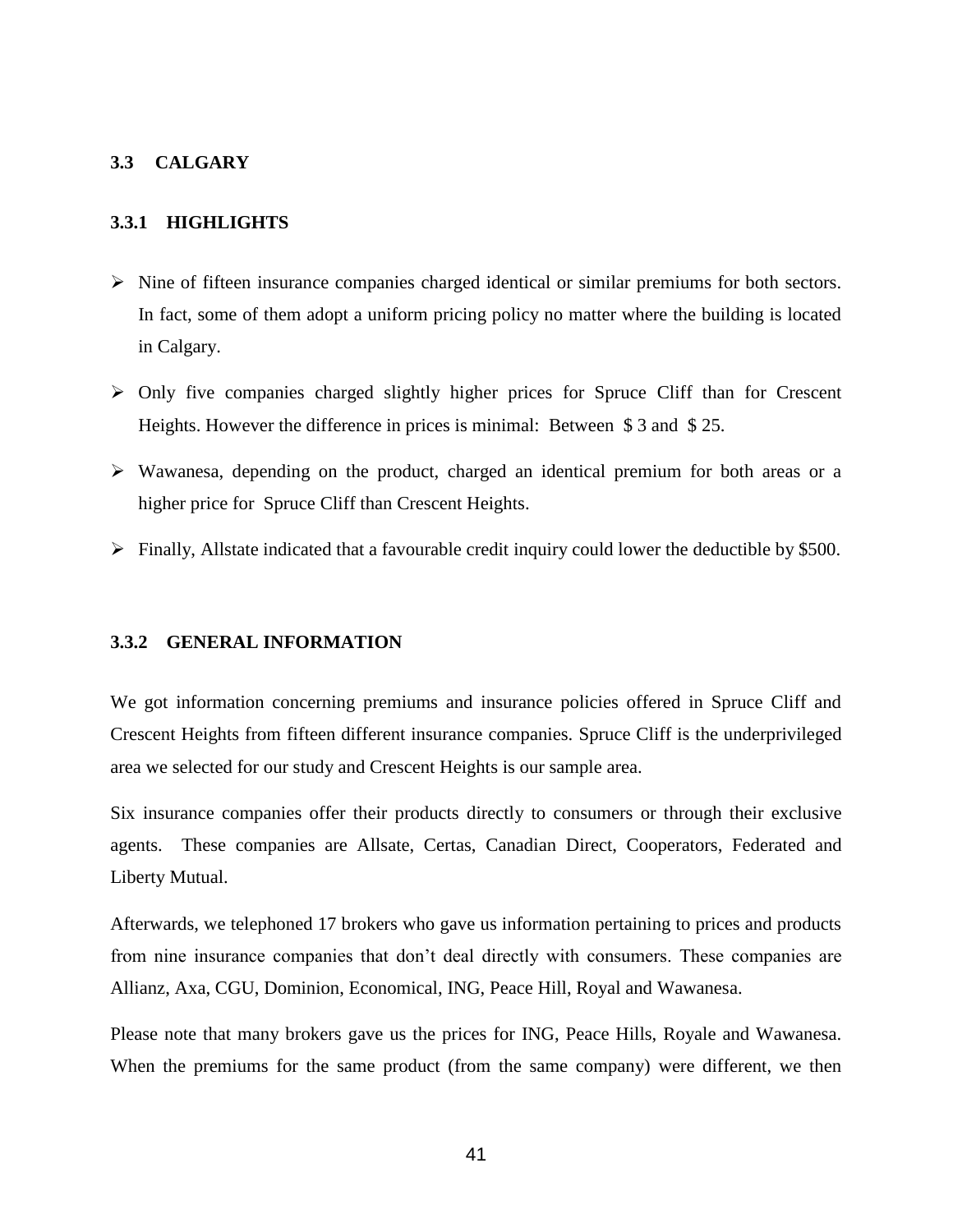calculated the average premium. This is the amount we used for our analysis of the variations in premiums for both areas (Please refer to section 3.3.2.2.1).

At the time of our study, a consumer who wanted to obtain basic insurance would have gotten prices for a large variety of products. The insurance companies and the brokers we contacted sometimes had very strict sales policies, meaning that some, such as Federated, offered all risk coverage only, whereas others set the minimum protection higher than \$ 15 000 or \$ 20 000. This is the case with Canadian Direct who imposed a minimum protection of \$ 44 000. Consequently, we then obtained prices for specific risk coverage for the following amounts: \$ 15 000, \$ 20 000, \$ 25 000, \$ 30 000 and \$ 44 000, as well as all risk coverage for \$ 15 000, \$ 20 000, \$ 25 000 and \$ 30 000. Please note that we sometimes have a limited number of comparable data for each category because of the variety of products.

#### **3.3.2.1 RESULTS**

This didn't stop us however from obtaining a clear portrait of access to home insurance in Calgary. By looking at all the offers, we were able to come up with significant conclusions. We noticed first of all that our investigator had no difficulty in obtaining insurance even if the building was located in an underprivileged area. Indeed, all insurance brokers and insurance companies were willing to accept the risk.

The geographical location of the insured buildings was of little consequence when it came to the premiums the companies charged. In all, nine insurance companies out of fifteen (for which we have comparable data) charged similar premiums for both sectors. The companies where we observed these similarities are:

- Allianz (All risk coverage \$30 000),
- Axa (Specific risk coverage \$ 20 000 and all risk coverage \$ 20 000),
- CGU (Specific risk coverage \$ 20 000 and \$ 30 000),
- Cooperators (Specific risk coverage \$ 25 000),
- Dominion (All risk coverage \$ 30 000),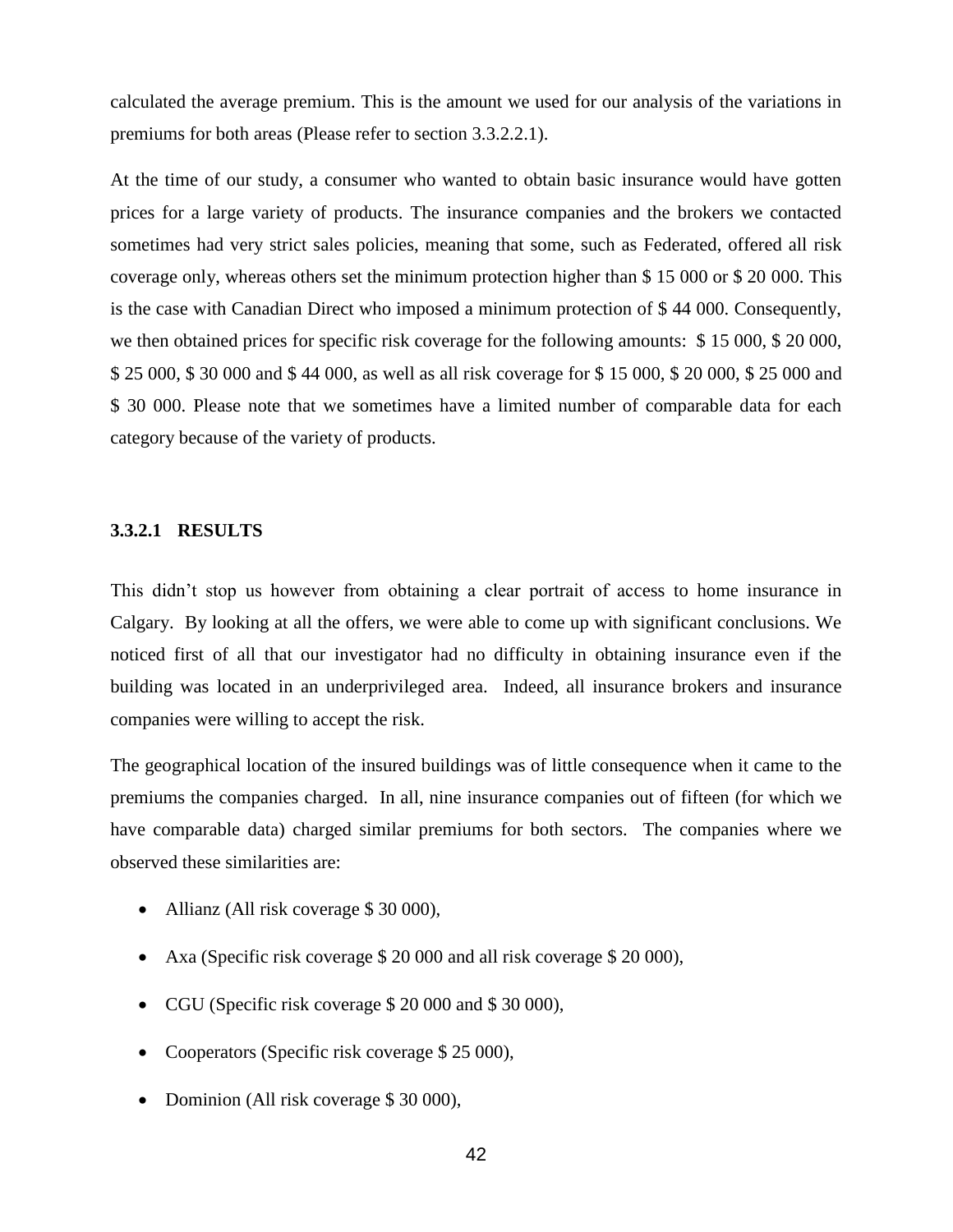- Economical (All risk coverage \$ 20 000),
- Federated (All risk coverage \$15 000 and \$20 000),
- Liberty (Specific risk coverage \$ 25 000),
- Peace Hill (Specific risk coverage \$ 25 000 and all risk coverage \$ 25 000).

Also, Wawanesa charged identical premiums for specific risk \$ 15 000 and \$ 20 000 coverage.

During our investigation, we even noticed that many agents and brokers gave us prices without asking for the address or the postal code. When asked about this, they explained to us that certain companies, such as Federated, Peace Hills and Wawanesa, don't ask for this information because they set identical premiums no matter where the building is located in Calgary. The only determining factors are the building's characteristics, for example the construction materials (cement or wood) or the number of apartments the building contains. On the other hand, Allstate and Liberty explained that the sector is an important factor when setting the premium.

Five companies, i.e. Allstate, Certas, Canadian Direct, ING and Royal charged slightly higher premiums for Spruce Cliff than Crescent Heights. However, the differences in prices are minimal: \$ 10,83 on average and they vary between \$ 3 and \$ 25. The companies and products where we observed these differences are:

- Allstate : The price is  $$5$  more (Specific risk coverage  $$20,000$ ),
- Certas : The prices are \$ 3 and \$ 4 more (Specific risk coverage \$ 15 000 and \$ 20 000),
- Canadian Direct : The price is \$ 25 more (Specific risk coverage \$ 25 000 and \$ 44 000),
- $\bullet$  ING : The prices are \$3,67 \$ and \$16 more (All risk coverage \$30 000),
- Royal : The price is \$ 22,50 more (All risk coverage \$ 30 000),

Please note moreover that Wawanesa charged \$7,50 more for Spruce Cliff for an all risk coverage of \$ 25 000.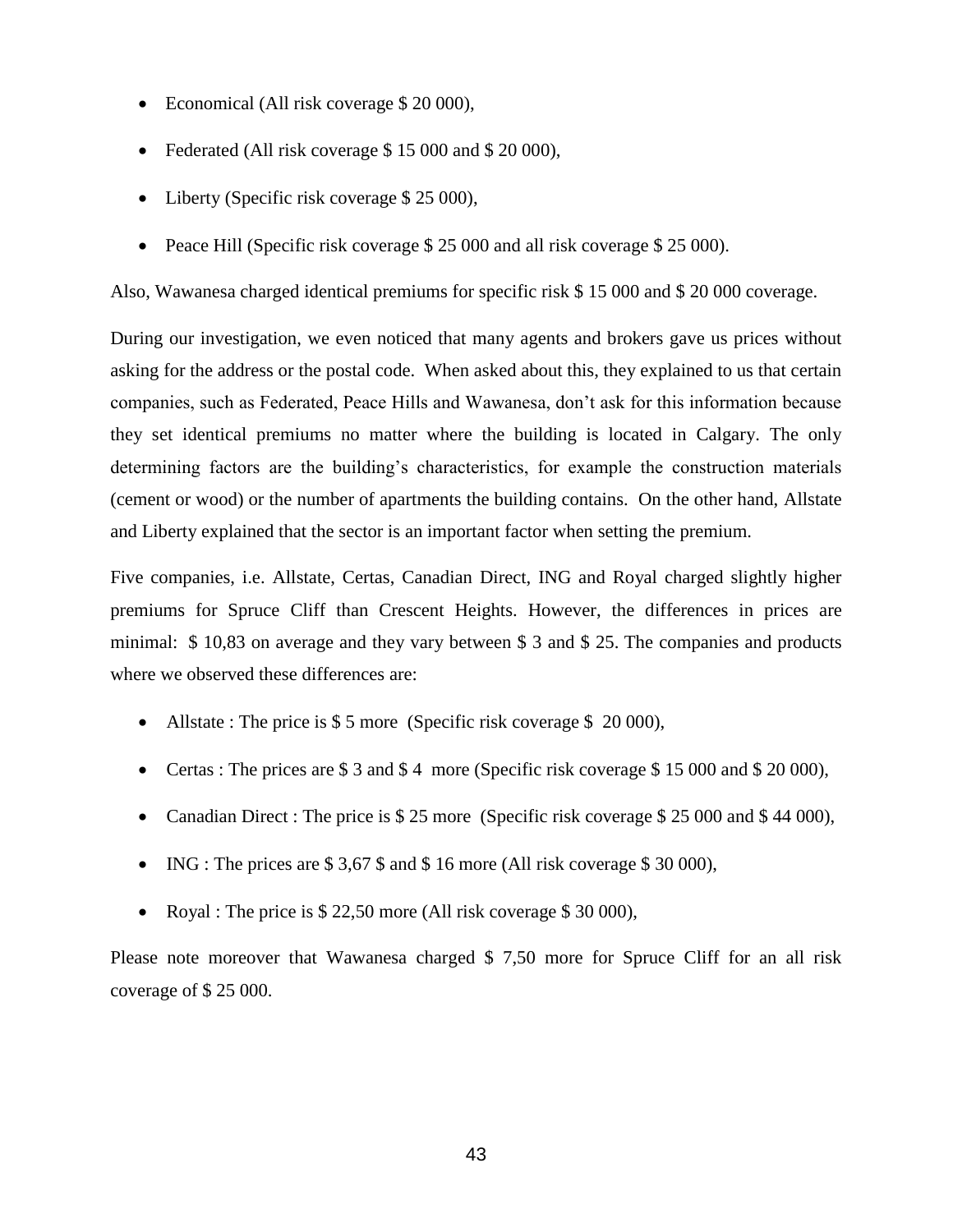# **3.3.2.2 DETAILED RESULTS**

This section contains the offers obtained in each area for each type of coverage. As we previously mentioned, we sometimes have a limited amount of comparable data for each one.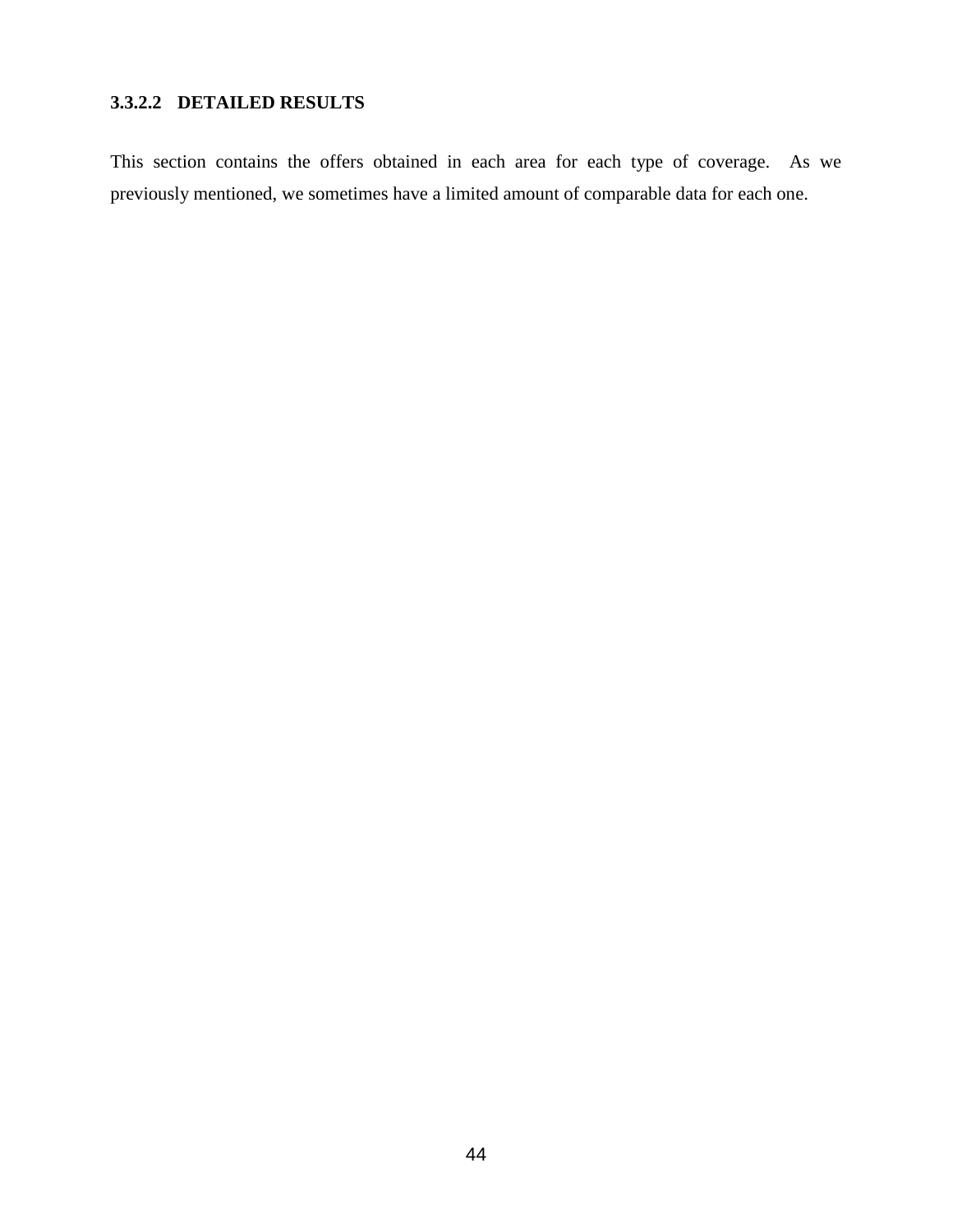### **3.3.2.2.1 SPECIFIC RISKS**

### **Specific risks, \$ 15 000 coverage**

| 10VIV 17                                              |                |                         |           |  |  |
|-------------------------------------------------------|----------------|-------------------------|-----------|--|--|
| <b>Specific risks</b><br><b>Asset value: \$15 000</b> |                |                         |           |  |  |
|                                                       |                |                         |           |  |  |
| Liability $: $1$ million                              |                |                         |           |  |  |
| <i>Insurance company</i>                              | Spruce Cliff   | <b>Crescent Heights</b> | Variation |  |  |
|                                                       |                |                         |           |  |  |
| Certas                                                | \$155          | \$152                   | \$3       |  |  |
| Wawanesa                                              | $$117,50^{37}$ | $$117,50^{38}$          | \$0       |  |  |
| Average premium                                       | \$136,25       | \$134,75                | \$1,50    |  |  |

**Table 14**

For the Spruce Cliff area, if a consumer wants to obtain insurance, he can expect to pay an average of \$ 136,25 \$ for a policy that covers his assets against specific risks, up to \$15 000. There is a \$ 37,50 variation between the most expensive product (\$ 155 Certas) and the least expensive one (\$ 117,50 Wawanesa).

For the Crescent Heights area, the average premium was \$ 134,75. There is a \$ 34,50 variation between Wawanesa (\$ 117,50) and Certas (\$ 152).

<u>.</u>

 $37$  The amount is the average result from two offers : \$115 and \$120.

<sup>38</sup> Identical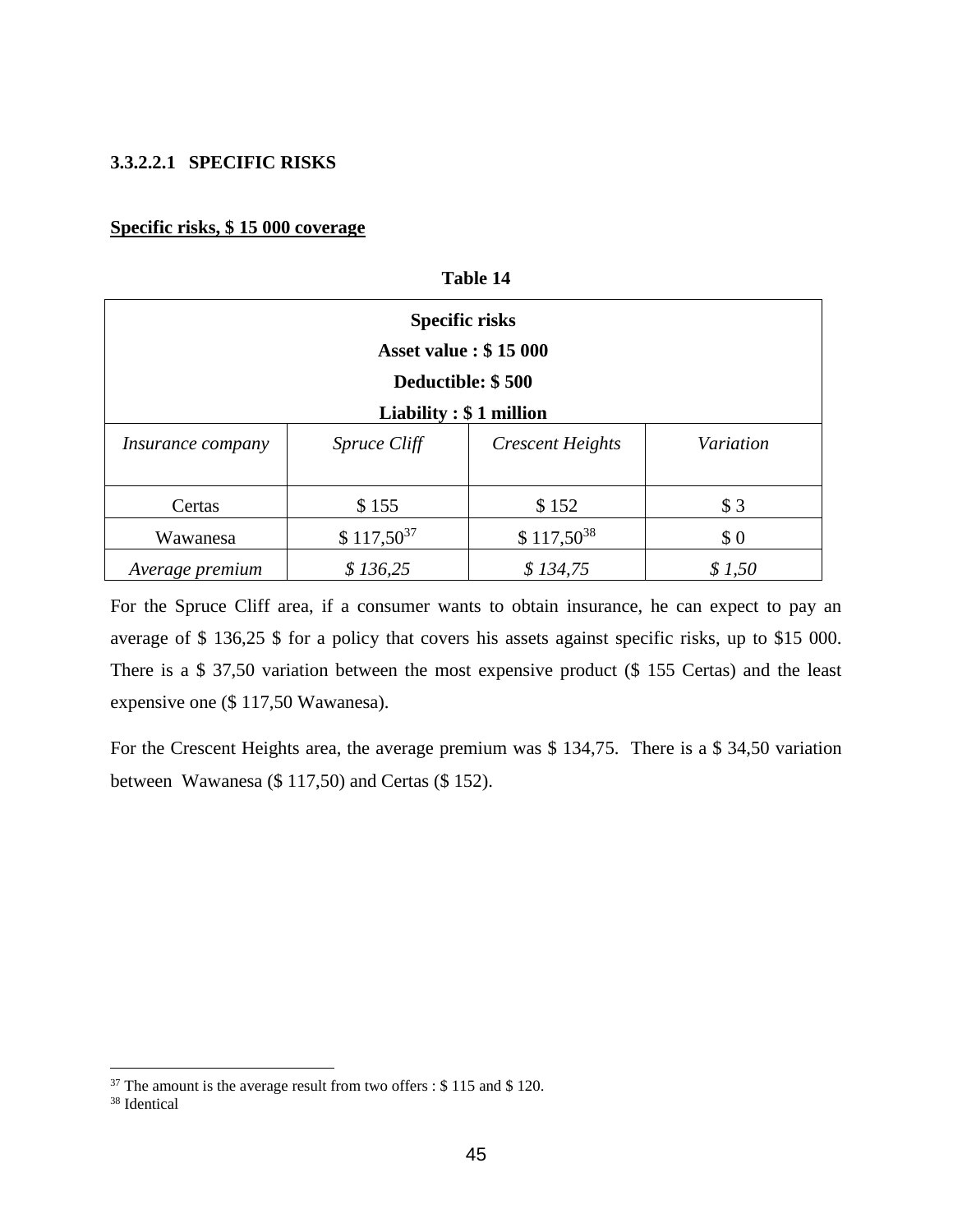### **Specific risks, \$ 20 000 coverage**

### **Table 15**

| <b>Specific risks</b><br><b>Asset value: \$20 000</b> |                        |                         |           |
|-------------------------------------------------------|------------------------|-------------------------|-----------|
|                                                       | Deductible: \$500      |                         |           |
|                                                       | Liability: \$1 million |                         |           |
| <i>Insurance company</i>                              | <i>Spruce Cliff</i>    | <b>Crescent Heights</b> | Variation |
|                                                       |                        |                         |           |
| Axa                                                   | \$177                  | \$177                   | \$0       |
| Certas                                                | \$170                  | \$166                   | \$4       |
| <b>CGU</b>                                            | \$142                  | \$142                   | \$0       |
| Wawanesa                                              | \$133                  | \$133                   | \$0       |
| Average premium                                       | \$155,50               | \$154,50                | \$1       |

For the Spruce Cliff area, the average premium was \$ 155,50. There is a \$ 44 variation between the most (Axa \$ 177) and least expensive product (Wawanesa \$ 133).

For the Crescent Heights area, the average premium was \$ 154,50 \$. There is a \$44 variation between Wawanesa (\$ 133) and Axa (\$ 177).

| <b>Specific risks</b>                                                            |       |       |     |  |
|----------------------------------------------------------------------------------|-------|-------|-----|--|
| <b>Asset value: \$20 000</b>                                                     |       |       |     |  |
| Deductible: \$1000                                                               |       |       |     |  |
| Liability $: $1$ million                                                         |       |       |     |  |
| Variation<br><b>Crescent Heights</b><br><i>Spruce Cliff</i><br>Insurance company |       |       |     |  |
|                                                                                  |       |       |     |  |
| Allstate                                                                         | \$136 | \$131 | \$5 |  |

| Table 16 |  |
|----------|--|
|          |  |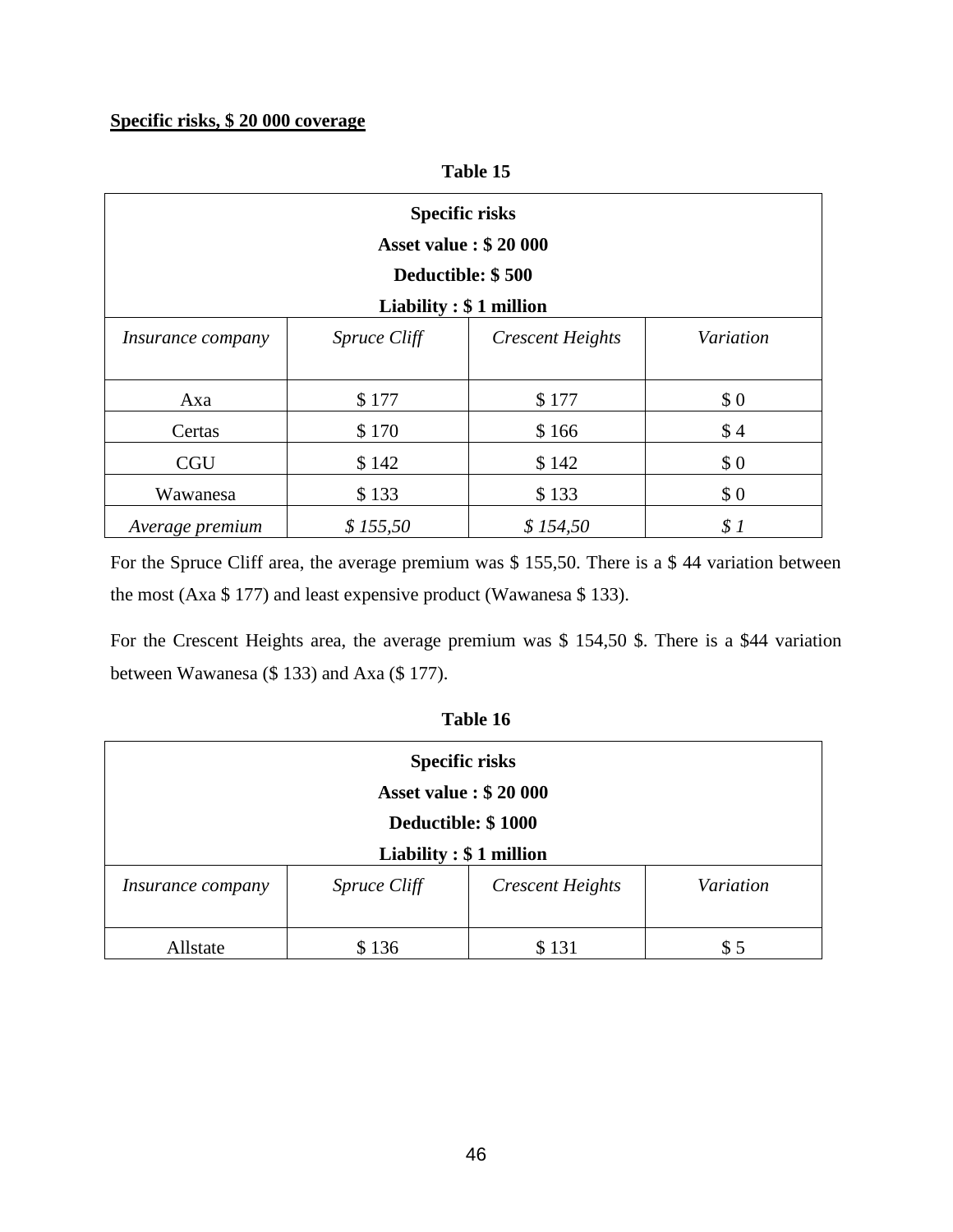| <b>Specific risks</b><br><b>Asset value: \$25 000</b> |                     |                         |           |  |
|-------------------------------------------------------|---------------------|-------------------------|-----------|--|
| Deductible: \$500                                     |                     |                         |           |  |
| Liability $: $1$ million                              |                     |                         |           |  |
| <i>Insurance company</i>                              | <i>Spruce Cliff</i> | <b>Crescent Heights</b> | Variation |  |
| Liberty                                               | \$135               | \$135                   | \$0       |  |
| Cooperators                                           | \$139               | \$139                   | \$0       |  |
| <b>ING</b>                                            | $$149^{39}$         | $$145,33^{40}$          | \$3,67    |  |
| Average premium                                       | \$141               | \$139,78                | \$1,22    |  |

**Table 17**

For the Spruce Cliff area, the average premium was \$ 141. There is a \$ 14 variation between the most (ING \$ 149) and least expensive product (Liberty \$ 135).

For the Crescent Heights area, the average premium was \$ 139,78 \$. There is a \$10,33 variation between Liberty (\$ 135) and ING (\$ 145,33).

| Table 18 |
|----------|
|----------|

| <b>Specific risks</b>                                                     |                     |                         |           |  |
|---------------------------------------------------------------------------|---------------------|-------------------------|-----------|--|
| <b>Asset value: \$20 000</b>                                              |                     |                         |           |  |
| Deductible: \$1000                                                        |                     |                         |           |  |
| Liability : $$2$ million                                                  |                     |                         |           |  |
| <i>Insurance company</i>                                                  | <i>Spruce Cliff</i> | <b>Crescent Heights</b> | Variation |  |
| $$156^{41}$<br>$$156^{42}$<br>Peace Hills<br>$\boldsymbol{\mathcal{S}}$ 0 |                     |                         |           |  |

<u>.</u>

<sup>&</sup>lt;sup>39</sup> The amount is the average result from two offers: \$ 141 and \$ 157.<br><sup>40</sup> The amount is the average result from three offers: \$ 137, \$ 141 and \$ 158.

<sup>41</sup> Two brokers gave us identical prices, i.e. \$156.

<sup>42</sup> Identical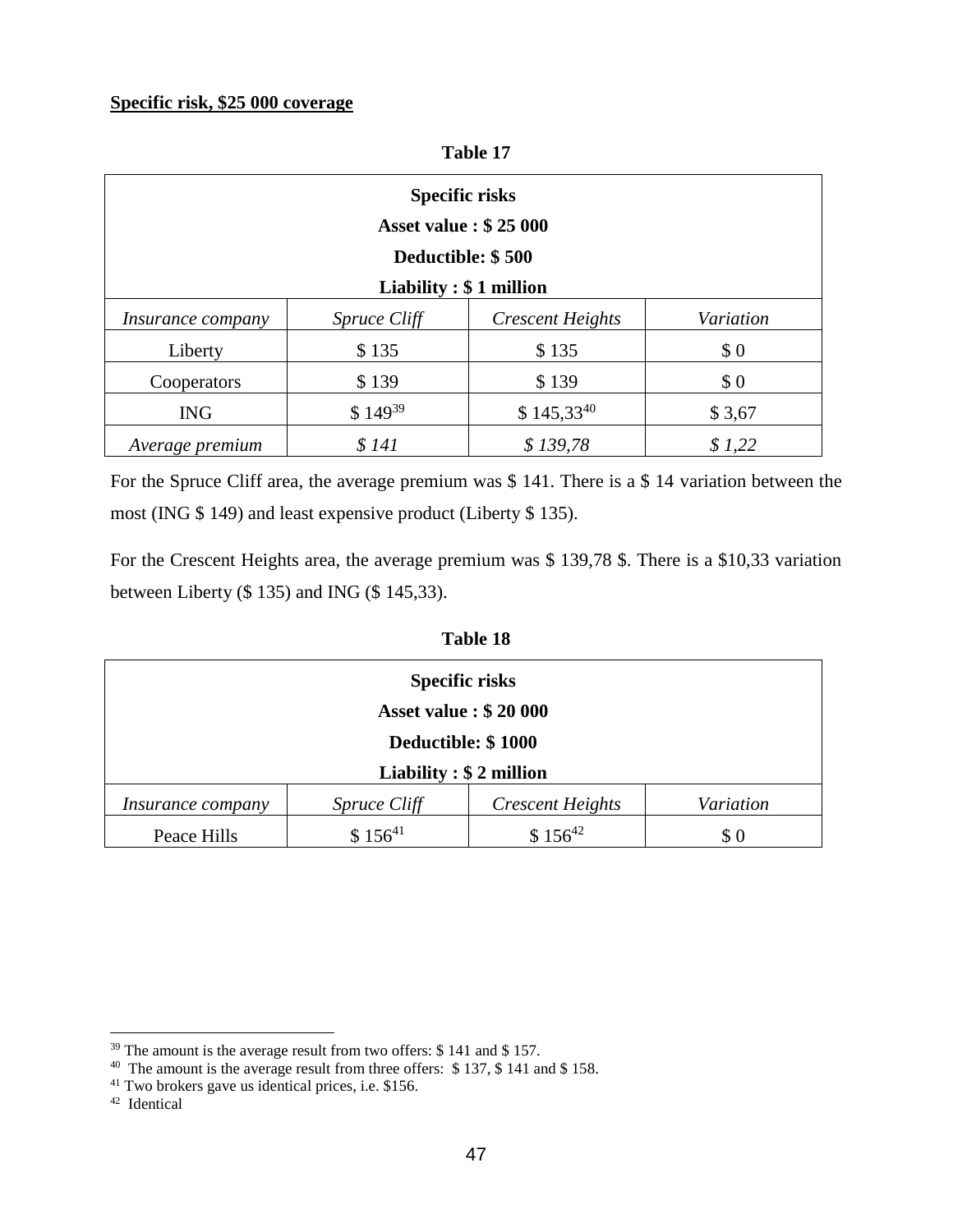# **Specific risks, \$ 30 000 and \$ 44 000 coverage**

# **Table 19 Specific risks Asset value : \$ 30 000 Deductible: \$ 500 Liability : \$ 1 million**  *Insurance company Spruce Cliff Crescent Heights Variation* CGU \$ 165 \$ 165 \$ 0

### **Table 20**

| <b>Specific risks</b>                            |                     |                         |           |  |  |
|--------------------------------------------------|---------------------|-------------------------|-----------|--|--|
| <b>Asset value: \$44 000</b>                     |                     |                         |           |  |  |
| Deductible: \$1000                               |                     |                         |           |  |  |
| Liability: $$1$ million                          |                     |                         |           |  |  |
| <i>Insurance company</i>                         | <i>Spruce Cliff</i> | <b>Crescent Heights</b> | Variation |  |  |
| \$241<br>\$216<br><b>Canadian Direct</b><br>\$25 |                     |                         |           |  |  |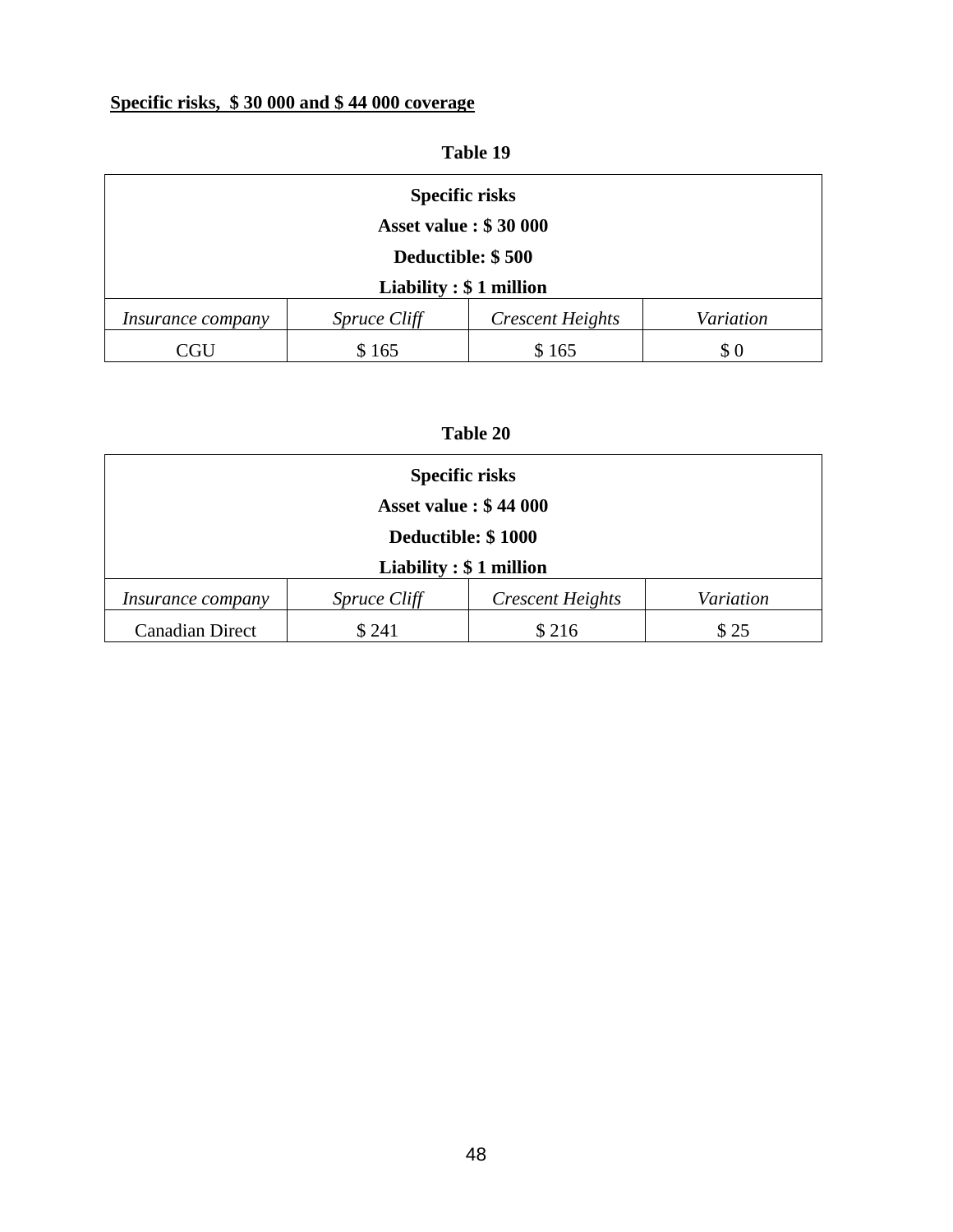### **3.3.2.2.2 ALL RISKS**

# **All risks, \$15 000 and \$ 20 000 coverage**

|                          | All risks                    |                         |           |  |
|--------------------------|------------------------------|-------------------------|-----------|--|
|                          | <b>Asset value: \$15 000</b> |                         |           |  |
|                          | Deductible : \$500           |                         |           |  |
| Liability $: $1$ million |                              |                         |           |  |
| Insurance company        | <i>Spruce Cliff</i>          | <b>Crescent Heights</b> | Variation |  |
| Federated                | \$125                        | \$125                   | \$0       |  |

**Table 21**

# **Table 22**

| All risks                    |                     |                         |           |  |
|------------------------------|---------------------|-------------------------|-----------|--|
| <b>Asset value: \$20 000</b> |                     |                         |           |  |
| Deductible : \$500           |                     |                         |           |  |
| Liability: \$1 million       |                     |                         |           |  |
| <i>Insurance company</i>     | <i>Spruce Cliff</i> | <b>Crescent Heights</b> | Variation |  |
| Axa                          | \$195               | \$195                   | \$0       |  |
| Economical                   | \$200               | \$200                   | \$0       |  |
| Federated                    | \$144               | \$144                   | \$0       |  |

For both sectors, the average premium was \$ 179,67. There is a \$ 51 variation between the most expensive product (Axa \$195) and the least expensive product (Federated \$144).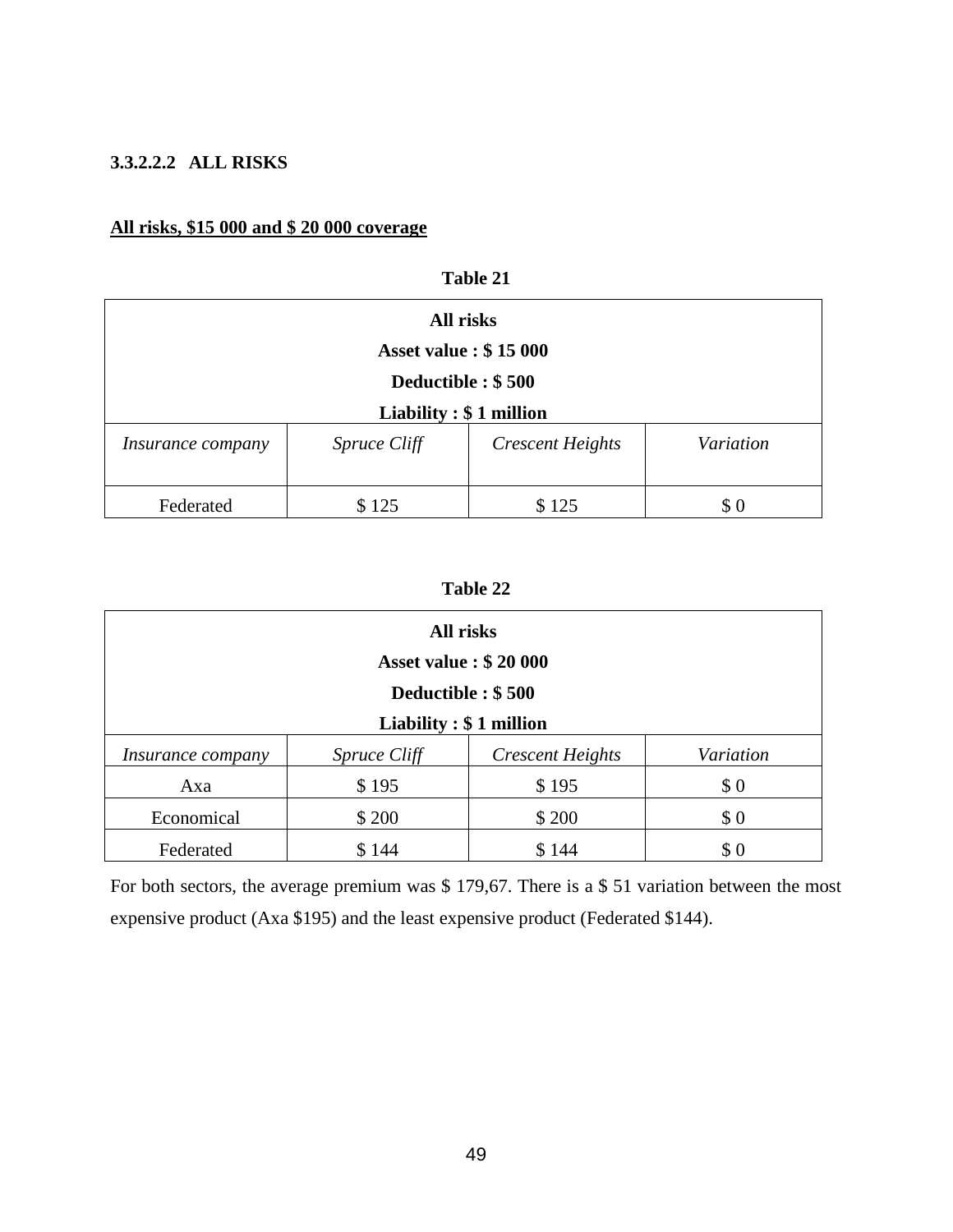# **All risks, \$25 000 coverage**

| <b>l'able 23</b> |
|------------------|
|------------------|

| All risks                    |                     |                         |           |  |
|------------------------------|---------------------|-------------------------|-----------|--|
| <b>Asset value: \$25 000</b> |                     |                         |           |  |
| Deductible : \$500           |                     |                         |           |  |
| Liability: $$1$ million      |                     |                         |           |  |
| <i>Insurance company</i>     | <i>Spruce Cliff</i> | <b>Crescent Heights</b> | Variation |  |
|                              |                     |                         |           |  |
| Wawanesa                     | $$184,50^{43}$      | \$177                   | \$7,50    |  |

| l'able : |  |
|----------|--|
|----------|--|

| All risks<br><b>Asset value: \$25 000</b><br>Deductible : \$500 |     |       |     |  |                                   |                     |                         |           |
|-----------------------------------------------------------------|-----|-------|-----|--|-----------------------------------|---------------------|-------------------------|-----------|
|                                                                 |     |       |     |  | Liability $: $ 2 \text{ million}$ |                     |                         |           |
|                                                                 |     |       |     |  | Insurance company                 | <i>Spruce Cliff</i> | <b>Crescent Heights</b> | Variation |
| Peace Hills                                                     | 179 | 17944 | \$0 |  |                                   |                     |                         |           |

<u>.</u>

<sup>&</sup>lt;sup>43</sup> The amount is the average result from three offers: \$177, \$192 and \$192.

<sup>&</sup>lt;sup>44</sup> Three brokers gave identical prices, i.e. \$179.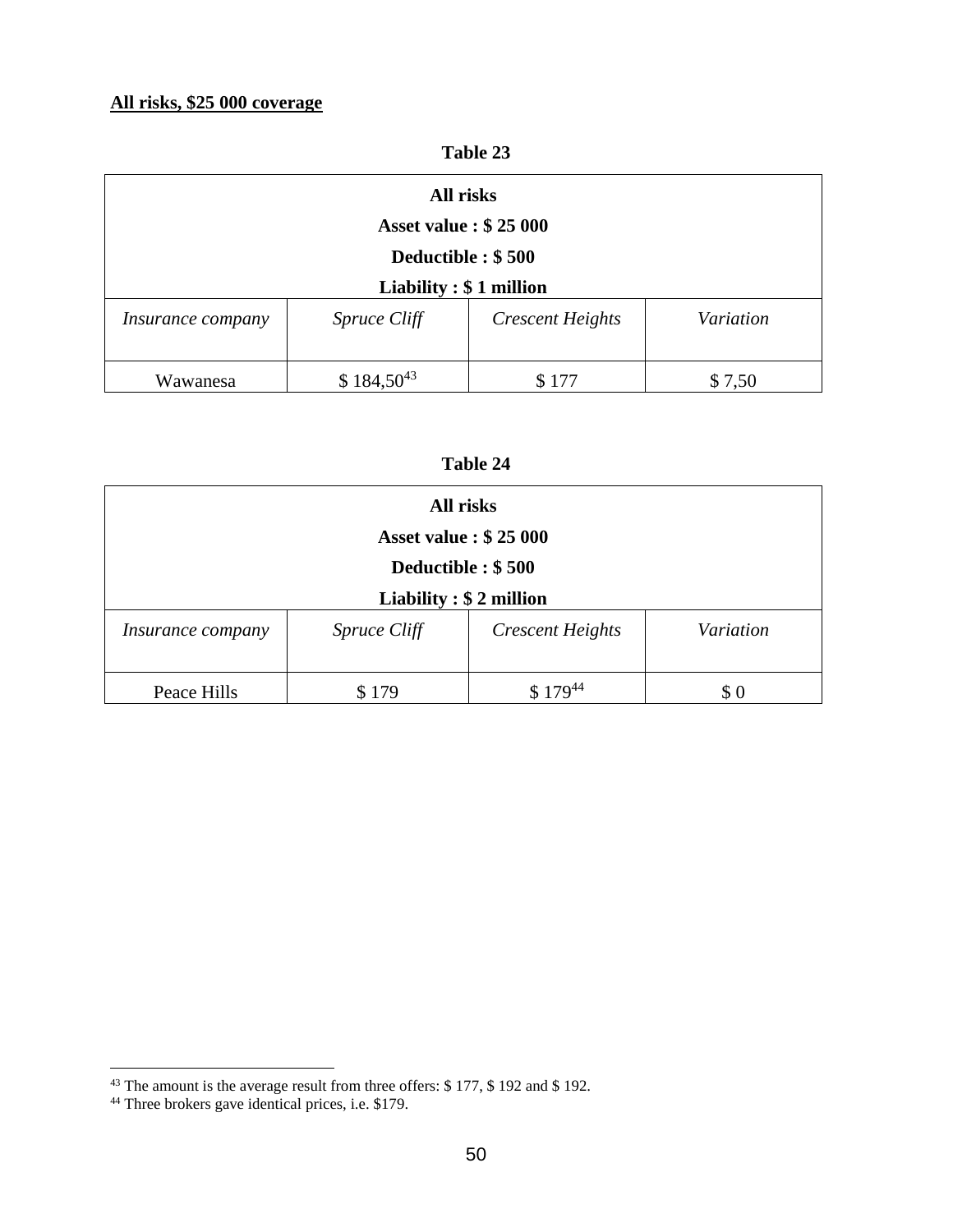### **All risks, \$ 30 000 coverage**

|                          |              | <b>All risks</b>             |           |
|--------------------------|--------------|------------------------------|-----------|
|                          |              | <b>Asset value: \$30 000</b> |           |
|                          |              | Deductible: \$500            |           |
|                          |              | Liability $: $1$ million     |           |
| <i>Insurance company</i> | Spruce Cliff | <b>Crescent Heights</b>      | Variation |
| Allianz                  | \$206        | \$206                        | \$0\$     |
| Dominion                 | \$171        | \$171                        | \$0       |
| <b>ING</b>               | $$207^{45}$  | \$191                        | \$16      |
| Royal                    | $$226^{46}$  | $$203,35^{47}$               | \$22,50   |
| Average premium          | \$202,50     | \$192,83                     | \$9,67    |

**Table 25**

For the Spruce Cliff area, the average premium was \$ 202,50. There is a \$ 55 variation between the most (Royal \$ 226) and least expensive product (Dominion \$ 171).

For the Crescent Heights area, the average premium was \$ 192,83 \$. There is a \$35 variation between Dominion (\$ 171) and Allianz (\$ 206).

### **3.4 OTHER RESULTS**

### **Deductible and credit file:**

<u>.</u>

Most of the brokers and insurers we contacted offered a \$ 500 deductible. Allstate and Canadian Direct, however, set their deductibles at \$ 1000 both for Spruce Cliff and Crescent Heights. The reason they gave is that the investigator had never been insured.

It's important to mention that Allstate indicated that it would be possible to lower the deductible to \$ 500. To do this, our investigator had to consent to a credit check and if the result was favourable, the deductible would be reduced. Using credit files seems to have less of an impact in

<sup>45</sup> Three brokers gave us identical prices, i.e. \$ 207.

<sup>46</sup> Three brokers gave us identical prices, i.e. \$ 226.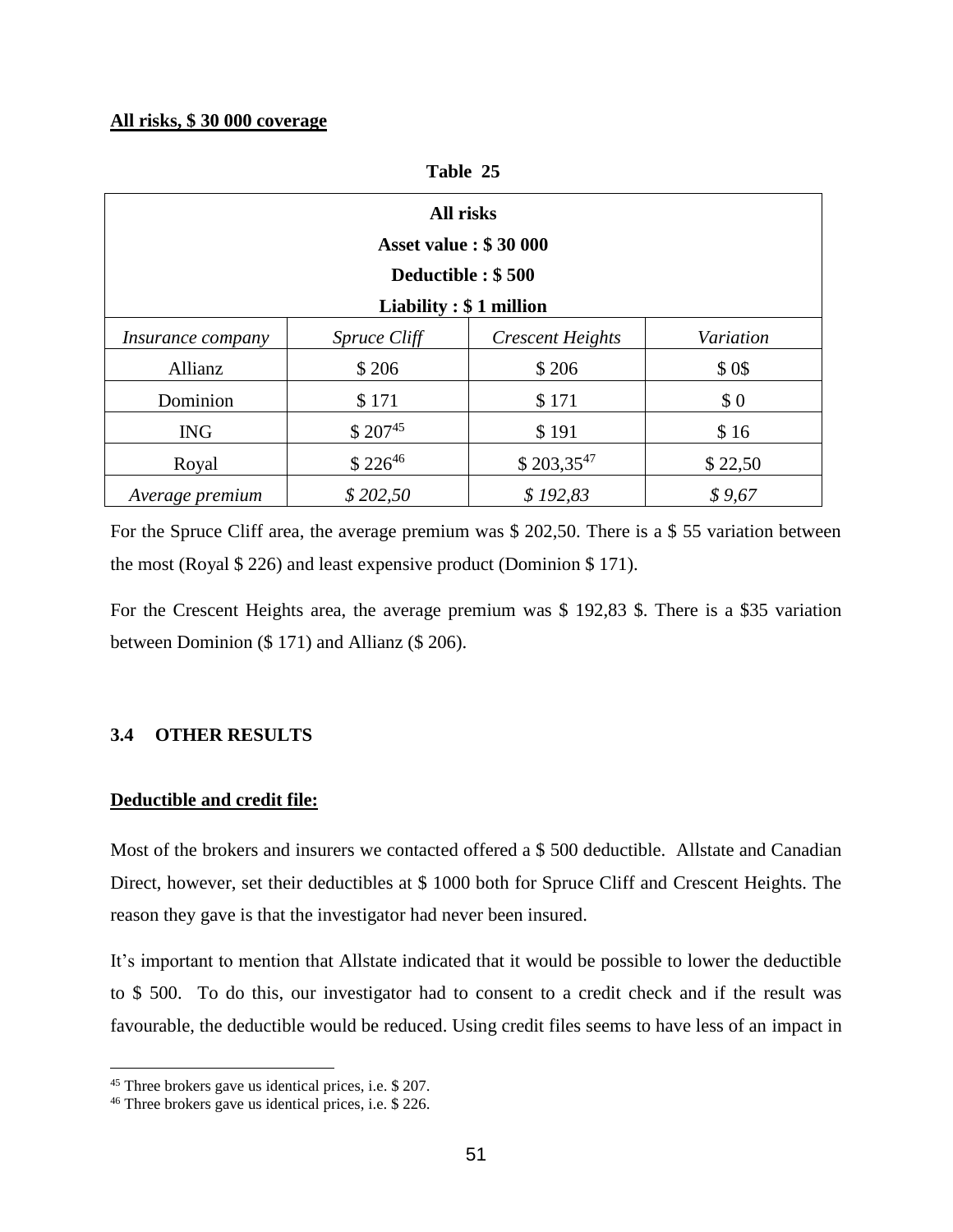Calgary than Montreal. Indeed, the Calgary Allstate agent seems to use it to determine the conditions of the service. The Montreal agent however uses this information openly to select his clients.

# **4. CONCLUSIONS**

### **4.1 THE HALIFAX, CALGARY AND MONTREAL INVESTIGATION**

After our telephone investigation of the Halifax and Calgary agents/brokers, we came to the conclusion that there is no problem with access to home insurance in these two cities. Indeed most insurance companies (9/11 (81,8 %) in Halifax and 9/15 (60 %) in Calgary) charge identical premiums, whether the area is underprivileged or not. Furthermore, the small number of insurers who charge a different price depending on the sector (i.e. 2/11(18 %) for Halifax and 5/15 (33,33 %) for Calgary) and the small variations in these prices are too minimal to be significant.

In Montreal, however, there seems to be barriers when it comes to access to home insurance and consequently, it's more difficult to obtain insurance when one lives in a poorer area such as Hochelaga-Maisonneuve.

Indeed, 15,4 % (2/13) of the companies we contacted<sup>48</sup> refused to insure this area, claiming they had reached their quotas, meaning that they had attained the maximum quantity they were ready to insure for that sector. We unfortunately don't have access to the information concerning the geographical breakdown of the risks taken by insurance companies. Consequently, it's impossible for us to evaluate if the decisions taken are truly based on actual data or if the reasons given are just excuses to cover for their refusal to insure a sector deemed undesirable. We also believe that the number of rejections we got are an underestimate of the real numbers. More than half of our offers came from brokers who deal with many insurance companies. These brokers may have gotten negatives responses from the companies they deal with and may have not mentioned it to us.

<u>.</u>

<sup>&</sup>lt;sup>47</sup> The amount is the average result obtained from two offers : \$170 and \$237.

<sup>48</sup> These companies are Belair Direct and Industrial Alliance.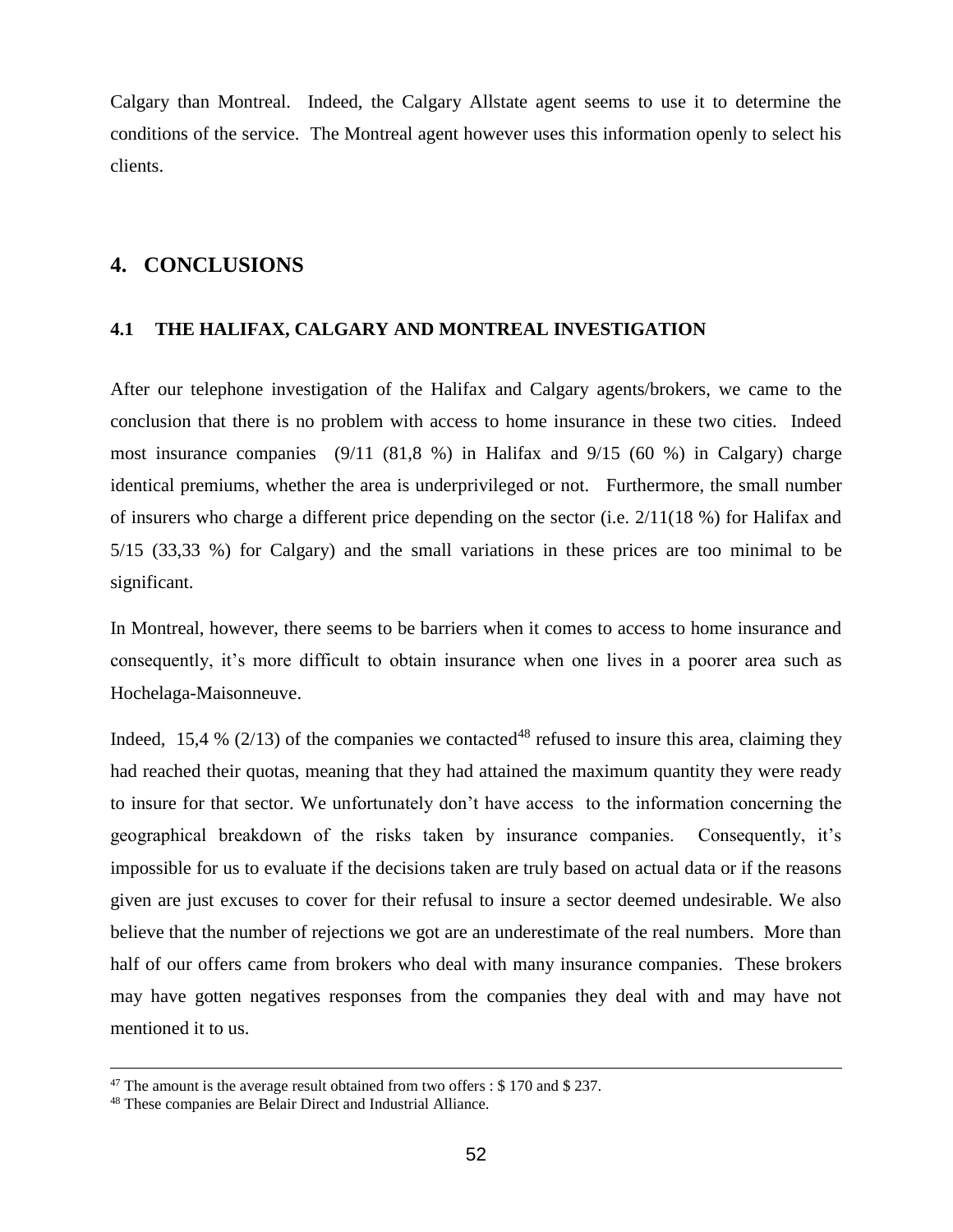Our investigation showed that 69,2 % (9/13) of companies charged higher premiums to insure a building located in Hochelaga-Maisonneuve and that the difference in costs was sometimes high. Should we conclude that this is some sort of manoeuvre to discourage consumers they don't want to insure? Insurance companies would argue that imposing higher fees (or rejecting a risk) is first and foremost justified by the risk factor in a sector such as Hochelaga-Maisonneuve. The differences in breaking and entering rates between the less privileged and more fortunate areas of Halifax and Montreal have caused us to question the fairness of such an argument. In Montreal the breaking and entering rate is approximately twice as high in Hochelaga-Maisonneuve than Rosemont. Based on that element, we could say hypothetically that the breaking and entering rate has an impact on access (rejections and higher rates). In Halifax however, the breaking and entering rate is almost four times higher in district 9 than district 15. Despite all this, the premiums are almost identical in both areas. Consequently, the relationship between the breaking and entering rate and the access to insurance doesn't seem to be a significant factor for all markets we studied.

We also noticed that a consumer was more likely to get insurance for more than \$350 if he lives in Hochelaga-Maisonneuve, more so than Rosemont. Indeed, brokers and agents offered coverage costing more than \$350 in 22% of cases for Rosemont as opposed to 50% for Hochelaga-Maisonneuve. Consequently consumers and more particularly low income earners have more difficulty obtaining insurance because insurance doesn't come at a reasonable cost. Moreover, since less insurers offer their products for less than \$350, this decreases the variety of products available to these consumers.

Finally, our investigation shows that a broker selling ING products set the deductible at \$1000 in Hochelaga-Maisonneuve, whereas the other two brokers who offered coverage from that company set the deductible at \$500. The broker who set the deductible at \$1000 justified his decision by explaining that Hochelaga-Maisonneuve is very congested, that the buildings are old, and that they often have sheds.

The fact that a broker selling ING products imposes a \$1000 deductible whereas the other two charge a \$500 deductible seems very significant to us and brings us to question the ING criteria. The result can be attributed to criteria that are vague and that lack objectivity. Whatever the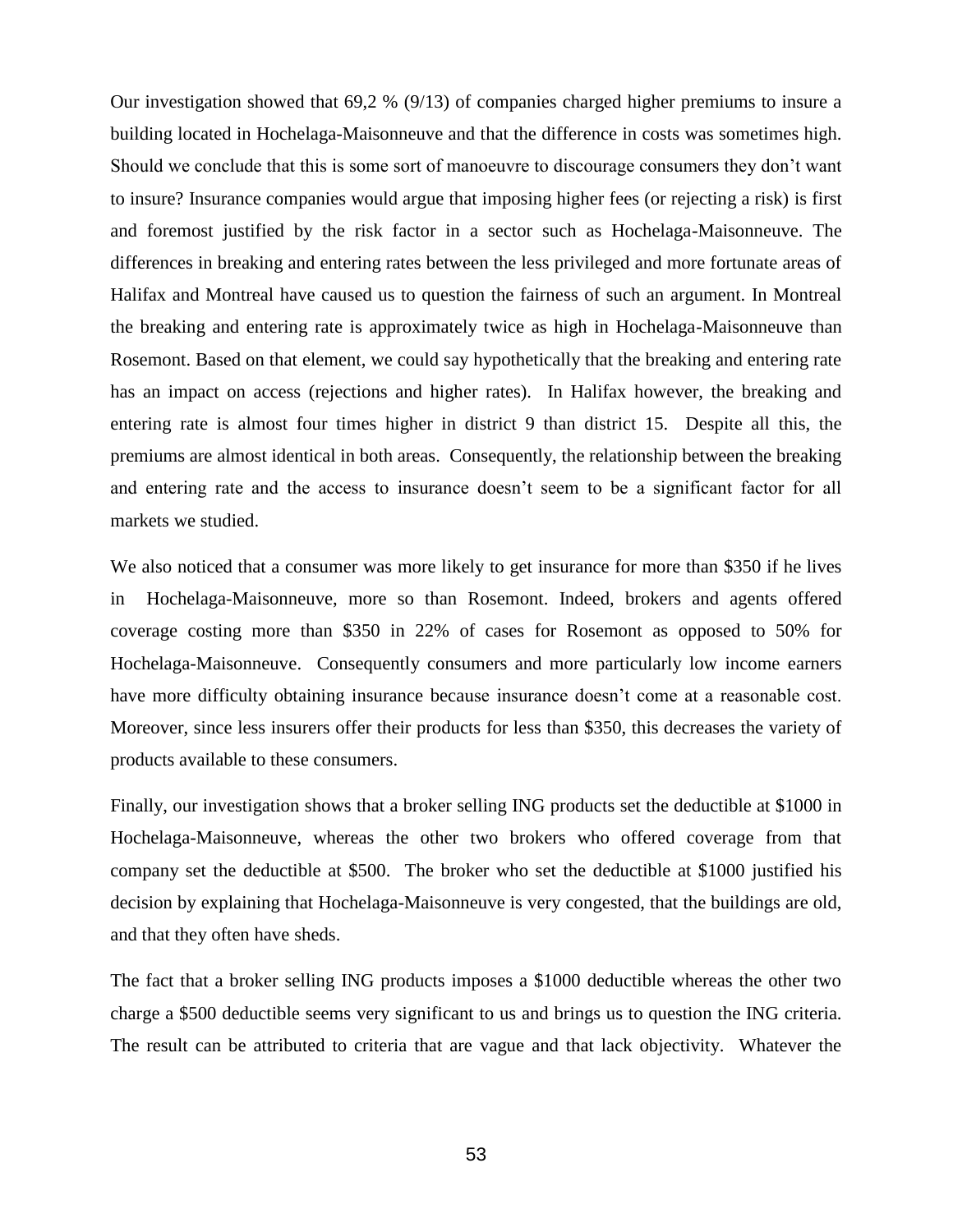cause may be, it indicates to us that because of where he resides, a consumer was offered a far less advantageous coverage, the effect of which was a limit in access to home insurance.

### **4.2 PARALLEL RESULTS**

### **4.2.1 CREDIT INQUIRY**

<u>.</u>

Our investigation has revealed that three insurance companies, i.e. Allstate, Belair and Coseco use credit files or risk scoring while analyzing insurance risks<sup>49</sup>. According to the agents, these companies seem to use that information to help determine if they will accept to insure a consumer or decrease the amount of the deductible. Allstate indicated that they use the Equifax risk scoring system, the *Canadian Property Loss Score,* whereas Belair use a similar product from Trans Union. This method shows that these companies seem to be concerned mainly by the possibility that the consumer will file a claim rather than his capacity to pay the premiums.

The use of credit files and risk scoring is of concern to us. This method could potentially be disadvantageous for consumers who are low income earners or those with no credit history. Using risk scoring could also become the only factor in refusing to insure someone. Equifax and Fair Isaac emphasize however that this method should be used along with traditional risk evaluation tools, such as inspections or anterior claims (Boyd, 1995). We could however ask ourselves if this is the case, i.e. if a satisfactory result is not a *sine qua non* condition for obtaining insurance <sup>50</sup>.

We did a research to find out if there's a Canadian or provincial law that contains provisions that mention the use of credit files or risk scoring by insurance companies. Furthermore, we also wanted to find out what the United States do in these cases.

 $49$  It's important to make a distinciton bwtween the credit file (a), and credit or risk scoring (b). (a) Credit files usually contain four types of information : 1) the data that identifies the consumer, 2) a history of payments, as well as balances, 3) any information requests made pertaining to the consumer 4) public information such as sentences, bankruptcy, etc. (b) Credit or risk scoring are numerical values that measure the likelihood that a person will reimburse a loan (ex. *Beacon* for Equifax) or file a claim (*Canadian Property Loss Score* for Equifax).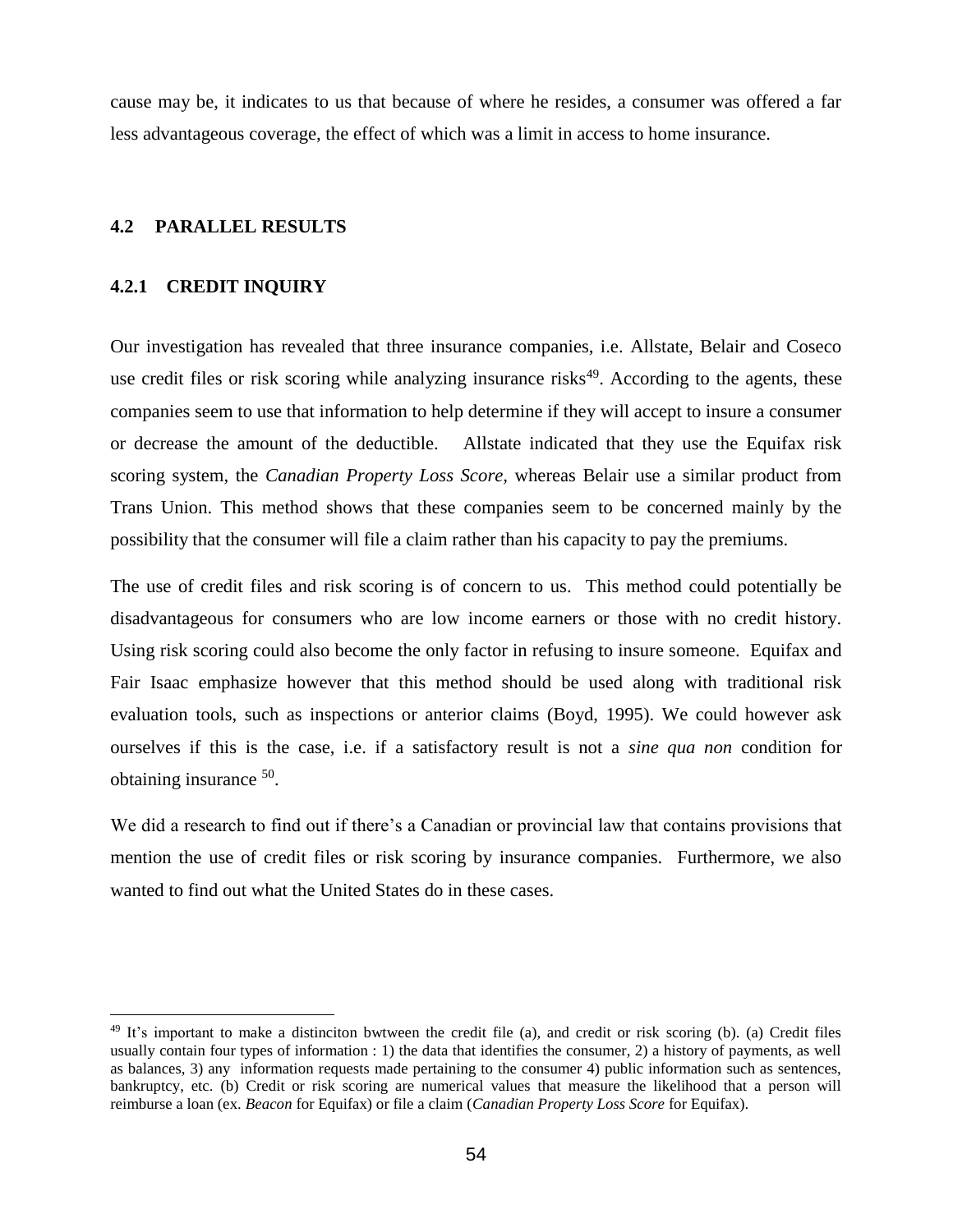### **4.2.1.1 EXISTING LEGISLATION IN CANADIAN LAW**

In Canada, there are two laws that legislate the use of personal information in the private sector, i.e. the *Privacy Act – Protection of personal information,* at the federal level and the *Loi sur la protection des renseignements personnels dans le secteur privé,* in Quebec*.*

Please note that the *Loi sur la protection des renseignements personnels dans le secteur privé* makes it compulsory for lenders to divulge any information to the consumer pertaining to his credit report or any recommendation they used to make a decision concerning him<sup>51</sup>. However, neither the federal or provincial law imposes this obligation to insurers who also make decisions based on credit files or credit scoring.

Please note : We don't claim to give a complete picture of the legislation in regards to the use of credit files and credit scoring in Canada. A more elaborate review of provincial laws concerning the activities of credit agencies would be necessary.

### **4.2.1.2 THE AMERICAN EXPERIENCE**

<u>.</u>

The use of credit files and risk scoring by insurance companies is a controversial subject for our neighbours to the south. Insurance companies in the United States use them for many things: When accepting to insure a consumer, determining a premium amount, etc. (III (1), 2001); PR Newswire, 2000). Some use them to cancel insurance policies (Hadley, 2001).

<sup>&</sup>lt;sup>50</sup> Please note : A study done in 1995 questions the use of credit scoring because it was developed based on data (credit files) that isn't always that reliable Some of the studies claim to have found error percentages that vary between 3 % and 50 % of the credit files that were looked at (Musick, Cargil 1995).

<sup>51</sup> art 19 of the *Loi sur les renseignements personnels dans le secteur privé* : « Toute personne qui exploite une entreprise ayant pour objet le prêt d'argent et qui prend connaissance de rapports de crédit ou de recommandations concernant la solvabilité de personnes physiques, préparés par un agent de renseignements personnels, doit informer ces personnes de leur droit d'accès et de rectification relativement au dossier détenu par l'agent et leur indiquer comment et à quel endroit elles peuvent avoir accès à ces rapports ou recommandations et les faire rectifier, le cas échéant. Rapport de crédit. La personne qui exploite une telle entreprise doit communiquer à la personne physique qui lui en fait la demande la teneur de tout rapport de crédit ou de toute recommandation dont elle a pris connaissance en vue de prendre une décision la concernant. »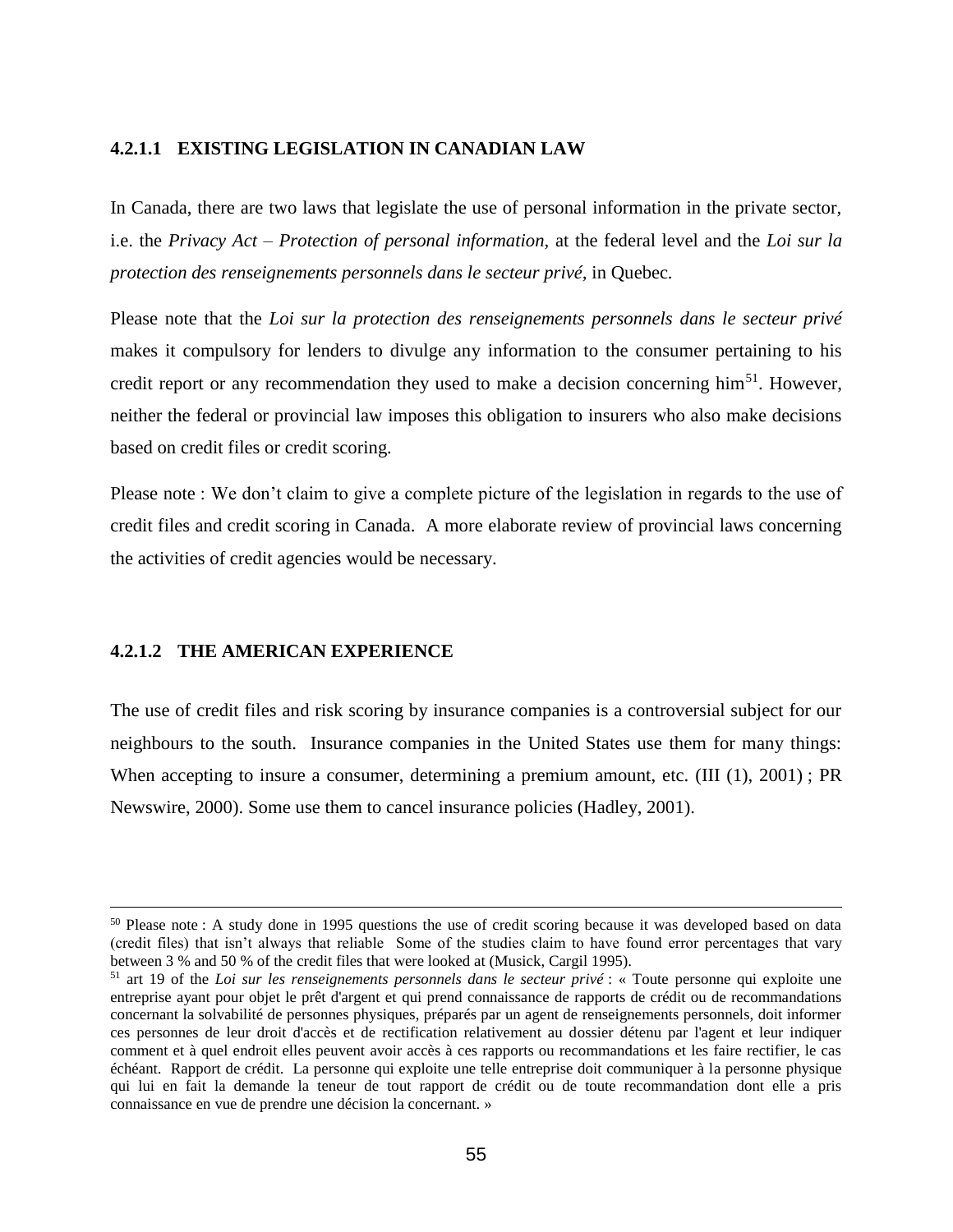The use of credit files for insurance purposes is authorized in the United States by virtue of the *Fair Credit Reporting Act of 1970*. However, certain States have passed legislation that aim more particularly at using credit or risk scoring during the application process. According to the *Insurance Information Institute,* one State has supposedly forbidden their use in automobile insurance (III, April 2001*).* 

Furthermore, many States have supposedly adopted provisions that legislate their use. Certain States forbid the use or risk scores when accepting a risk or not (for example the State of Washington, art. 1(4), please refer to appendix 10). Others forbid that insurers use only credit files or credit scores to increase premiums (for example the State of New Hampshire art. 417:4  $(g)$ , please refer to appendix 1). Finally, others demand that insurers inform consumers when the review of their credit file causes a cancellation of their insurance policy, the non-renewal of this policy or an increase in premiums. Furthermore, insurers should explain to consumers how they can obtain a copy of the credit report that was used (Sate of Washington art. 1(2), please refer to appendix 10).

### **4.2.2 INFORMATION PROVIDED ON INSURANCE PRODUCTS**

During our study, we found that the information provided by brokers/agents pertaining to products is often minimal. Indeed, they usually only give information concerning the financial aspects, such as the value of the covered assets, the deductible amount, the premium, etc. When we asked what sort of protection they offer, brokers and agents often use a wide variety of terms to describe identical or similar products. For example, brokers and agents who proposed specific risk insurance used different terms, such as basic, broad, standard, complete coverage, global, bronze, superior, security, comfort, etc.

To the extent where people usually ask for information over the telephone, a consumer who is not familiar with insurance products and the vocabulary, who doesn't know what questions to ask to evaluate a product, might have some difficulty finding insurance with the best quality/price ratio. The probability that this factor could contribute to creating confusion seems very big. This situation is unfortunate for the consumer and for the insurance industry because their products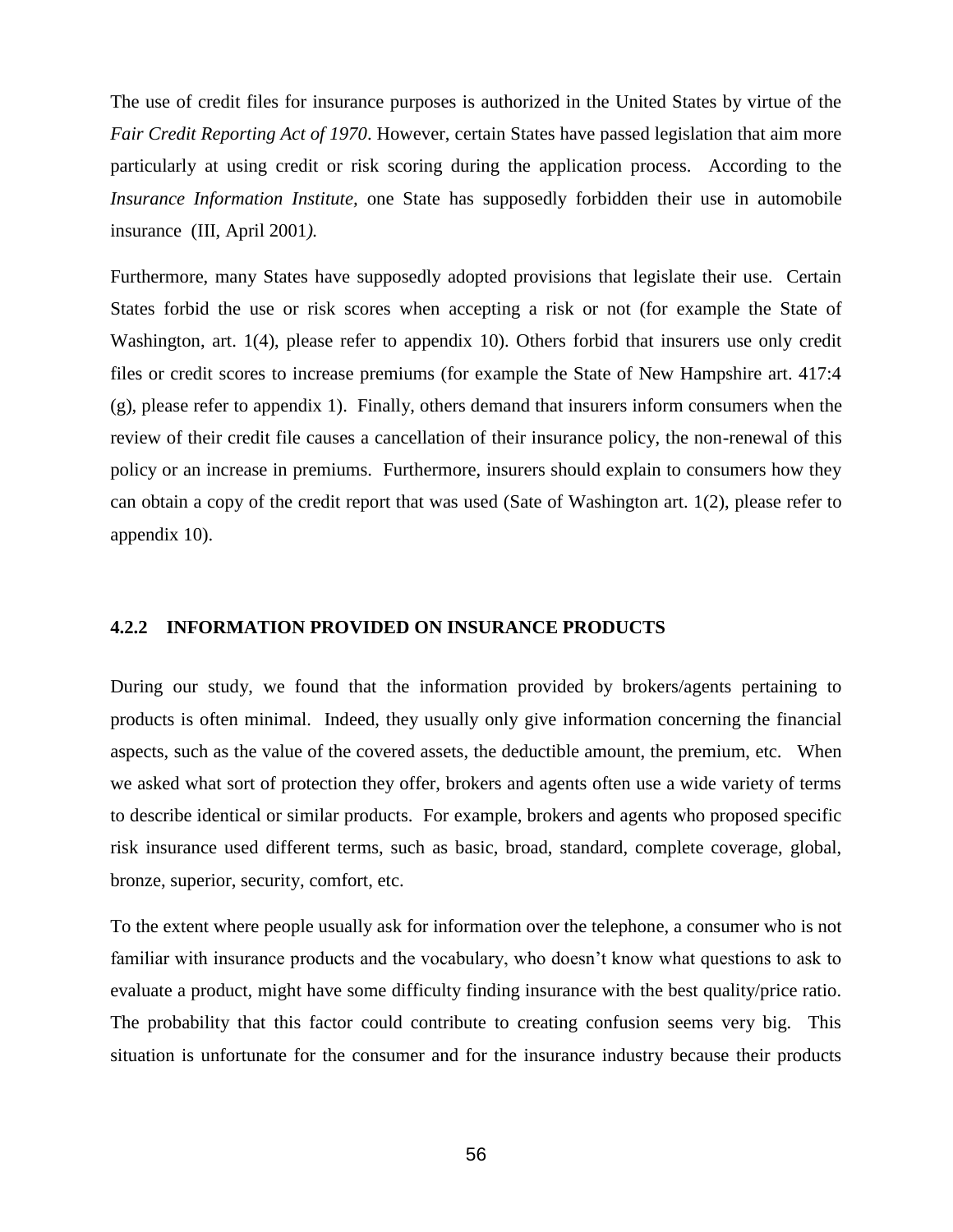remain unknown. The vocabulary and the information given to consumers should maybe be standardized in order to remedy this situation.

# **5. RECOMMENDATIONS**

These results have lead Option consommateurs to make the following recommendations:

- 1) In order to give a more precise diagnosis of the problems surrounding access to home insurance, we recommend that governments do a complete and full study based on the information that insurance companies hold. Taking a look at the criteria while taking out an insurance policy will help to determine if there is discrimination within the system. Furthermore, evaluating the geographical breakdown of those risks that are accepted by insurers will help determine if certain areas are under insured.
- 2) To do a better evaluation, we recommend that the Quebec government adopt legislation that would make the following conditions compulsory for insurance companies :
	- Reveal the geographical breakdown of policies that are taken out, cancelled or refused..
	- Divulge the statistics pertaining to losses for each postal code.
	- Make public the criteria they use.
- 3) We recommend that provincial governments, especially the Quebec government, examine the possibility of implementing a home insurance access programme, i.e a risk sharing « pool ».
- 4) We recommend that provincial governments pass legislation which would make insurers justify in writing their decision to cancel a policy, or refuse to take out or renew a policy.
- 5) To enable consumers to better understand the various insurance products that are available and to compare them, we recommend that brokers/agents as well as insurance companies use a standardized vocabulary to designate these various products.
- 6) We recommend that the federal and provincial governments do a complete study to determine what use insurers make of credits ratings, to verify if they use the latter to accept a specific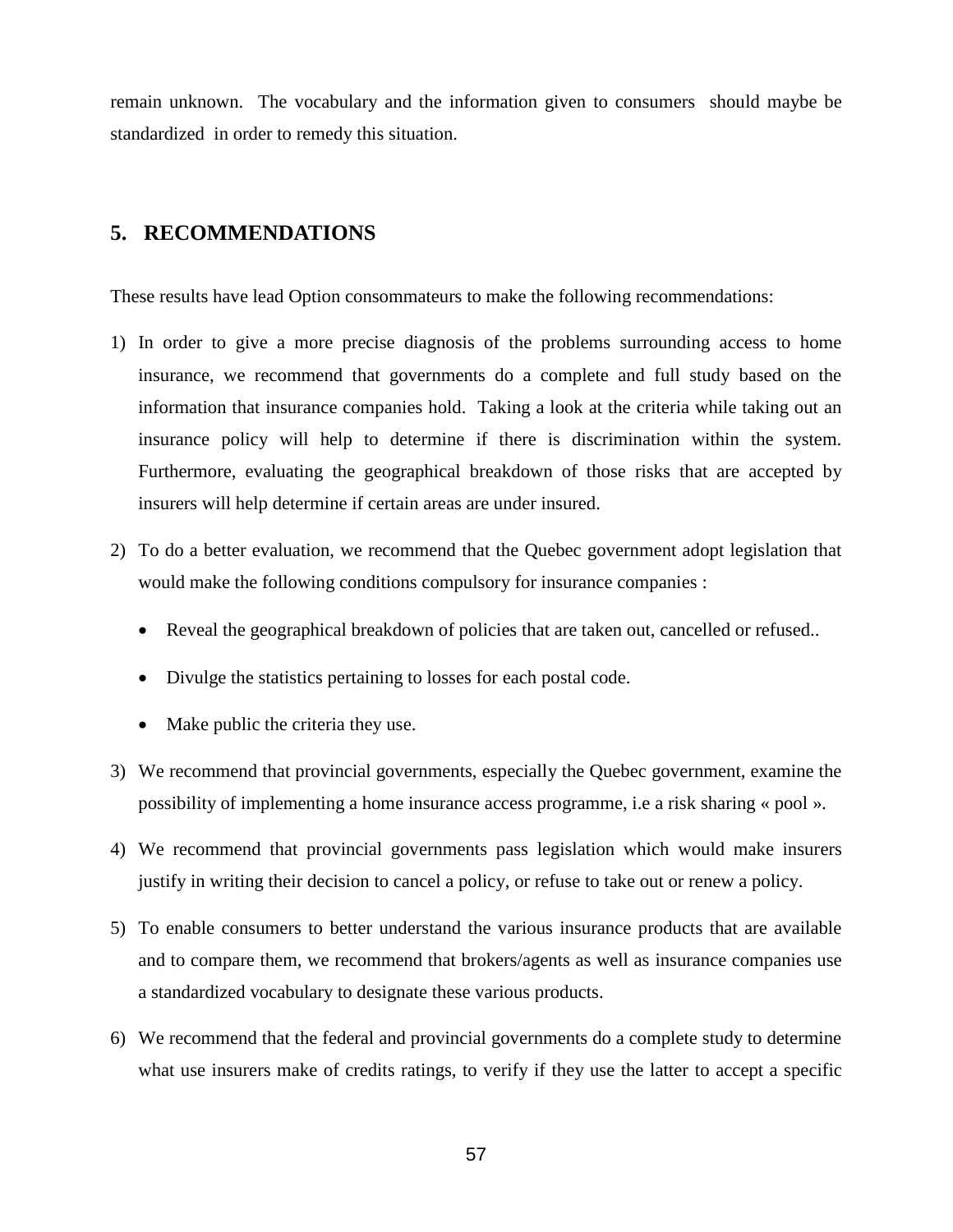risk, cancel a policy or to determine the amount of the premiums.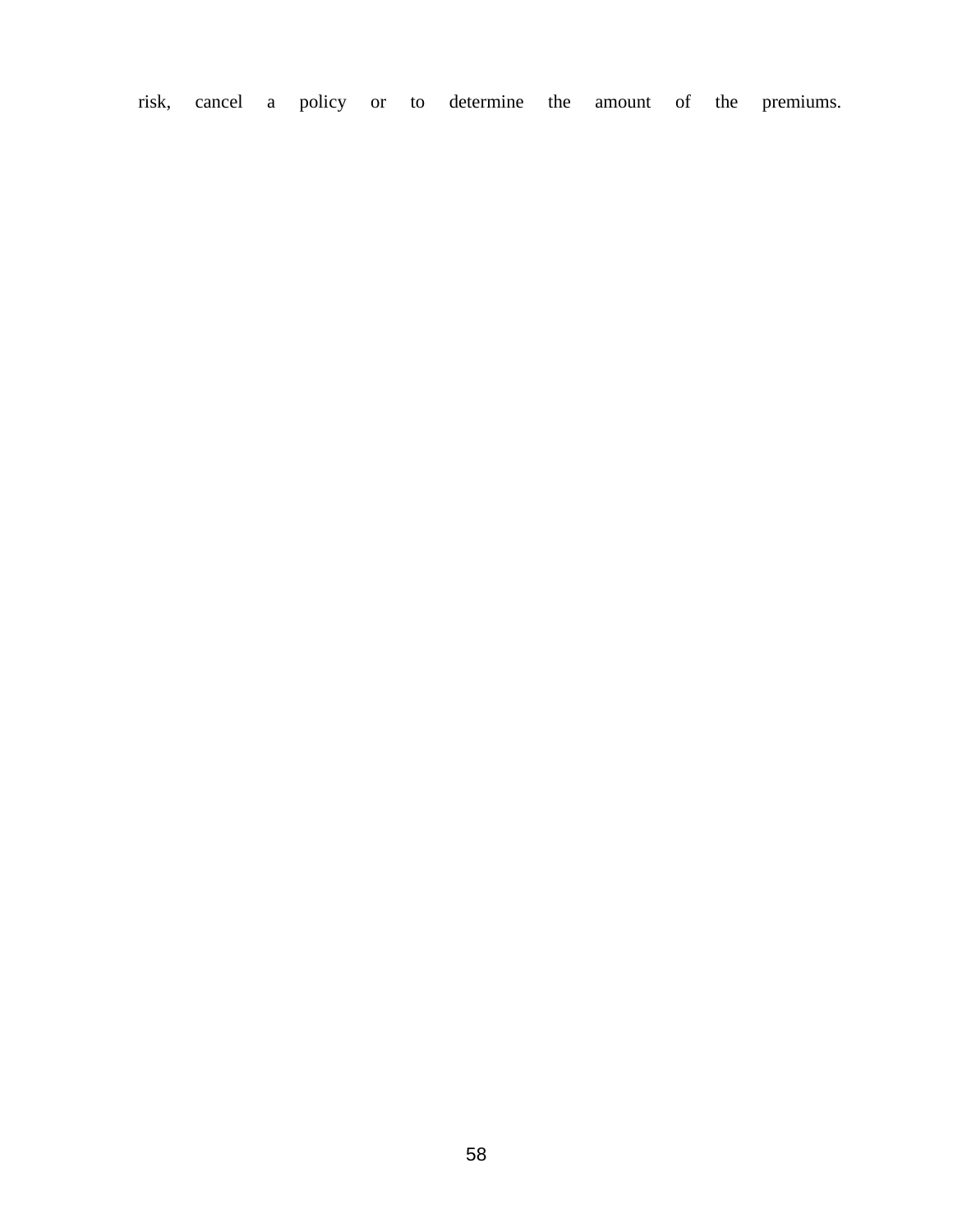# **6. BIBLIOGRAPHY**

### **Canadian Laws**

- Alberta : Human Rights, Citizenship and Multiculturalism Act, RSA c. H-14
- Alberta :*Insurance Act*, RSA 2000 c.1-5.1: [http://www.finance.gov.ab.ca/publications/insurance/index.html\)](http://www.finance.gov.ab.ca/publications/insurance/index.html)
- Canada : *Insurance Companies Act,* (1991, c. 47)
- Canada : *Privacy Act – Protection of personal information* (2000, c. 5)
- Nova Scotia : Human Rights Act, R.S.N.S., c. 214
- Nova Scotia : *Insurance Act*, R.S.N.S., c. 231: (http://www.gov.ns.ca/legislature/legc/index.htm)
- Quebec : *Code civil du Québec*, L.Q. 1991, c.64
- Quebec : *Charte des droits et libertés de la personne,* L..R.Q. c. C-12
- Quebec :*Loi sur la protection des renseignements personnels dans le secteur privé, L.R.Q. c. P-39.1*
- Quebec :*Loi sur les assurances*, L.R.Q., c. A-32

### **Laws from other jurisdictions**

- California : *California Insurance Code* § 11628
- United States of America : *Fair credit Reporting Act*, 15 U.S.C. § 1681 seq.
- United States of America: *Home Mortgage Disclosure Act,* 12 U.S.C. § 29
- New Hampshire :  $37$  RSA  $\S$  417 : 4
- Minnesota : Minnesota Statute § 65A.27-65A.29, 72A.20, 72A.499, 473.121
- Texas : *The Insurance Code of 1951*, Art. 21.49-2B, Sec.9
- Washington : *Insurance Credit History,* Laws of 2002, 57th Legislature, Chapter 360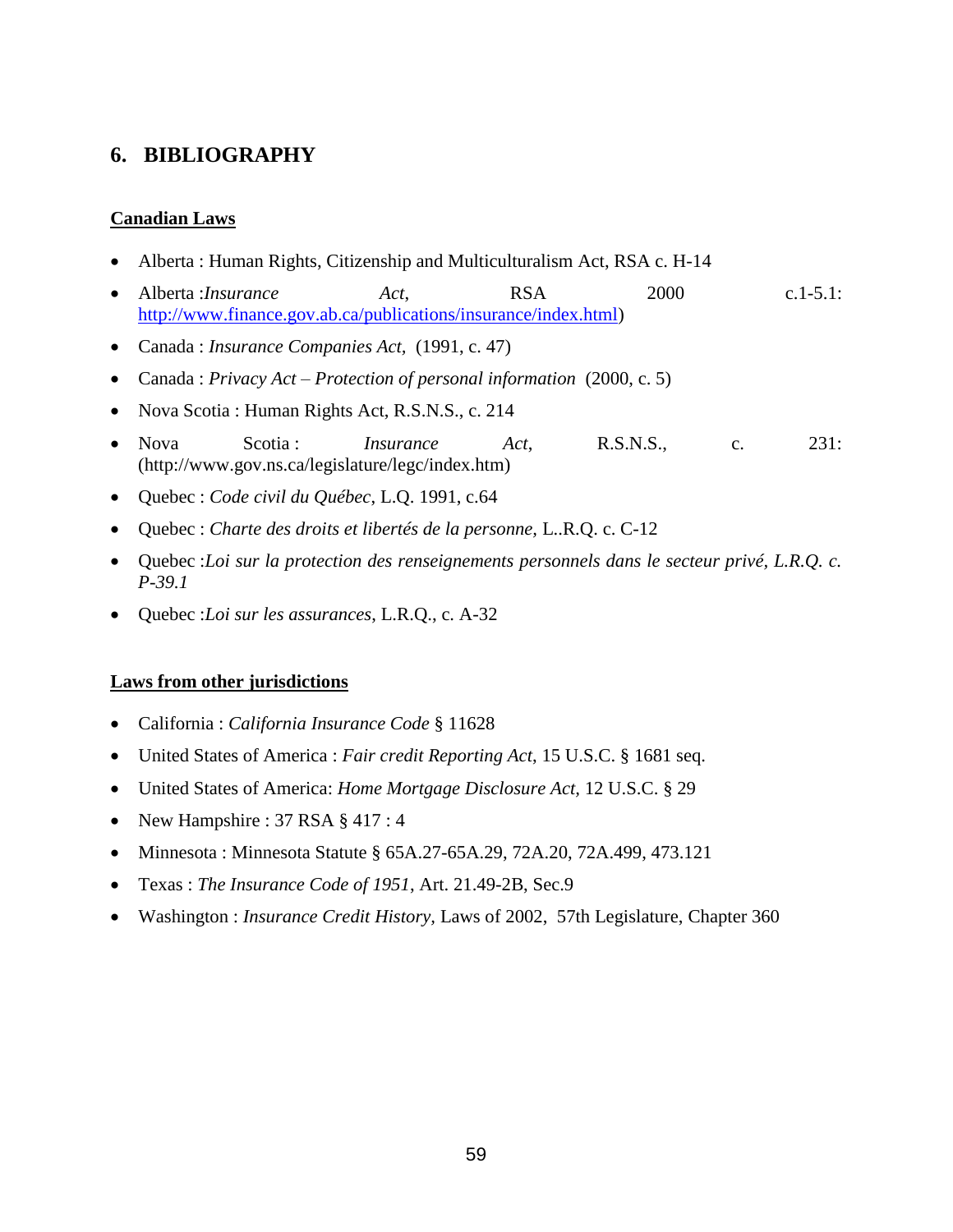# **Monographs and periodicals**

- BOYD, Lamont D., " Consumer Credit Report Scoring as an Underwriting Tool "*, National Association of Insurance Commissioners Research Quarterly*, April, 1995 - Volume I, Issue 2.
- BROWN, MENEZES, CASSELLS BROCK & BLACKWELL, *Insurance Law in Canada, 3d ed.* Toronto, Carswell, 1997.
- BUREAU D'ANIMATION ET INFORMATION LOGEMENT DU QUÉBEC MÉTROPOLITAIN (BAIL), CARREFOUR POUR LA RELANCE DE L'ÉCONOMIE ET DE L'EMPLOI DU CENTRE DE QUÉBEC (CRÉECQ), *Les assurances sur les biens dans le quartier Saint-Roch*, Québec, BAIL, CRÉEQ, June 1995.
- INSURANCE BUREAU OF CANADA, *Acheter de l'assurance intelligemment – L'essentiel de ce qu'il faut savoir en assurance habitation*, Montreal, 2002.
- DANE, Stephen M., "Application of the Federal Fair Housing Act to Homeowners Insurance", in, SQUIRES, Gregory D. (ed), *Insurance Redlining*, Washington, The Urban Institute Press, 1997.
- GAGNON, Martha, *Les proprios souhaitent une assurance habitation obligatoire pour les locataires*, La Presse, October 4<sup>th</sup> 2000 p. A9.
- GENDRON, Michel, MARCEAU, Étienne, " L'accès à l'assurance habitation dans les quartiers centraux de quatre villes québécoises ", *Assurances*, volume 67, issue 3, October 1999, pp. 479-494.
- HADLEY, Jane, *Insurer's use of credit reports to set premiums in question; practice may open the door to discrimination based on race, income*, Seattle Post-Intelligencer, Oct 30, 2001 p. A1.
- KLEIN, Robert, « Analyzing Urban Insurance Problems », *National Association of Insurance Commissioners Research Quarterly* January, 1995 - Volume I, Issue 1.
- EKOS RESEARCH ASSOCIATES INC, *Public Opinion Research Relating to the Financial Services Sector*¸ research prepared for the Task Force on the Future of the Canadian Financial Services Sector, September 1998, p.18.
- LEGAL SERVICES ADVOCACY PROJET, *The effect of Income and Race on the Ability to Obtain and Retain Homeowner's Insurance*, http:// [www.fairhousing.com / legal\\_research](http://www.fairhousing.com/legal_research/articles/homeowners)  [/articles / homeownersinsurance.htm.](http://www.fairhousing.com/legal_research/articles/homeowners)
- LLUELLES Didier, *Précis des assurances terrestres 2<sup>e</sup> édition*, Les éditions Thémis, 1995.
- MUSICK, Patrick, CARGIL ,Barbara, « Credit History as an Underwriting Factor: Are the Data Reliable?" *National Association of Insurance Commissioners Research Quarterly* October, 1995 - Volume I, Issue 4.
- OFFICE OF PUBLIC INSURANCE COUNSEL (OPIC) & TEXAS DEPARTMENT OF INSURANCE CONSUMER PROTECTION, *Consumer Bill of Rights For Homeowners and Renters Insurance,* 2002 : www.opic. state.tx.us/homebor.htm.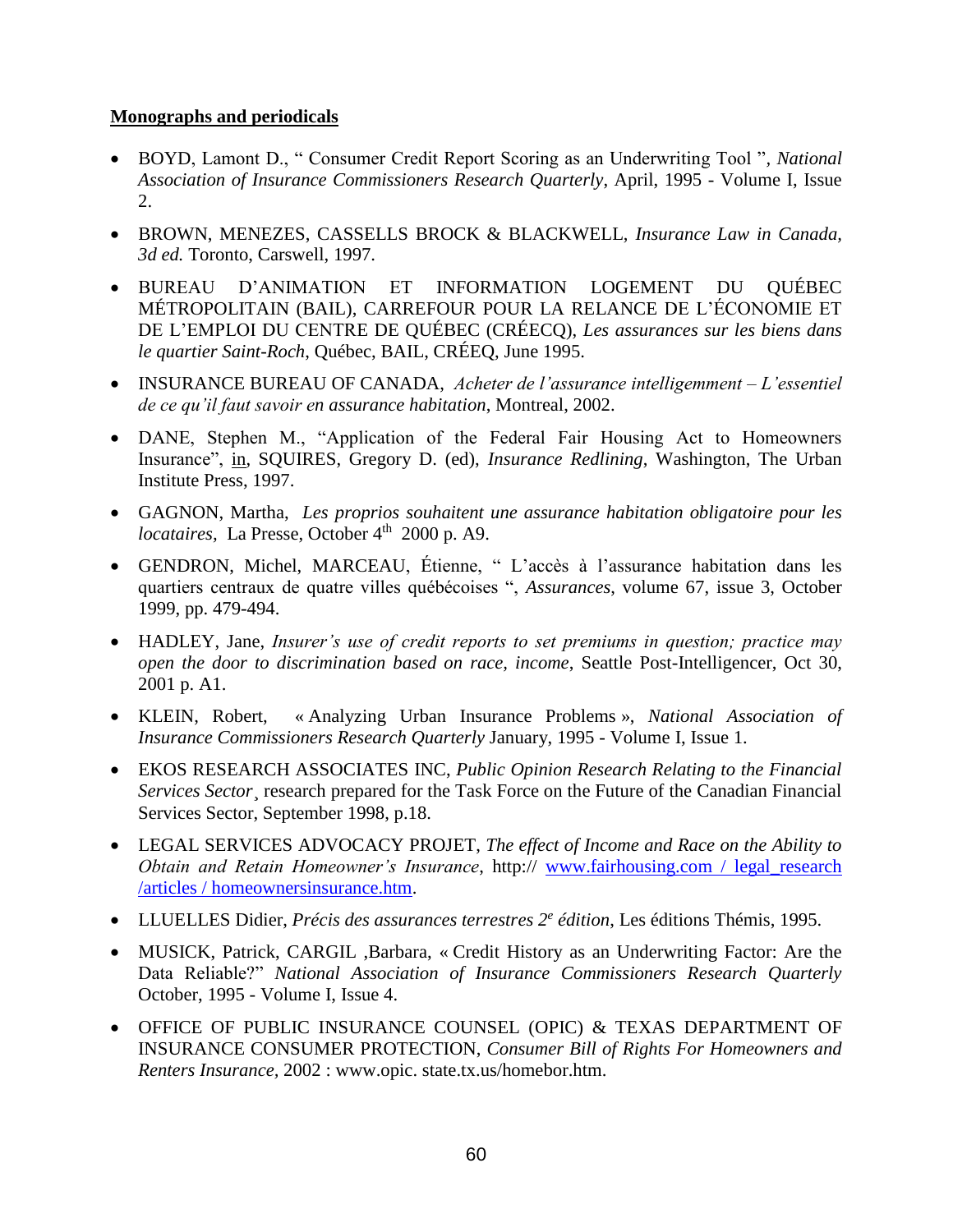- OFFICE OF PUBLIC INSURANCE COUNSEL (OPIC), *A Review of Homeowners Insurance Underwriting Guidelines Used in Texas,* February 14, 1994, www.opic.state.tx.us/homeunder.html.
- POWERS, D.J., "The Discriminatory Effects of Homeowners Insurance Underwriting Guidelines", in, SQUIRES, Gregory D. (ed), *Insurance Redlining*, Washington, The urban institute press, 1997.
- PR NEWSWIRE, *Credit Report Impacts Insurance Premiums*, Nov 20, 2000.
- PRATT, Sara K, *The History of Insurance Relining,* Sept. 12, 1997 [www.fairhousing.com/resources/general\\_resources](http://www.fairhousing.com/resources/general_resources) /insurance\_redlining.htm.
- SOCIÉTÉ CANADIENNE D'HYPOTHÈQUE ET DE LOGEMENTS (SCHL), *Rapport sur les logements locatifs – Halifax,* Vol. 3, no. 1 October 2001.
- SCOTT, Kenney, *Research on Community Crime prevention in North End Dartmouth*, 2000.
- SQUIRES, Gregory D., *Insurance Redlining, Disinvestment, Reinvestment, and the Evolving Role of Financial Institutions,* The Urban Institute Press, Washington D.C. 1997.
- SOQUIJ, *Loi sur l'accès aux documents des organismes publics et sur la protection des renseignements personnels et Loi sur la protection des renseignements personnels dans le secteur privé, textes annotés*¸ SOQUIJ 1996 pp. 522-523.
- MONTRÉAL(1), *Profil socio-économique – District électoral 17 Étienne-Desmarteau*, September 1998.
- MONTRÉAL (2), *Profil socio-économique – District électoral 41 Maisonneuve*, September 1998.

### **Various documents**

- ASSOCIATION DES BANQUIERS CANADIENS, *La vente d'assurance au détail au Canada*, January 2001, [www.cba.ca/fr/Statistics/fastfacts/insurance.htm.](http://www.cba.ca/fr/Tools/Brochures/tools_financialservices6.htm)
- BUREAU DES ASSURANCES DU CANADA : http://www.ibc.ca.
- INSURANCE INFORMATION INSTITUTE (III(1)), *Rate Regulation and Other Regulatory Issues*, April 2001, [www.iii.org/media/hottopics.](http://www.iii.org/media/hottopics)
- INSURANCE INFORMATION INSTITUTE (III(2)), *Residual Market*, January 2001, [www.iii.org/media/hottopics.](http://www.iii.org/media/hottopics)
- INSURANCE INFORMATION INSTITUTE (III(3)), *Urban Insurance Issues*, November 2000, [www.iii.org/media/hottopics.](http://www.iii.org/media/hottopics)
- INSURANCE INFORMATION INSTITUTE (III(4)), *What if I can't get coverage*, [www.iii.org/individuals/ homeinsurance.](http://www.iii.org/media/hottopics)
- HALIFAX REGIONAL MUNICIPALITY, *Total population by Polling District,* 2002.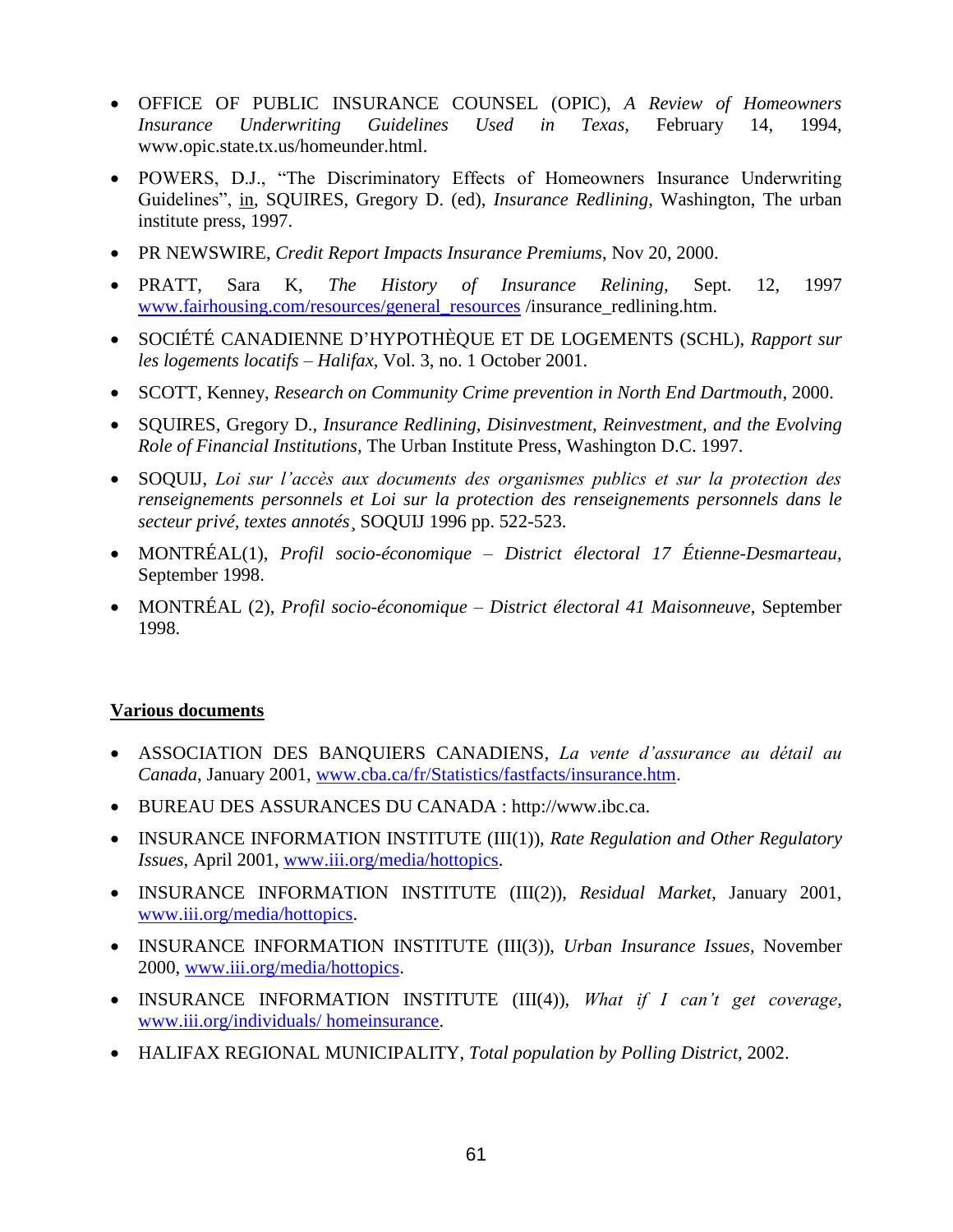- OFFICE DE LA LANGUE FRANÇAISE, *Grand dictionnaire terminologique,* 2002, *http://www.granddictionnaire.com/\_fs\_global\_01.htm.*
- STATE OF TEXAS, Department of Insurance, *Homeowners Rate Increases Prompt Special Exams*, Press release, January 16<sup>th</sup> 2002.

# **URL**

- BUREAU DU SURINTENDANT DES INSTITUTIONS FINANCIÈRES (BSIF), *Questions fréquentes,* 2002, http://www.osfi-bsif.gc.ca/fra/questions.asp ?ref=questions.
- CALGARY (1), *Community Profile –Spruce Cliff* , 2001: [http://www.gov.calgary.ab.ca /](http://www.gov.calgary.ab.ca/community/my/profile/index.html)  [community /my/profile/index.html.](http://www.gov.calgary.ab.ca/community/my/profile/index.html)
- CALGARY (2), Spruce Cliff Community Profile, 2000 : [http://www.gov.calgary.ab.ca/planning/ land\\_use\\_planning](http://www.gov.calgary.ab.ca/planning/land_use_planning) /community\_profiles/index.htm.
- CALGARY (3), *Crescent Heights Community Profile*, 2001 : [http://www.gov.calgary.ab.ca /](http://www.gov.calgary.ab.ca/community/my/profile/index.html)  community [/my/profile/index.html.](http://www.gov.calgary.ab.ca/community/my/profile/index.html)
- CALGARY (4), *Crescent Heights* Community Profile, 2000 : [http://www.gov.calgary.ab.ca](http://www.gov.calgary.ab.ca/planning/land_use_planning)  [/planning/ land\\_use\\_planning](http://www.gov.calgary.ab.ca/planning/land_use_planning) /community\_profiles/index.htm.
- CALGARY (5), *Personnal and Property crime 1996*, 2002 [http://www.gov.calgary.ab.ca/](http://www.gov.calgary.ab.ca/community)  [community/](http://www.gov.calgary.ab.ca/community)publications/ indices\_community\_well-being/physical\_well-being.html # personal\_property\_crime.
- HALIFAX REGIONAL POLICE, *Crime Statistics by Political District January-December*  2000, 2002, [www.police.halifax.ns.ca/](http://www.police.halifax.ns.ca/) crimestats/crime\_stats\_by region.
- MONTRÉAL- Profils socio-économiques des arrondissements: [http://www2.ville.montreal.qc.ca/urb\\_demo/chiffres/profils/arrond.htms\)](http://www2.ville.montreal.qc.ca/urb_demo/chiffres/profils/arrond.htms).
- MONTRÉAL CE SOIR, *Montréal, la ville des cambrioleurs?* December 20th 2000, [http://radio-Canada.ca/actualité/montrealcesoir/reportages/reportages.asp.](http://radio-canada.ca/actualité/montrealcesoir/reportages/reportages.asp)
- MONTREAL URBAN COMMUNITY POLICE SERVICE (SPVM (1)), *Police de quartier – Poste de quartier 23*, avril 2002, http://spcum.qc.ca/fr/pdq/pdq\_pdqf.asp?pdq=23.
- MONREAL URBAN COMMUNITY POLICE SERVICE (SPVM (2)), *Police de quartier – Poste de quartier 43*, avril 2002, http://spcum.qc.ca/fr/pdq/pdq\_pdqf.asp?pdq=43.
- MONTREAL URBAN COMMUNITY POLICE SERVICE (SPVM (3)), *Police de quartier – Poste de quartier 44, avril 2002, http://spcum.qc.ca/fr/pdq/pdq\_pdqf.asp?pdq=44.*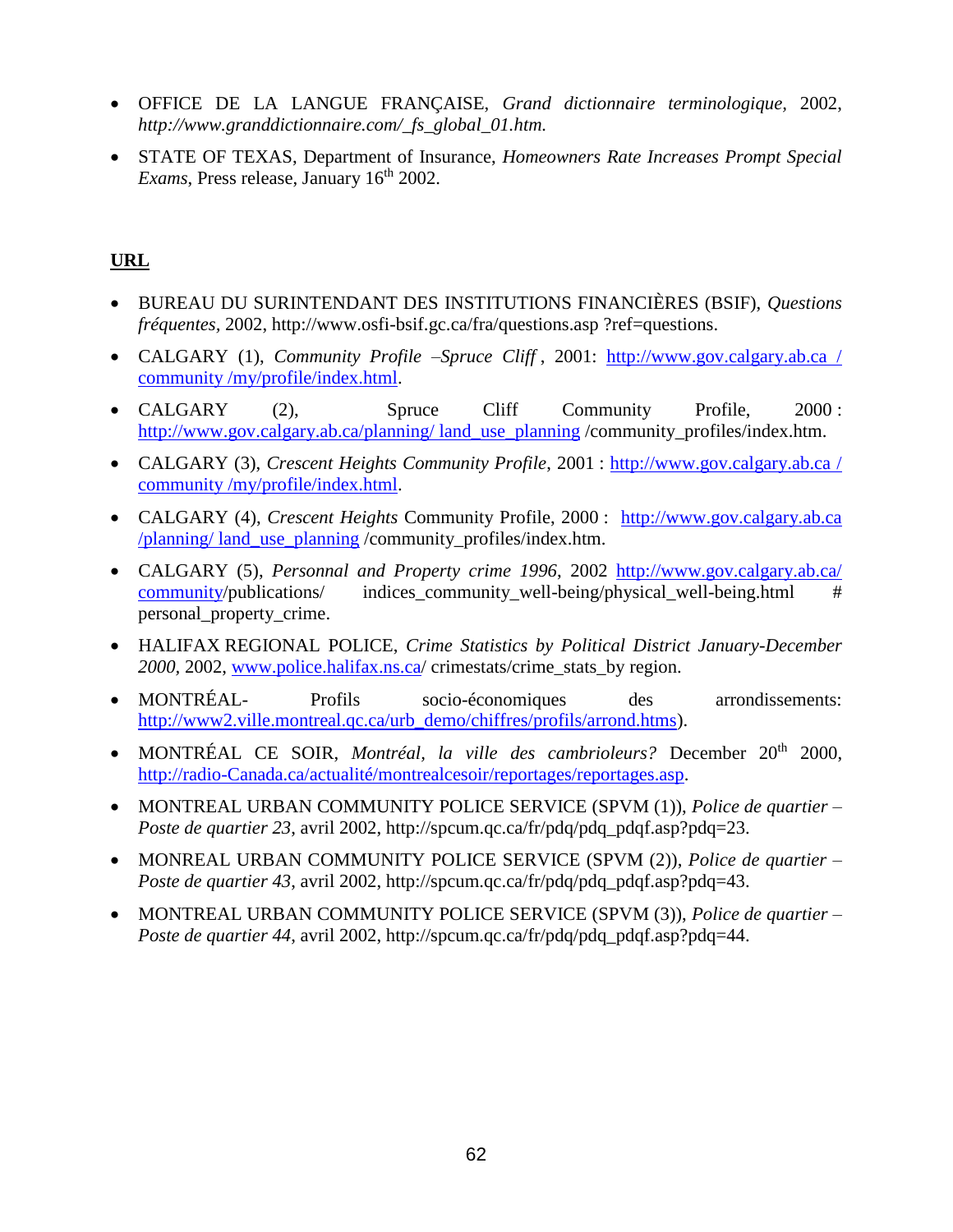# **7. APPENDIXES**

### **7.1 APPENDIX 1 : RELEVANT PROVISIONS IN THE STATE OF NEW HAMPSHIRE**

### NEW HAMPSHIRE REVISED STATUTES TITLE XXXVII. INSURANCE

### CHAPTER 417. UNFAIR INSURANCE TRADE PRACTICES GENERAL PROVISIONS RSA 417:4 (2002)

§ 417:4. Unfair Methods, Acts, and Practices Defined

 The following are hereby defined as unfair methods of competition and unfair and deceptive acts and practices in the business of insurance:

VIII. Unfair Discrimination.

 $(\ldots)$ 

 (e) Refusing to insure risks solely because of age (except in the case of life, accident or health insurance), place or area or residence, race, color, creed, national origin, ancestry, marital status, lawful occupation including the military service (except in the case of life, accident or health insurance), of anyone who is or seeks to become insured or solely because another insurer has refused to write a policy, or has cancelled or has refused to renew an existing policy in which that person was the name insured or solely because the insured does not insure collateral business with the insurer. The exemption in this subparagraph shall not permit a mortgage life insurance policy or certificate to cease, cancel or terminate solely on the basis of the mortgagor's age, until the mortgagor has reached the age of 80.

 (f) Refusing to insure or to continue to insure, or limiting the amount, extent or kind of coverage available solely because the applicant who is also the proposed insured has been or may become the victim of domestic abuse or violence. Nothing in this subparagraph shall prohibit an insurer from underwriting a risk on the basis of the physical or medical history or condition of the proposed insured, or other relevant factors relating to the proposed insured, at the time of application regardless of the underlying cause of the condition and in accordance with subparagraph (a) of this paragraph. No insurer shall be held criminally or civilly liable for any cause of action which may result from compliance with this subparagraph.

 (g) Charging a higher premium for private passenger automobile or homeowner insurance solely on the basis of information obtained from a credit rating, a credit history, or a credit scoring model.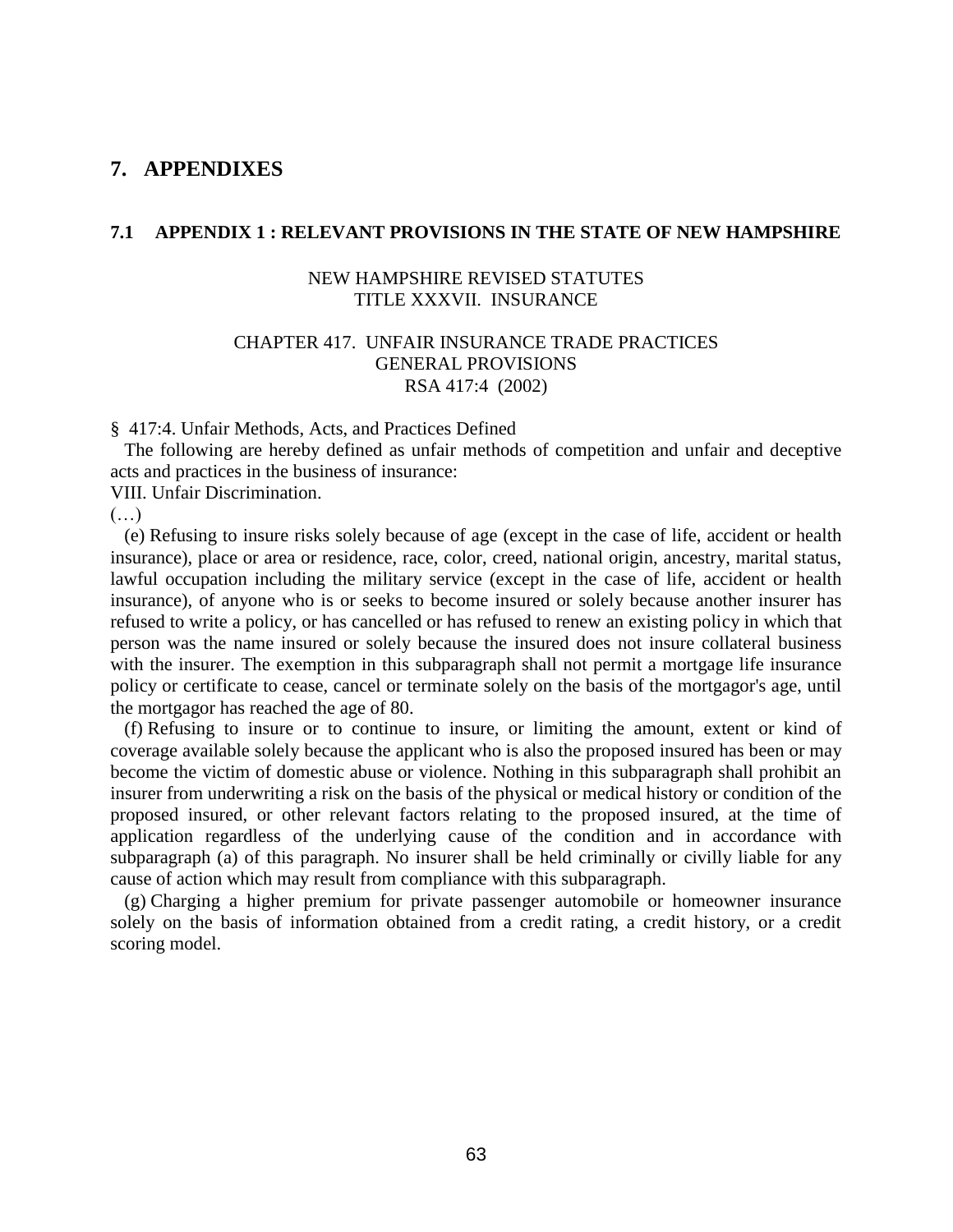### **7.2 APPENDIX 2 : RELEVANT PROVISIONS IN THE STATE OF TEXAS**

### INSURANCE CODE

### TITLE 1. THE INSURANCE CODE OF 1951

### CHAPTER TWENTY-ONE--GENERAL PROVISIONS

### SUBCHAPTER B. MISREPRESENTATION AND DISCRIMINATION

Tex. Ins. Code art. 21.21-6 (2002)

Art. 21.21-6. Unfair Discrimination

 Sec. 1. No person shall engage in any practice of unfair discrimination which is defined in this article or is determined pursuant to this article to be a practice of unfair discrimination in the business of insurance.

Sec. 3. "Unfair discrimination" means:

 (a) Refusing to insure; refusing to continue to insure; limiting the amount, extent, or kind of coverage available; or charging an individual a different rate for the same coverage because of race, color, religion, or national origin;

 (b) Refusing to insure; refusing to continue to insure; limiting the amount, extent, or kind of coverage available; or charging an individual a different rate for the same coverage because of the age, gender, marital status, or geographic location of the individual; however, nothing in this paragraph shall prohibit an insurer from taking marital status into account for the purpose of defining persons eligible for dependent benefits;

 (c) Refusing to insure; refusing to continue to insure; limiting the amount, extent, or kind of coverage; or charging an individual a different rate for the same coverage because of disability or partial disability.

### Exceptions

 Sec. 4. (a) A legal entity engaged in the business of insurance as specified in Section 2 of this article is not in violation of the prohibited acts defined in or determined pursuant to Sections 3(b) and 3(c) of this article if the refusal to insure; refusal to continue to insure; the limiting of the amount, extent, or kind of coverage; or the charging of an individual a different rate for the same coverage is based upon sound underwriting or actuarial principles reasonably related to actual or anticipated loss experience.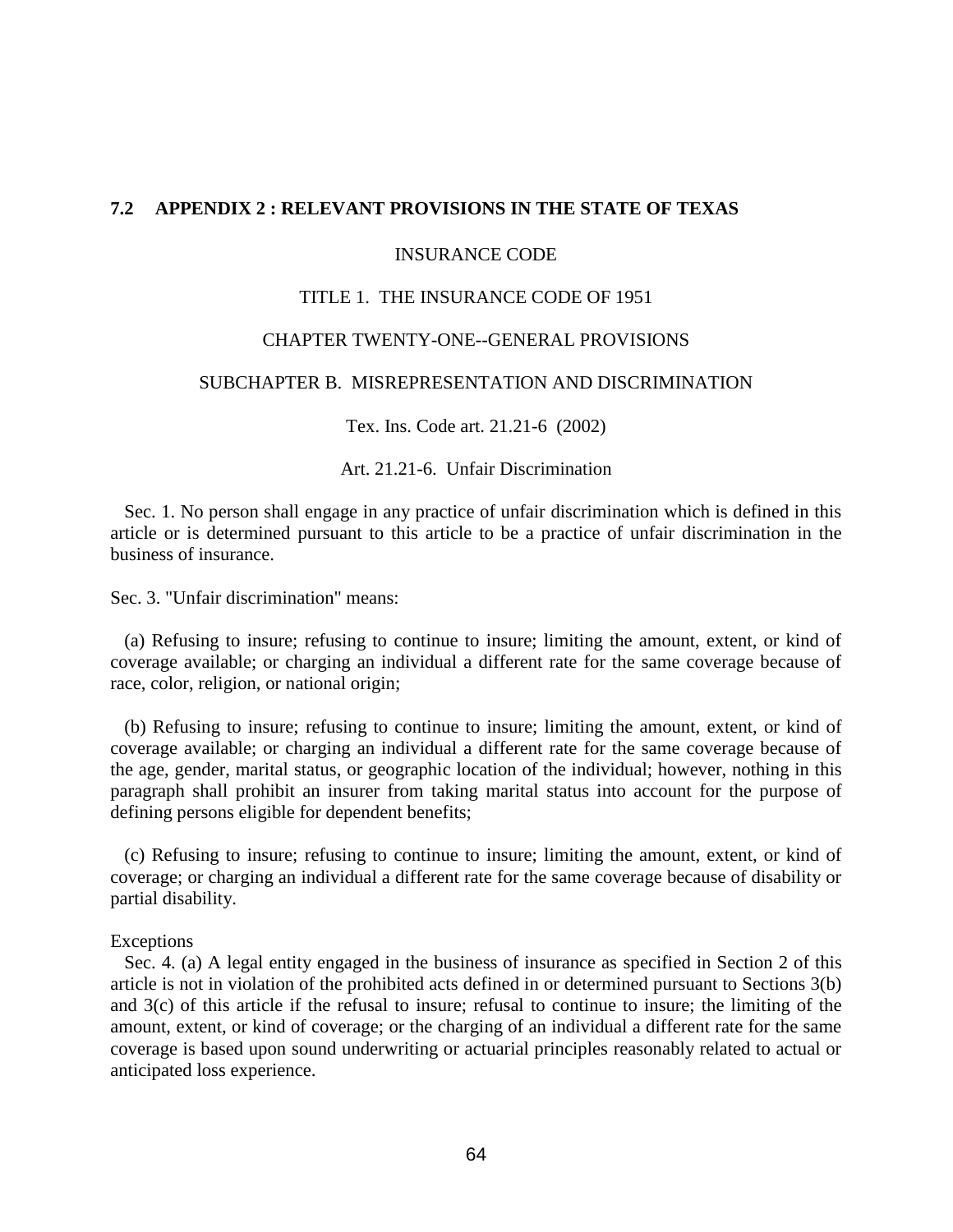(b) A legal entity engaged in the business of insurance as specified in Section 2 of this article is not in violation of the prohibited acts defined in or determined pursuant to Section 3 of this article if the entity provides insurance coverage only to persons who are required to obtain or maintain membership or qualification for membership in a club, group, or organization, so long as membership or membership qualifications are uniform requirements of the insurer as a condition of providing insurance, and are applied uniformly throughout this state, and the entity does not engage in any of the prohibited acts defined in or determined pursuant to Section 3 of this article for persons who are qualified members, except as otherwise provided in this section.

 (c) A legal entity engaged in the business of insurance as specified in Section 2 of this article is not in violation of the prohibited acts defined in or determined pursuant to Section 3 of this article if the refusal to insure; refusal to continue to insure; the limiting of the amount, extent, or kind of coverage; or the charging of an individual a different rate for the same coverage is required or authorized by law or regulatory mandate.

 (d) A legal entity in the business of insurance specified in Section 2 of this article is not in violation of the prohibited acts defined in or determined pursuant to Section 3 of this article because different premiums result for policyholders with like expense factors but different loss exposures under a mass marketing plan. The commissioner shall by rule define selected groups eligible for issuance of policies under mass marketing plan.

 (e) In this article, sound actuarial principles for purposes of title insurance means based on an examination of title or closing of the transaction. This article shall not prevent requirements to provide title insurance coverage relating to possible community, homestead, or other martial rights in land.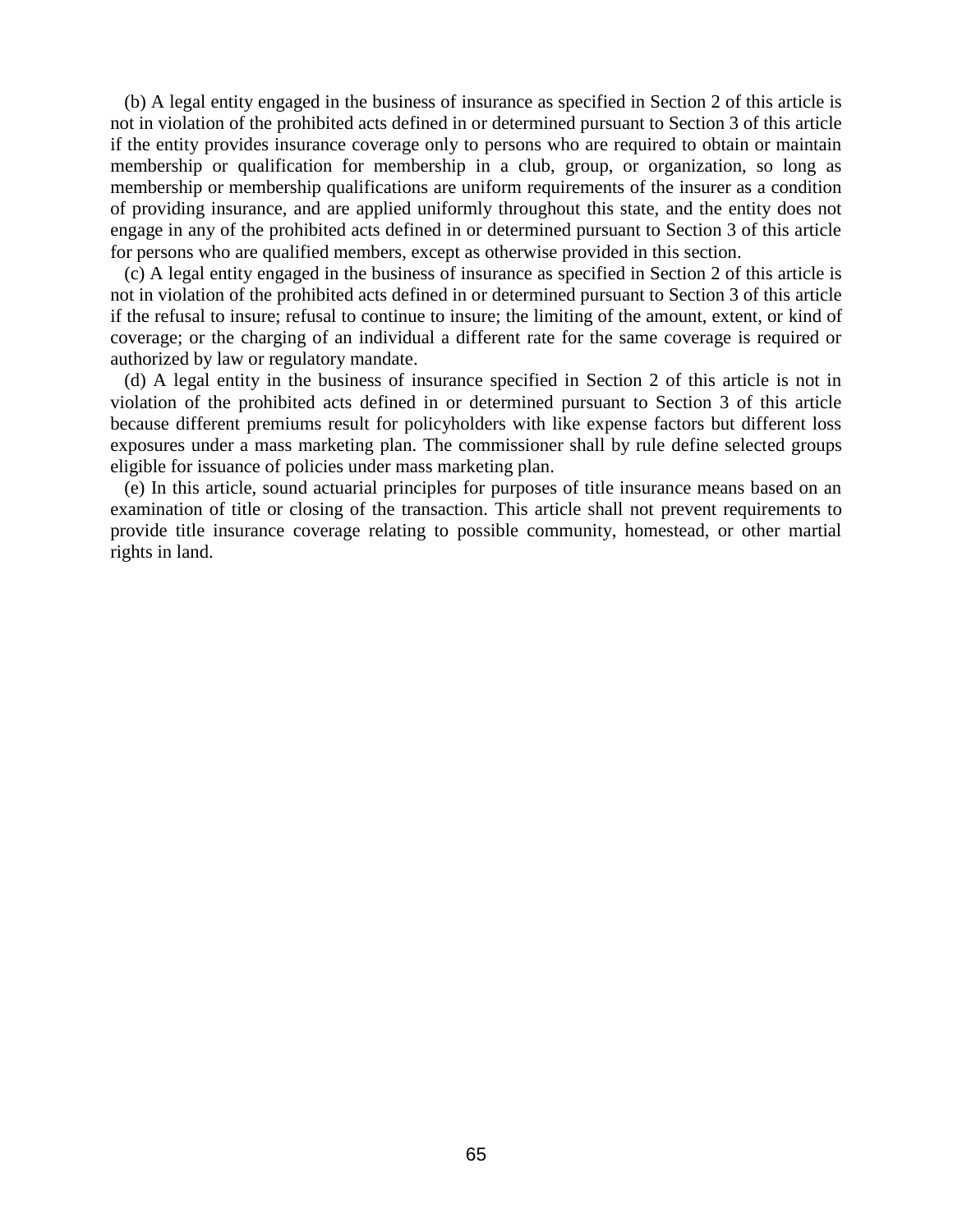### **7.3 APPENDIX 3 : RELEVANT PROVISIONS IN THE STATE OF MINNESOTA**

#### Insurance

### CHAPTER 65A FIRE AND RELATED INSURANCE

### HOMEOWNER'S INSURANCE

#### Minn. Stat. § 65A.27 (2001)

#### 65A.27 Definitions

 Subdivision 1. For purposes of sections 65A.27 to 65A.30 the following terms have the meanings given. (…)

Subd. 3. "Decline" or "declination" means an agent's refusal to accept an application for homeowner's insurance or an insurer's refusal to issue a policy of homeowner's insurance to a person who has submitted a written application.

Subd. 4. "Homeowner's insurance" means insurance coverage, as provided in section 60A.06, subdivision 1, clause  $(1)(c)$ , normally written by the insurer as a standard homeowner's package policy or as a standard residential renter's package policy. This definition includes, but is not limited to, policies that are generally described as homeowner's policies, mobile/manufactured homeowner's policies, dwelling owner policies, condominium owner policies, and tenant policies. Subd. 5. "Insurer" means any insurer licensed to write insurance, as defined in section 60A.06, subdivision 1, clause (1), and writing homeowner's insurance in this state.

Subd. 6. "Metropolitan area" means the area defined in section 473.121, subdivision 2.

Subd. 7. "Nonpayment of premium" means a failure of the named insured to pay the premium when due on a policy of homeowner's insurance or any installment of the premium, whether the premium is payable directly to the insurer or its agent or indirectly under a premium finance plan or an extension of credit.

Subd. 8. "Renewal" or "renew" means an insurer's issuance and delivery to the insured of a new insurance policy at the end of the policy period of an existing policy written by the insurer or an insurer's issuance and delivery of a certificate or notice extending the term of a policy beyond its policy period or term.

HISTORY: HISTORY: *1979 c 207 s 2; 1983 c 289 s 114 subd 1; 1984 c 655 art 1 s 92; 1996 c 326 s 1; 1999 c 177 s 64* 

Minn. Stat. § 65A.28 (2001)

65A.28 Disclosure and filing requirements

 Subdivision 1. Each insurer writing homeowner's insurance for property located in the metropolitan area or a statutory or home rule charter city of the first class shall compile and file annually with the commissioner on or before May 1 a report for the preceding calendar year. This report shall contain the following information reported by postal zip code areas for each zip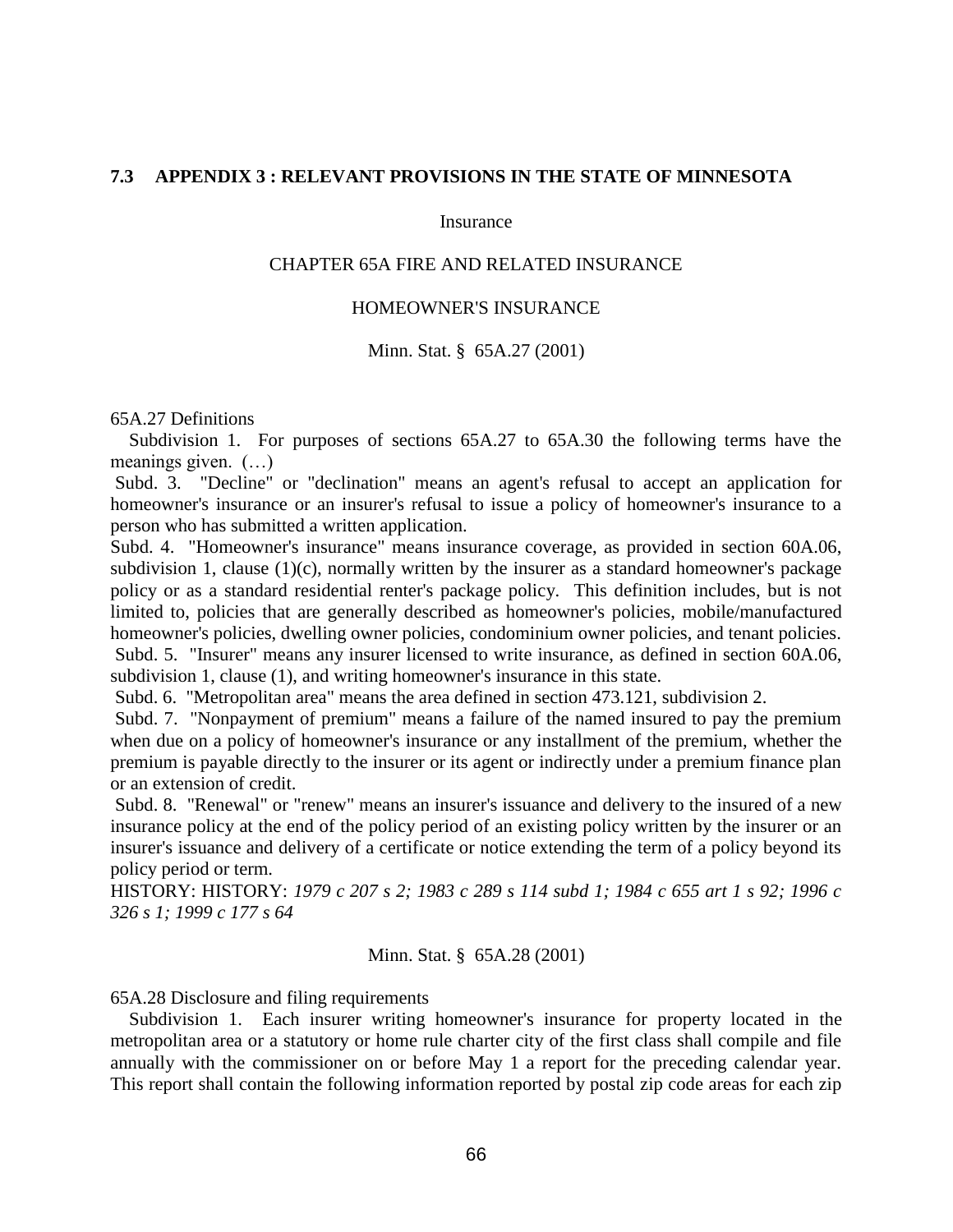code area located in a city of the first class which contains property for which the insurer wrote, declined to write, or canceled homeowner's insurance:

(a) the number of policies written;

(b) the number of policies canceled;

(c) the number of policies nonrenewed; and

(d) the number of applications for homeowner's insurance declined.

If the commissioner determines that additional information is necessary to effectuate the purposes of sections 65A.27 to 65A.29 and 72A.20, subdivision 13, the commissioner may require, by rule:

(i) that the required information be reported for additional areas of the state, or

(ii) that additional types of information, including premium and claims data, be reported for some or all of the areas subject to the reporting requirements.

If the commissioner has reason to believe that an insurance company or insurance agent has violated section 72A.20, subdivision 13 or 14, the commissioner may issue an order requiring the company or agent to compile and submit within a reasonable time information on its homeowner's insurance marketing, underwriting, or rating practices for a specific geographic area or areas. This information may be in addition to the types and categories of information required to be reported by this section or rules promulgated under subdivision 4.

Subd. 2. The commissioner shall make the reports filed pursuant to subdivision 1 available for public inspection.

Subd. 3. Any insurer required to report under this section which fails to file a report, containing the data and within the time prescribed by this section or rules promulgated under subdivision 4, shall be subject to a penalty of \$ 10 for each day in default. Any penalty imposed under this section may be recovered in a civil action brought by and in the name of the state.

Subd. 4. The commissioner may prescribe rules necessary to carry out the purposes of this section. The rules may provide for classifications, differentiations, adjustments or exceptions, as in the judgment of the commissioner are necessary and proper to effectuate the purposes of, prevent circumvention or evasion of, or to facilitate compliance with this section.

HISTORY: HISTORY: 1979 c 207 s 3; 1986 c 444

Minn. Stat. § 65A.29 (2001)

65A.29 Cancellation; nonrenewal; refusal to write

 Subdivision 1. Cancellation. No insurer may cancel a policy of homeowner's insurance except for the reasons specified in section 65A.01.

Subd. 2. Repealed, 1984 c 602 s 6

Subd. 3. Refusal to write. Upon completion in writing of the insurer's application form for homeowner's insurance, any person having an insurable interest in real or tangible property at a fixed location shall be entitled upon written request either (a) to the insurer's offer of coverage, including type, amount and premium cost of coverage, or (b) to a written declination, stating specifically the underwriting or other reason for the refusal to write. For purposes of this subdivision, "insurer" means only an insurer writing or offering to write homeowner's insurance for property in the same statutory or home rule charter city or town in which the applicant's property is located.

Subd. 4. Form requirements. Any notice or statement required by subdivisions 1 to 3, or any other notice canceling a homeowner's insurance policy must be written in language which is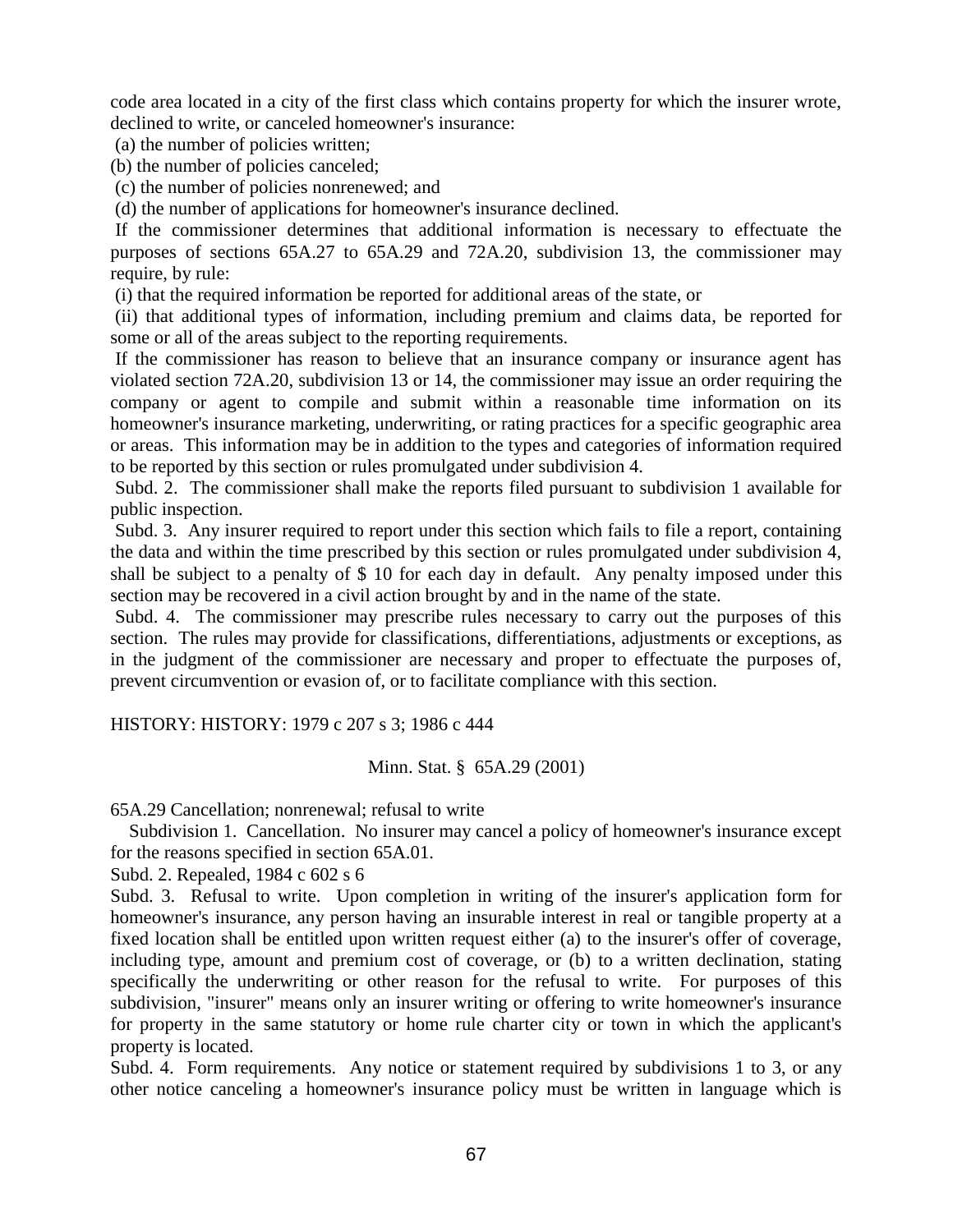easily readable and understandable by a person of average intelligence and understanding. The statement of reason must be sufficiently specific to convey, clearly and without further inquiry, the basis for the insurer's refusal to renew or to write the insurance coverage.

The notice or statement must also inform the insured of:

(1) the possibility of coverage through the Minnesota property insurance placement facility under sections 65A.31 to 65A.42;

(2) the right to object to the commissioner under subdivision 9; and

(3) the right to the return of unearned premium in appropriate situations under subdivision 10.

Subd. 5. Inclusion in policies after 1980. Notwithstanding sections 65A.01 and 65A.07, any policy of homeowner's insurance issued after January 1, 1980 shall contain nonrenewal provisions consistent with this section.

Subd. 6. Immunity of insurer or commissioner. There shall be no liability on the part of and no cause of action of any nature shall arise against the commissioner or against any insurer, its authorized representative, its agents, its employees or any firm, person or corporation furnishing to the insured information as to reasons for declination, nonrenewal, or cancellation, for any statement made by them in any written notice of declination, nonrenewal or cancellation, for the providing of information relating thereto, or for statements made or evidence submitted at any hearings or investigations conducted in connection therewith. This subdivision shall not apply to any action or proceeding arising under section 72A.20.

Subd. 7. Renewal; notice requirement. No insurer shall refuse to renew, or reduce limits of coverage, or eliminate any coverage in a homeowner's insurance policy unless it mails or delivers to the insured, at the address shown in the policy, at least 60 days' advance notice of its intention. The notice must contain the specific underwriting or other reason or reasons for the indicated action and must state the name of the insurer and the date the notice is issued.

Proof of mailing this notice to the insured at the address shown in the policy is sufficient proof that the notice required by this section has been given.

Subd. 8. Rules. (a) The commissioner may adopt rules pursuant to chapter 14, to specify the grounds for nonrenewal, reduction in limits of coverage, or elimination of coverage of a homeowner's policy. The rules must limit the grounds to the following factors:

(1) reasons stated for cancellation in section 65A.01, subdivision 3a;

(2) reasons stated in section 72A.20, subdivision 13;

(3) insured's loss experience, not to include natural causes; and

(4) other factors deemed reasonable by the commissioner.

The rules may give consideration to the form and content of the termination notice to the insured, a statement as to what constitutes receipt of the termination notice, and the procedure by which the insured may appeal a termination notice.

The rules adopted under this subdivision may provide for imposition of a monetary penalty not greater than \$ 500 per occurrence upon insurers who are found to be in violation of the law or the rules.

(b) In addition to any rules adopted under this subdivision, an insured may appeal any nonrenewal under this section to the commissioner of commerce. If the commissioner finds that the nonrenewal is unjustified, arbitrary, or capricious, the commissioner shall order the insurer to reinstate the insured's policy. The commissioner's order may be appealed pursuant to chapter 14. The insured's policy shall continue in force pending the conclusion of the appeal to the commissioner. The insurer must notify the insured of the insured's right to appeal the nonrenewal to the commissioner in the notice of nonrenewal required under subdivision 7.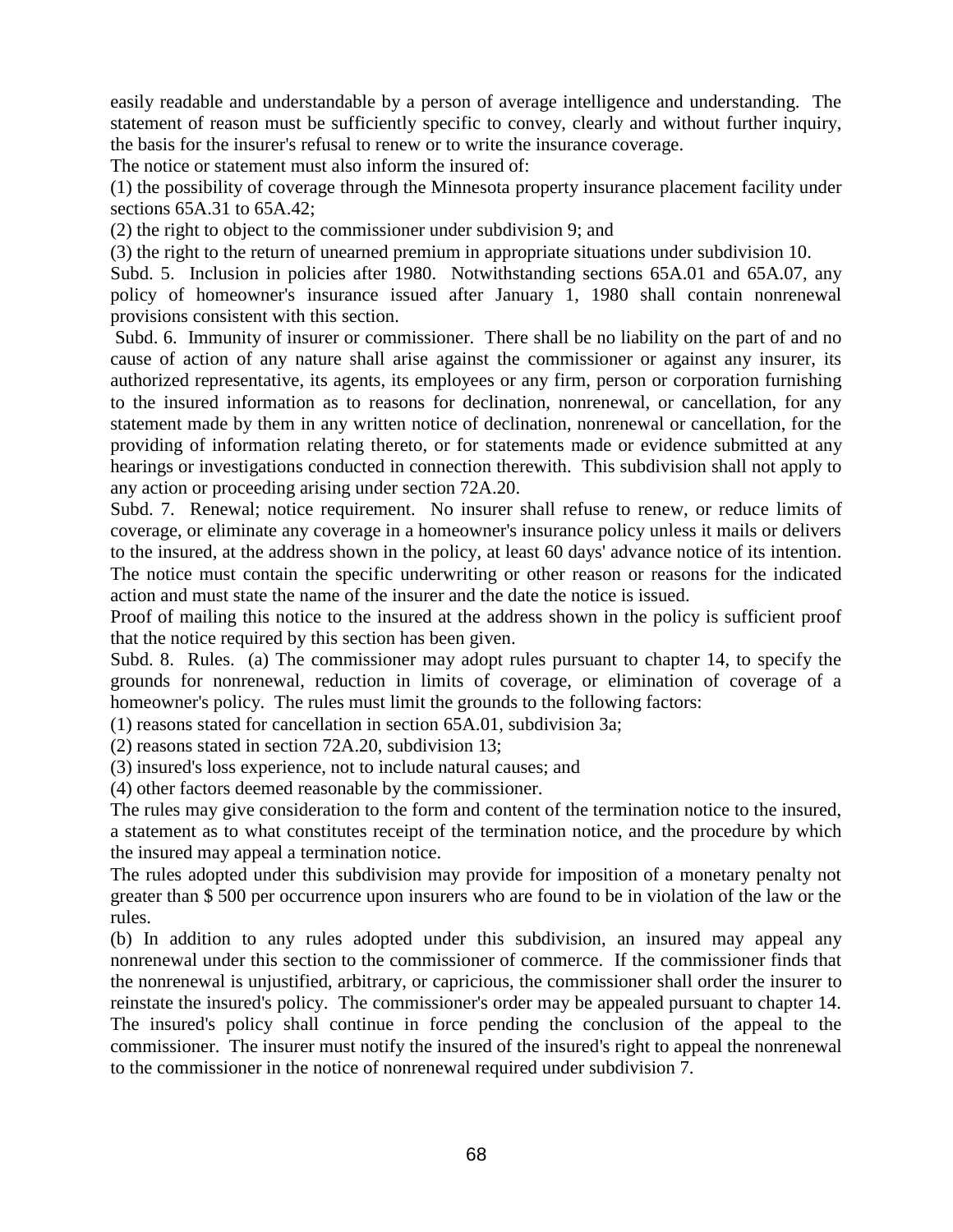Subd. 9. Notice of right to complain. A named insured who believes a nonrenewal, reduction in the limits of coverage, elimination of coverage, or cancellation under section 65A.01, subdivision 3a, is in violation of the law or the rules may, within 30 days after receipt of the notice, file in writing an objection to the action with the commissioner.

Upon receipt of a written objection, the commissioner shall notify the insurer of receipt of the objection and of the right of the insurer to file a written response within ten days of receipt of the notification. Within 30 days of receipt of written objection by an insured, the commissioner shall approve or disapprove the insurer's action and shall notify the insured and insurer of the final decision. A decision which disapproves the insurer's action constitutes a exigethat the insurer has violated the law or the rules. Either party may institute proceedings for judicial review of the commissioner's decision. The commissioner's decision is binding pending judicial review.

Subd. 10. Return of unearned premium. Cancellation of a policy of homeowner's insurance pursuant to this section is not effective unless any unearned premium due the insured is returned to the insured with the notice of cancellation or is delivered or sent by mail to the insured so as to be received by the insured not later than the effective date of cancellation. If the premium has been paid by the insured's agent and debited to the agent's account with the company, upon cancellation, the unearned premium must be credited to the agent's account with the company.

Subd. 11. Nonrenewal. Every insurer shall establish a plan that sets out the minimum number and amount of claims during an experience period that may result in a nonrenewal.

No homeowner's insurance policy may be nonrenewed based on the insured's loss experience unless the insurer has sent a written notice that any future losses may result in nonrenewal due to loss experience.

Any nonrenewal of a homeowner's insurance policy must, at a minimum, comply with the requirements of subdivision 8 and the rules adopted by the commissioner. Subd. 12. Repealed, 1999 c 177 s 88

HISTORY: HISTORY: *1979 c 207 s 4; 1983 c 94 s 1; 1984 c 602 s 2-4; 1986 c 444; 1987 c 337 s 92; 1989 c 260 s 9-11; 1992 c 564 art 4 s 13; 1994 c 485 s 52; 1996 c 337 s 1; 1999 c 177 s 65; 2001 c 215 s 28* 

# CHAPTER 72A REGULATION OF TRADE PRACTICES

### REGULATION OF TRADE PRACTICES

# Minn. Stat. § 72A.20 (2001)

72A.20 Methods, acts, and practices which are defined as unfair or deceptive

Subd. 13. Refusal to renew. Refusing to renew, declining to offer or write, or charging differential rates for an equivalent amount of homeowner's insurance coverage, as defined by section 65A.27, for property located in a town or statutory or home rule charter city, in which the insurer offers to sell or writes homeowner's insurance, solely because:

(a) of the geographic area in which the property is located;

(b) of the age of the primary structure sought to be insured;

(c) the insured or prospective insured was denied coverage of the property by another insurer, whether by cancellation, nonrenewal or declination to offer coverage, for a reason other than those specified in section 65A.01, subdivision 3a, clauses (a) to (e); or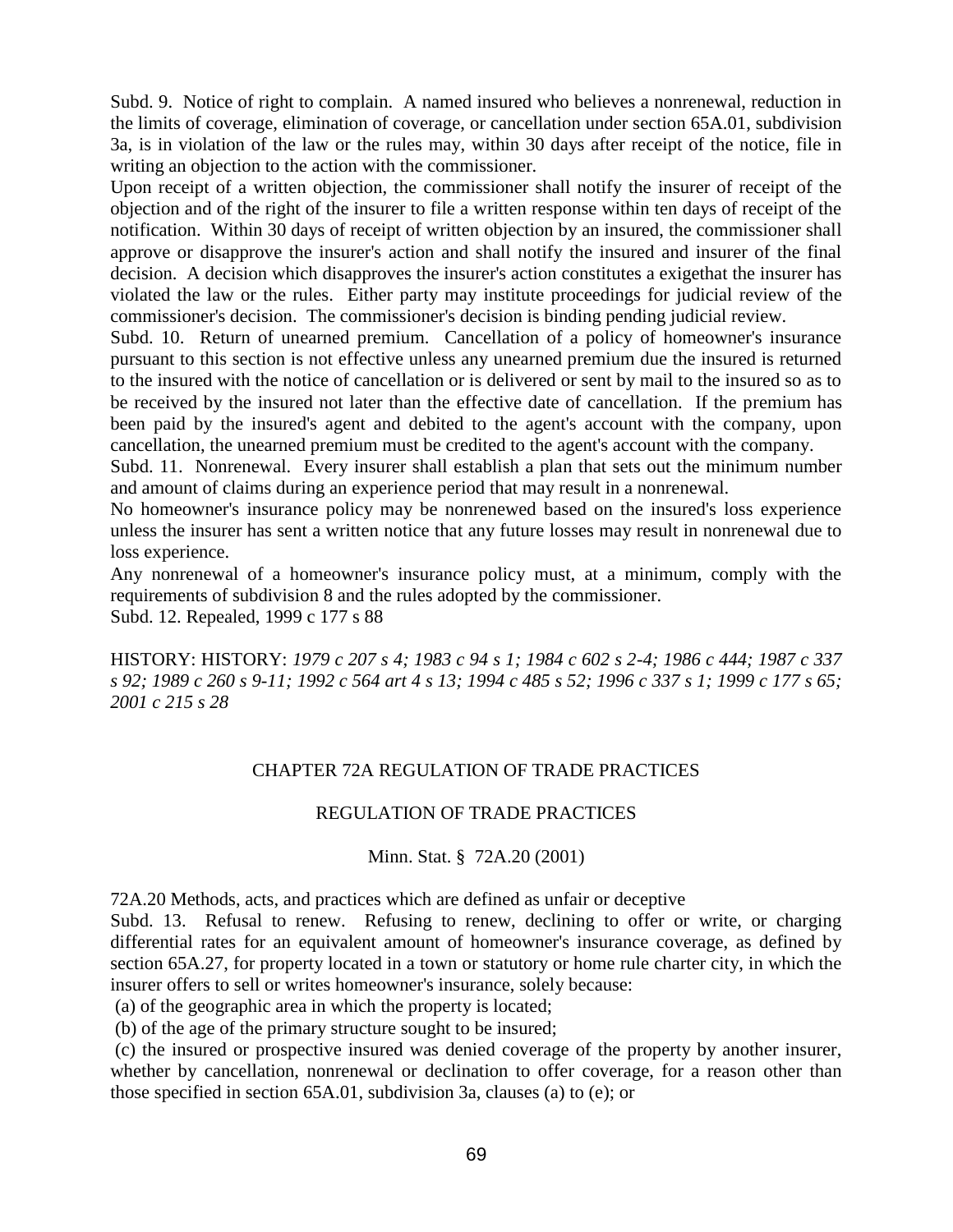(d) the property of the insured or prospective insured has been insured under the Minnesota FAIR Plan Act, shall constitute an unfair method of competition and an unfair and deceptive act or practice.

This subdivision prohibits an insurer from filing or charging different rates for different zip code areas within the same town or statutory or home rule charter city.

This subdivision shall not prohibit the insurer from applying underwriting or rating standards which the insurer applies generally in all other locations in the state and which are not specifically prohibited by clauses (a) to (d). Such underwriting or rating standards shall specifically include but not be limited to standards based upon the proximity of the insured property to an extraordinary hazard or based upon the quality or availability of fire protection services or based upon the density or concentration of the insurer's risks. Clause (b) shall not prohibit the use of rating standards based upon the age of the insured structure's plumbing, electrical, heating or cooling system or other part of the structure, the age of which affects the risk of loss. Any insurer's failure to comply with section 65A.29, subdivisions 2 to 4, either (1) by failing to give an insured or applicant the required notice or statement or (2) by failing to state specifically a bona fide underwriting or other reason for the refusal to write shall create a presumption that the insurer has violated this subdivision.

# *Minn. Stat. § 473.121* MINNESOTA STATUTES 2001 Metropolitan Area

# CHAPTER 473 METROPOLITAN GOVERNMENT

### **DEFINITIONS**

# Minn. Stat. § 473.121 (2001)

### 473.121 Definitions

Subdivision 1. Terms. For the purposes of this chapter, the terms defined in this section have the meanings given them in this section, except as otherwise expressly provided or indicated by the context.

Subd. 2. Metropolitan area or area. "Metropolitan area" or "area" means the area over which the metropolitan council has jurisdiction, including only the counties of Anoka, Carver, Dakota excluding the city of Northfield, Hennepin excluding the city of Hanover, Ramsey, Scott excluding the city of New Prague, and Washington.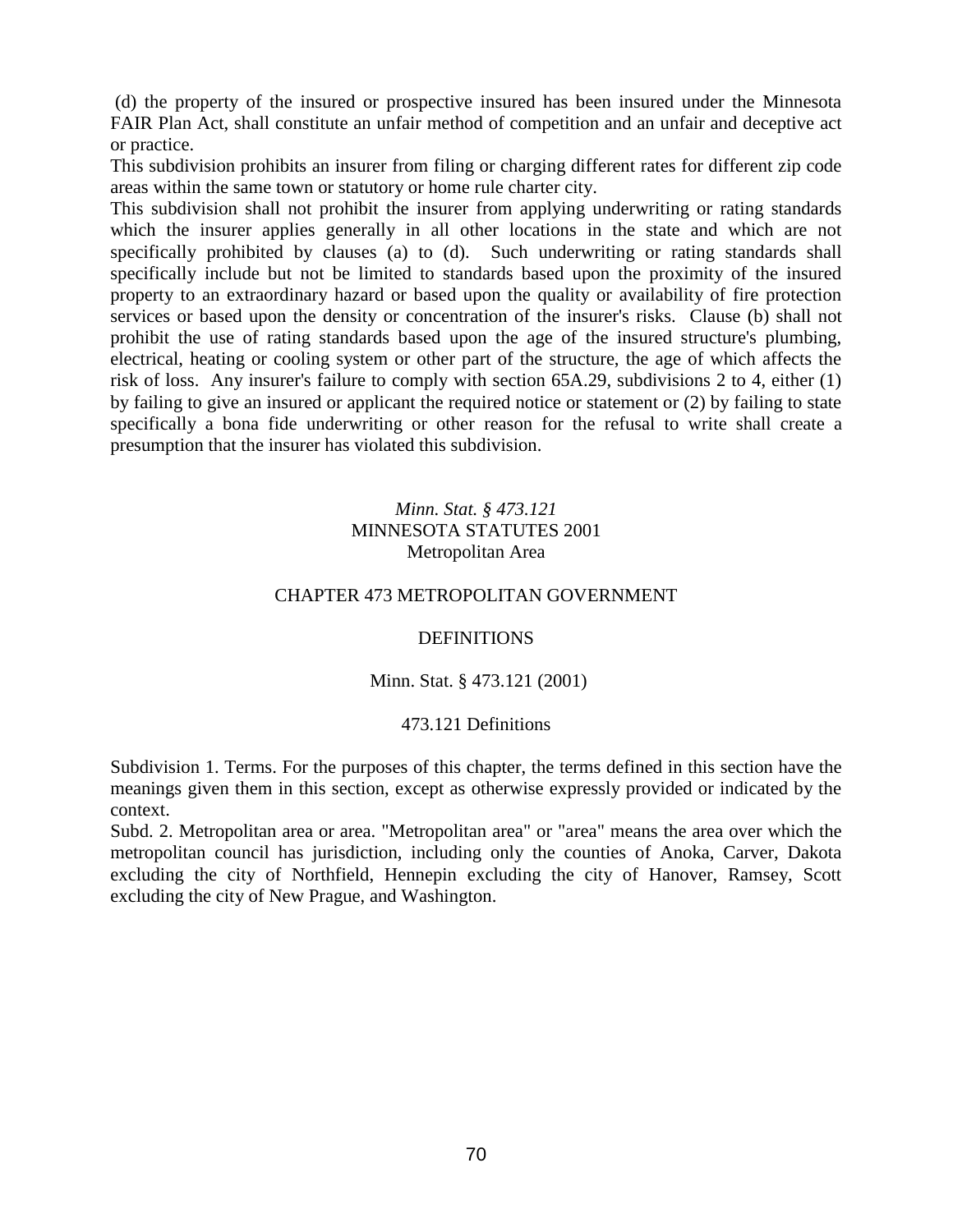### **APPENDIX 4 : RELEVANT PROVISIONS IN THE STATE OF CALIFORNIA**

INSURANCE CODE DIVISION 2. Classes of Insurance PART 3. Liability, Workers' Compensation, and Common Carrier Liability Insurance CHAPTER 1. General Regulations ARTICLE 5. Motor Vehicle Liability Insurance Cal Ins Code § 11628 (2001)

### § 11628. Prohibited discrimination

(a) No admitted insurer, licensed to issue and issuing motor vehicle liability policies as defined in Section 16450 of the Vehicle Code, shall fail or refuse to accept an application for that insurance, to issue that insurance to an applicant therefor, or issue or cancel that insurance under conditions less favorable to the insured than in other comparable cases, except for reasons applicable alike to persons of every race, language, color, religion, national origin, ancestry, or the same geographic area; nor shall race, language, color, religion, national origin, ancestry, or location within a geographic area of itself constitute a condition or risk for which a higher rate, premium, or exigemay be required of the insured for that insurance.

As used in this section "geographic area" means a portion of this state of not less than 20 square miles defined by description in the rating manual of an insurer or in the rating manual of a rating bureau of which the insurer is a member or subscriber. In order that geographic areas used for rating purposes may reflect homogeneity of loss experience, a record of loss experience for the geographic area shall include the breakdown of actual loss experience statistics by ZIP Code area (as designated by the United States Postal Service) within each geographic area for family owned private passenger motor vehicles and lightweight commercial motor vehicles, under 1 1/2 -ton load capacity, used for local service or retail delivery, normally within a 50-mile radius of garaging, and which are not part of a fleet of five or more motor vehicles under one ownership. A record of loss experience for the geographic area, including that statistical data by ZIP Code area, shall be submitted annually to the commissioner for examination by each insurer licensed to issue and issuing motor vehicle liability policies, motor vehicle physical damage policies, or both. Loss experience shall include separate loss data for each type of coverage, including liability or physical damage coverage, underwritten. That report shall include the insurer's statewide loss ratio, loss adjustment expense ratio, expense ratio, and combined ratio on its assigned-risk business. An insurer may satisfy its obligation to report statistical data under this subdivision by providing its loss experience data and statewide expense ratio and combined ratio on its assigned-risk business to a rating or advisory organization for submission to the commissioner. This data shall be made available to the public by the commissioner annually after examination. However, the data shall be released in aggregate form by ZIP Code in order that no individual insurer's loss experience for any specific geographic area be revealed. Differentiation in rates between geographical areas shall not constitute unfair discrimination.

All information reported to the department pursuant to this subdivision shall be confidential.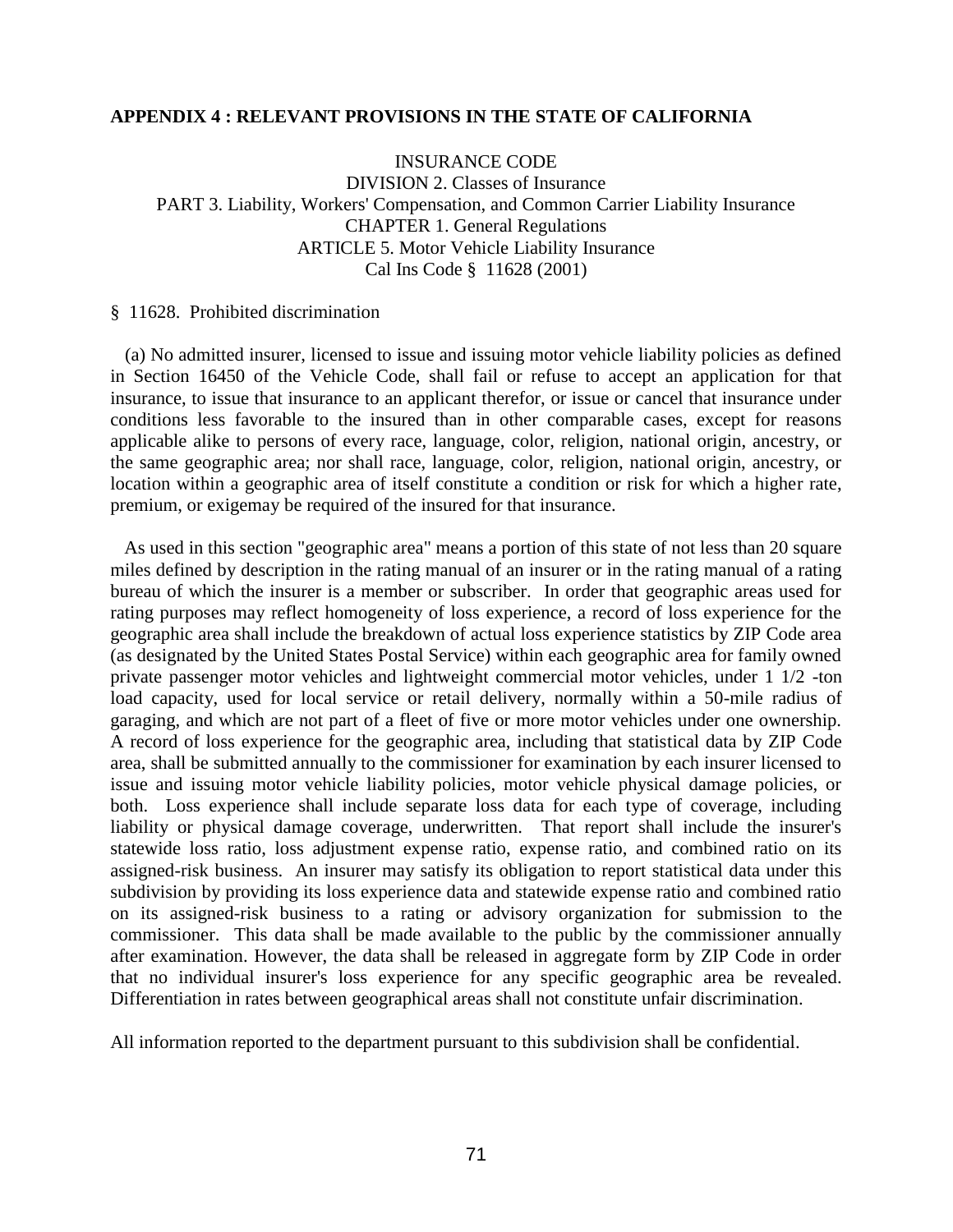# **7.4 APPENDIX 5 : LIST OF PEOPLE AND ORGANIZATIONS THAT WERE INTERVIEWED**

### MONTREAL

- Collectif aménagement urbain Hochelaga-Maisonneuve
- Comité Logement Hochelaga-Maisonneuve
- Comité Logement de Rosemont
- Tandem Mercier-Hochelaga-Maisonneuve
- Tandem Rosemont
- Montreal Urban Community Police Service: Public relations

# HALIFAX

- Halifax Regional Municipality : Councillor Russell Walker (district 15)
- Halifax Regional Municipality : Councillor Jim Smith (district 9)
- Halifax Regional Municipality : Social Indicators Project
- Halifax Regional Municipality : Community services
- Halifax Regional Municipality : Planning and development services
- Halifax Regional Police : Community division
- Nova Scotia : NS Community Services
- Nova Scotia : Regional Housing Authority
- Nova Scotia : Superintendant of Insurance

### CALGARY

- Alexandra Community Health Center
- City of Calgary : Department of Social services
- City of Calgary : Community Strategy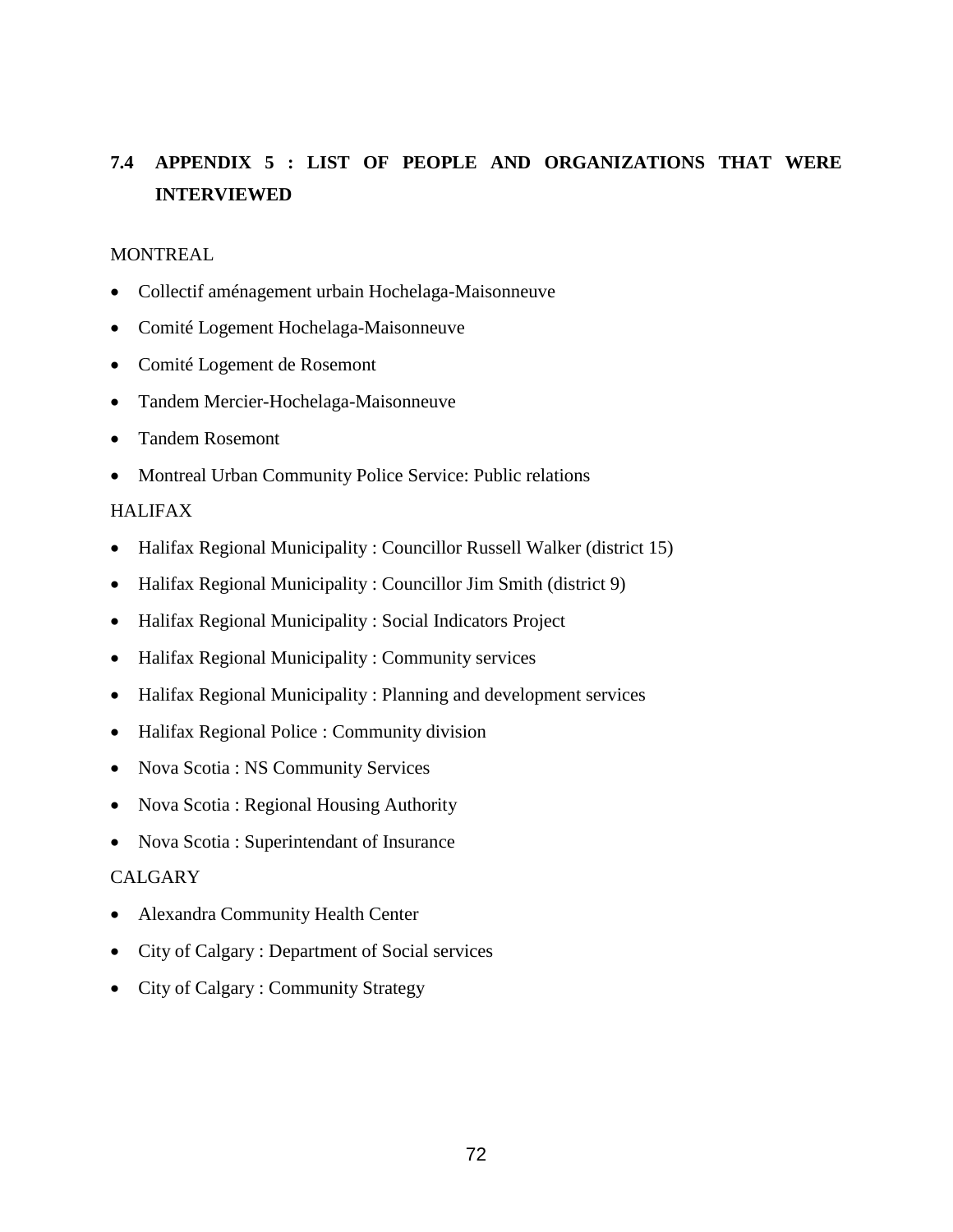|                                          | <b>ROSEMONT</b>                                         | HOCHELAGA-<br><b>MAISONNEUVE</b><br>$\_$ Aird H1V $\_$<br>$(2nd$ floor apartment) |  |
|------------------------------------------|---------------------------------------------------------|-----------------------------------------------------------------------------------|--|
| Address                                  | 13th Ave H1X $\frac{1}{2}$ /<br>$(2nd$ floor apartment) |                                                                                   |  |
| Building / number of<br>apartments       | Triplex / 3 apartments /                                | Triplex / 3 apartments /                                                          |  |
| Year building was<br>built               | 1928                                                    | 1920                                                                              |  |
| <b>Exterior</b> facing                   | <b>Brick</b>                                            | <b>Brick</b>                                                                      |  |
| Shed                                     | N <sub>0</sub>                                          | N <sub>0</sub>                                                                    |  |
| Garage                                   | N <sub>0</sub>                                          | N <sub>0</sub>                                                                    |  |
| Water fountain                           | 15 meters                                               | 10 meters in front                                                                |  |
| Fire department                          |                                                         |                                                                                   |  |
| Comments concerning<br>building          |                                                         | Renovations to ramp and door<br>but not to stoop and windows                      |  |
| Comments concerning<br>adjacent building | Adjacent buildings                                      | Adjacent buildings                                                                |  |

# **7.5 APPENDIX 6 : DESCRIPTION OF BUILDINGS USED IN MONTREAL**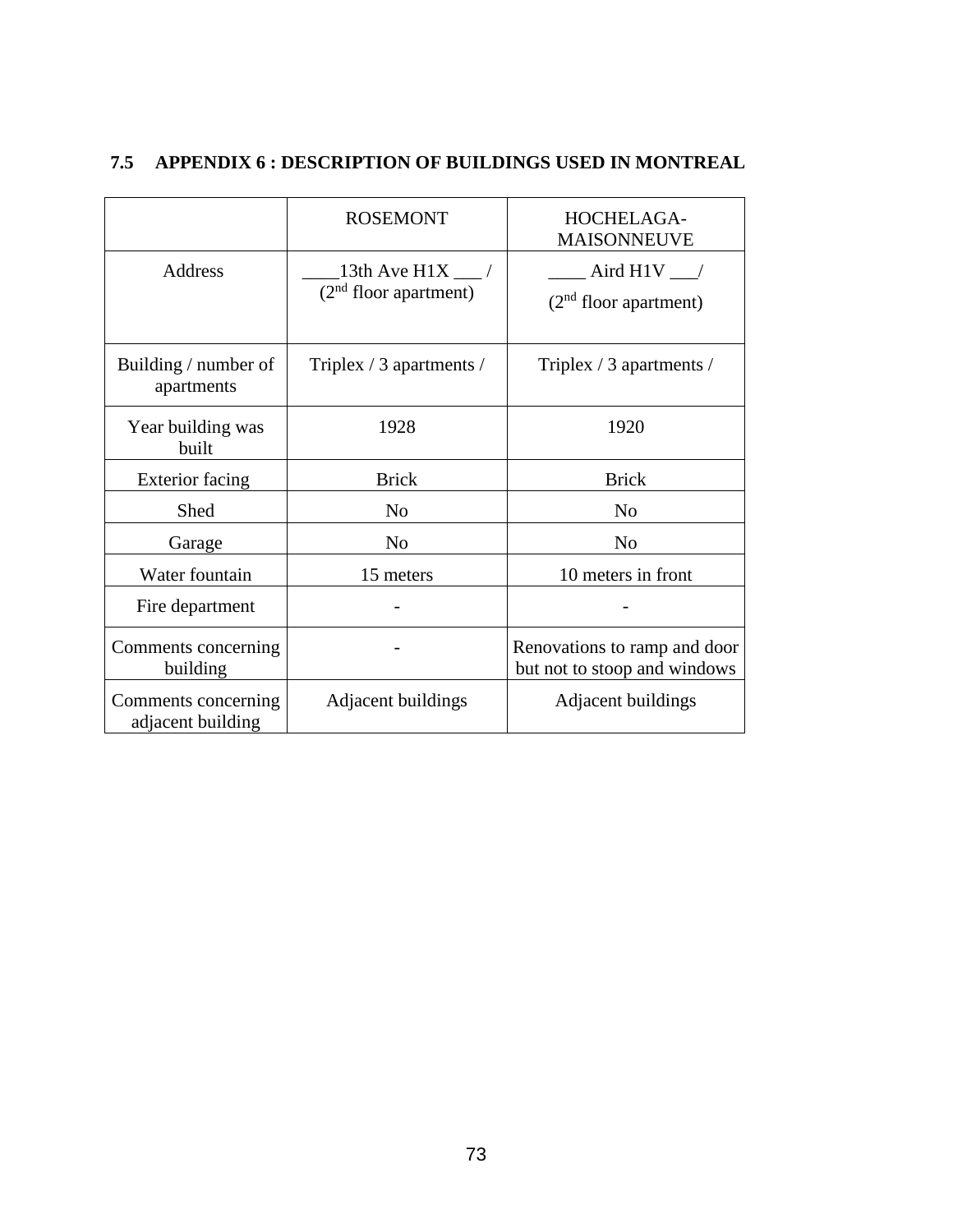|                                          | <b>DISCTRICT 15</b>                                     | <b>DISTRICT 9</b>                                     |  |
|------------------------------------------|---------------------------------------------------------|-------------------------------------------------------|--|
| Address                                  | Berts Drive, Halifax,<br>B <sub>3</sub> M               | Albro Lake road, B3A                                  |  |
| Building / number of<br>apartments       | Triplex / 3 apartments                                  | Two-floor building with 4<br>apartments               |  |
| Year building was<br>built               | 1963                                                    | Approximative age: 40<br>years                        |  |
| <b>Exterior facing</b>                   | Wood shingles and brick                                 | Wood/vinyl                                            |  |
| Shed                                     | N <sub>o</sub>                                          | N <sub>o</sub>                                        |  |
| Garage                                   | N <sub>o</sub>                                          | N <sub>0</sub>                                        |  |
| Water fountain                           | 30 meters                                               | 100 meters                                            |  |
| Fire department                          | Less than 1 kilometer                                   | Approximately 2<br>kilometers                         |  |
| Comments concerning<br>building          | Building in good condition<br>but no recent renovations | Exterior facing seems to<br>have been redone recently |  |
| Comments concerning<br>adjacent building | No adjacent building                                    | No adjacent building                                  |  |

# **7.6 APPENDIX 7 : DESCRIPTION OF BUILDINGS USED IN HALIFAX**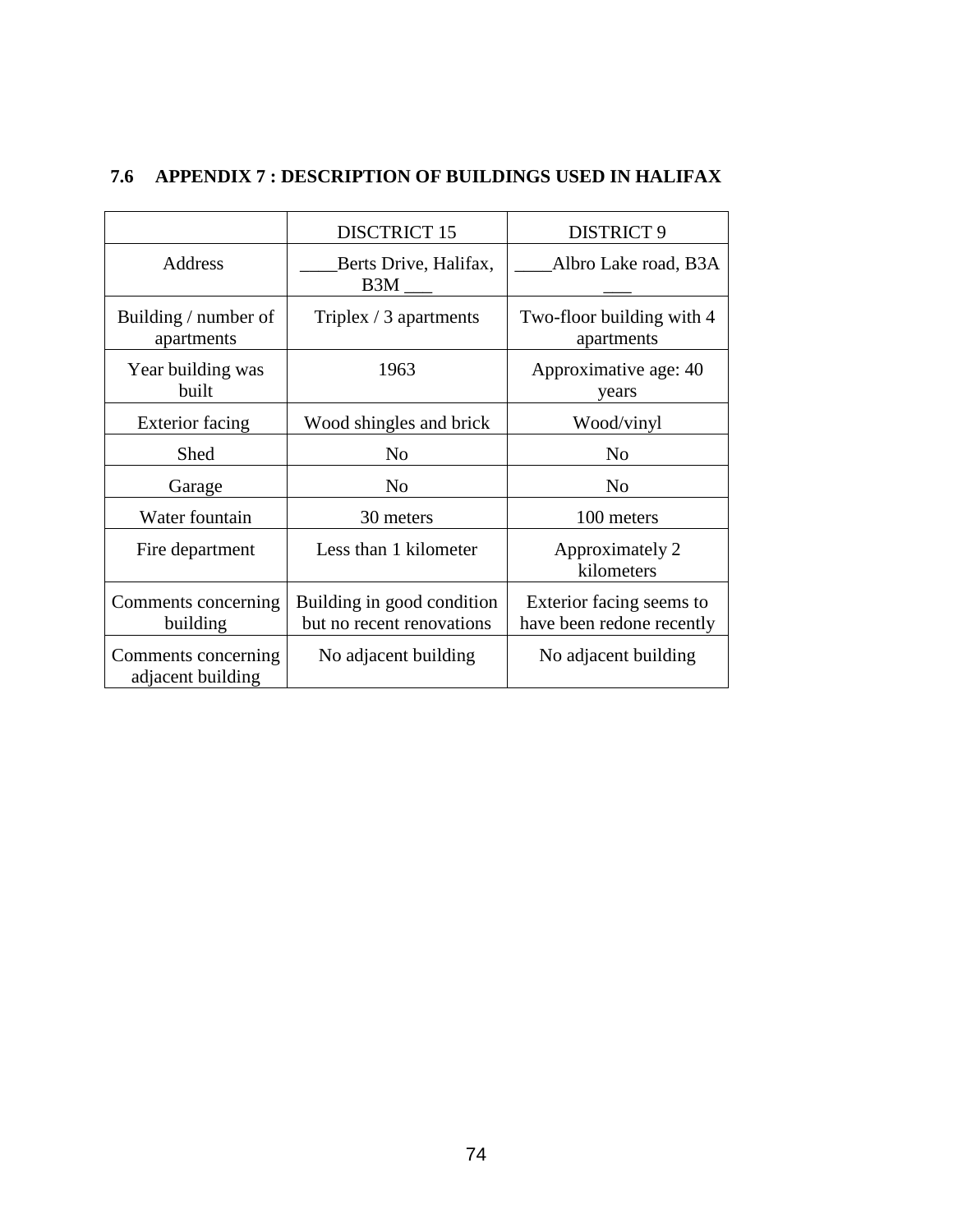|                                          | <b>SPRUCE CLIFF</b>                     | <b>CRESCENT HEIGHTS</b>   |  |
|------------------------------------------|-----------------------------------------|---------------------------|--|
| Address                                  | Hemlock cr. S.W.,<br>T <sub>3</sub> C   | $4st$ NW, T2M $\_\_$      |  |
| Building / number of<br>apartments       | 3 floors and 12 apartments              | 3 floors and 9 apartments |  |
| Year building was<br>built               | 1953                                    | 1960                      |  |
| <b>Exterior facing</b>                   | Stucco                                  | <b>Stucco</b>             |  |
| Shed                                     | N <sub>0</sub>                          | N <sub>0</sub>            |  |
| Garage                                   | N <sub>o</sub>                          | N <sub>o</sub>            |  |
| Water fountain                           | 0.1 kilometers                          | 0.3 kilometers            |  |
| Fire department                          | 1.7 kilometers                          | 2 kilometers              |  |
| Comments concerning<br>building          | In good condition $-$<br>recent repairs | In good condition         |  |
| Comments concerning<br>adjacent building | No adjacent building                    | No adjacent building      |  |

# **7.7 APPENDIX 8 : DESCRIPTION OF BUILDINGS USED IN CALGARY**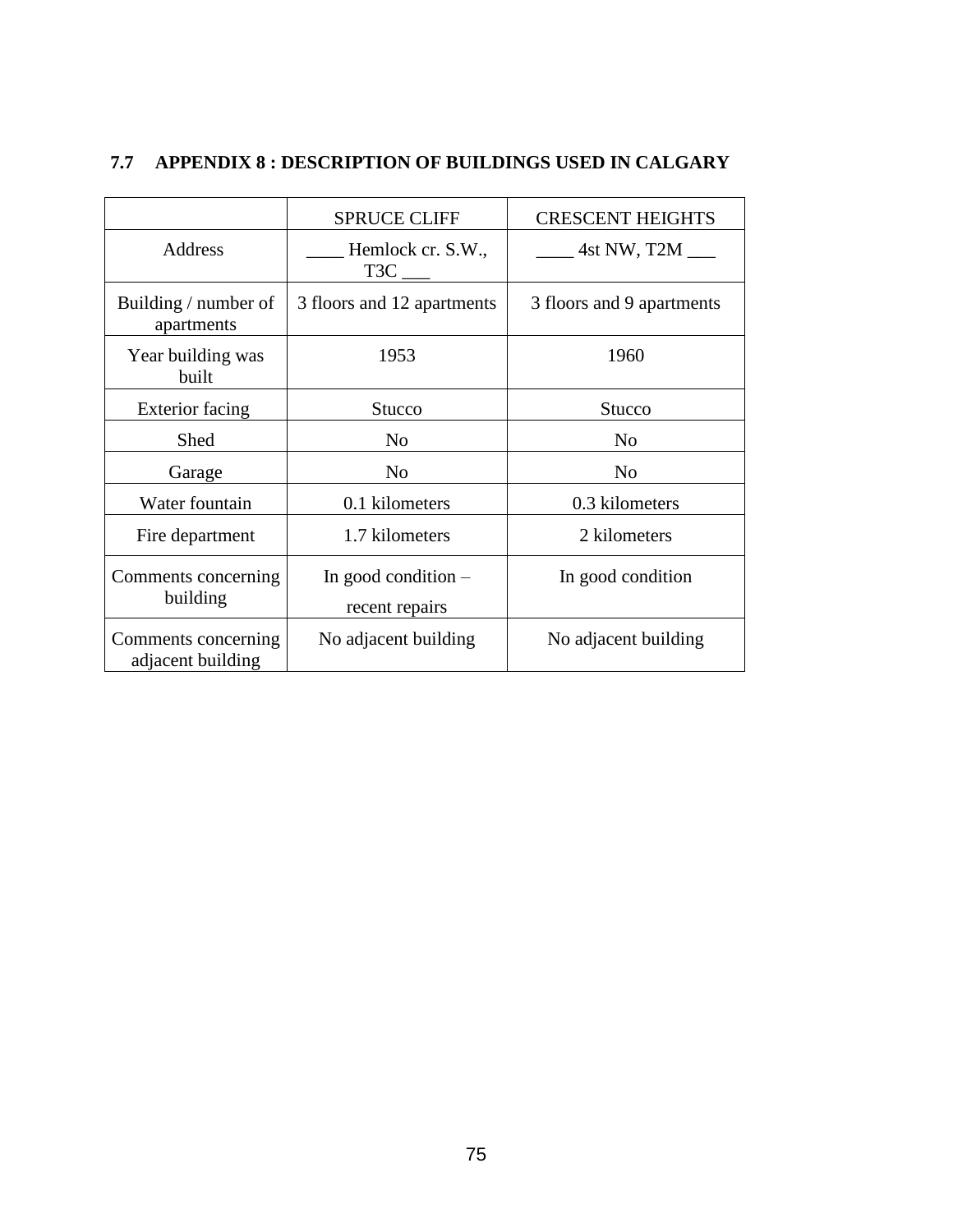# **7.8 APPENDIX 9 : FORM USED FOR OUR TELEPHONE INVESTIGATION**

#### **TEST FORM**

| l Apartment address:                          |  |
|-----------------------------------------------|--|
| Name and address of insurance company/agency: |  |

# **CONTACT**

| Date of telephone call:                  |  |
|------------------------------------------|--|
| Time the telephone conversation started: |  |
| Time the telephone conversation ended:   |  |
| Duration of telephone conversation:      |  |
| Name of agent or broker:                 |  |
| Date message was left :                  |  |
| Date person called back :                |  |

### **EVALUATION QUESTIONNAIRE - Questions asked by the agent or broker:**

#### **Personal information**

- $\Box$ 1- Name:
- 2- Address / postal code :
- 3- Date of birth :
- 4- Civil status:
- 6- Occupation:
- 7- Employer:
- 8- Schooling:
- 9- Number of creditors:
- $\Box$ 10- Do you have any assets that have any value (computer, jewellery, etc.)

#### **Profile of insured party**

- □11- Have you ever been insured ?
- 12- Do you currently have home insurance?
- $\Box$ 13- How long have you lived in the same place ?
- $\Box$ 14- How many people reside with you ?
- $\Box$ 15- Have you filed a claim in the last 5 or 6 years?
- 16- Has your home insurance ever been cancelled/rejected?
- 17- Do you use your residence for other purposes (work, renting out rooms, etc.)

 $\square$ 18- Non-smoker?

#### **Housing**

- $\Box$ 19- Type of building/ number of apartments
- $\square$ 20- Year the building was built ?
- 21- Alarm system ?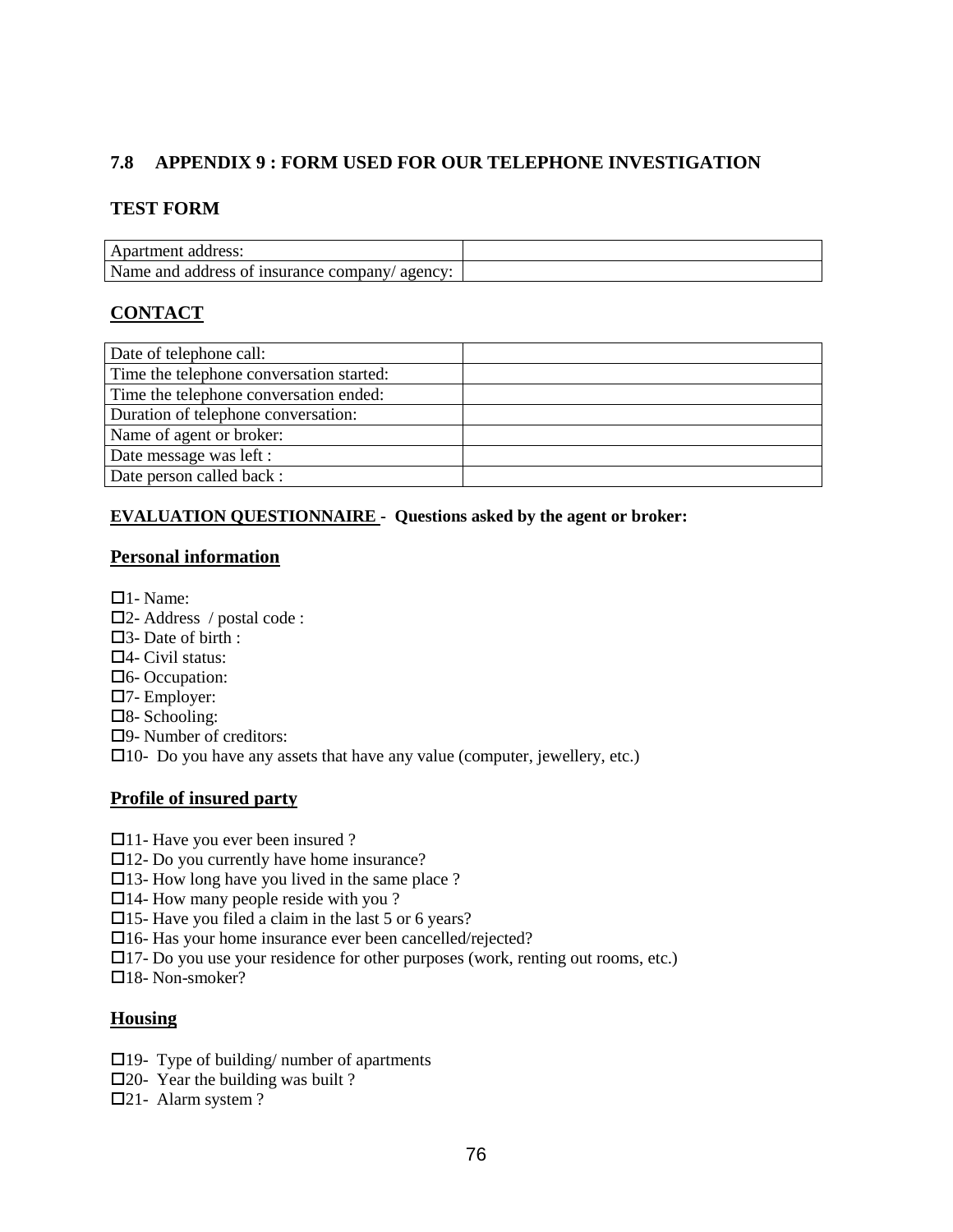- □22- Smoke detector ?
- $\square$ 23- Business activities in the building?
- □24- Shed or garage ?
- 25- How many rooms are there in your home ?
- □26- How do you heat your home?
- 27- Additional heating (Oil, gas or firewood)?
- $\square$ 28- Is there a fire hydrant in the vicinity of your home ?
- 29- Is there a fire department in the vicinity of your home?
- 30- How much rent do you pay?
- □31- Have there been any recent renovations?

#### **Neighbourhood**

- □32- Are there any adjacent buildings?
- 33- Is it a commercial/residential street/area?

#### **Coverage**

- 34- What amount do you want to insure?
- 35- What deductible amount do you want?
- 36- What kind of protection do you want?

# **IMMEDIATE DECISION- Accepted**

| Type of    | Replacement        | Value of content | Deductible | Public liability | Premium |
|------------|--------------------|------------------|------------|------------------|---------|
| protection | value              |                  |            |                  |         |
| Basic      | - Value as new     |                  |            |                  |         |
| Extended   | - Value on the day |                  |            |                  |         |
| All risks  | of the event       |                  |            |                  |         |
|            |                    |                  |            |                  |         |
|            |                    |                  |            |                  |         |
|            |                    |                  |            |                  |         |
|            |                    |                  |            |                  |         |

• If rejected, what is the reason?

# **DECISION AT A LATER DATE**

- What information has the agent or broker given concerning what the process is to obtain insurance, including the delay for evaluation procedures ?
- Did the agent or broker explain the steps that follow your application?
- Did the agent offer to forward any written information? Please describe:

# **COMMENTS**

- Did the agent or broker suggest that you look for insurance elsewhere? If yes, where?
- Did the agent or the broker make comments on the area where your home is located (fire hazard/crime rate/ people who reside there)? If yes, what did the agent say?
- Did the agent or broker write down the information you provided?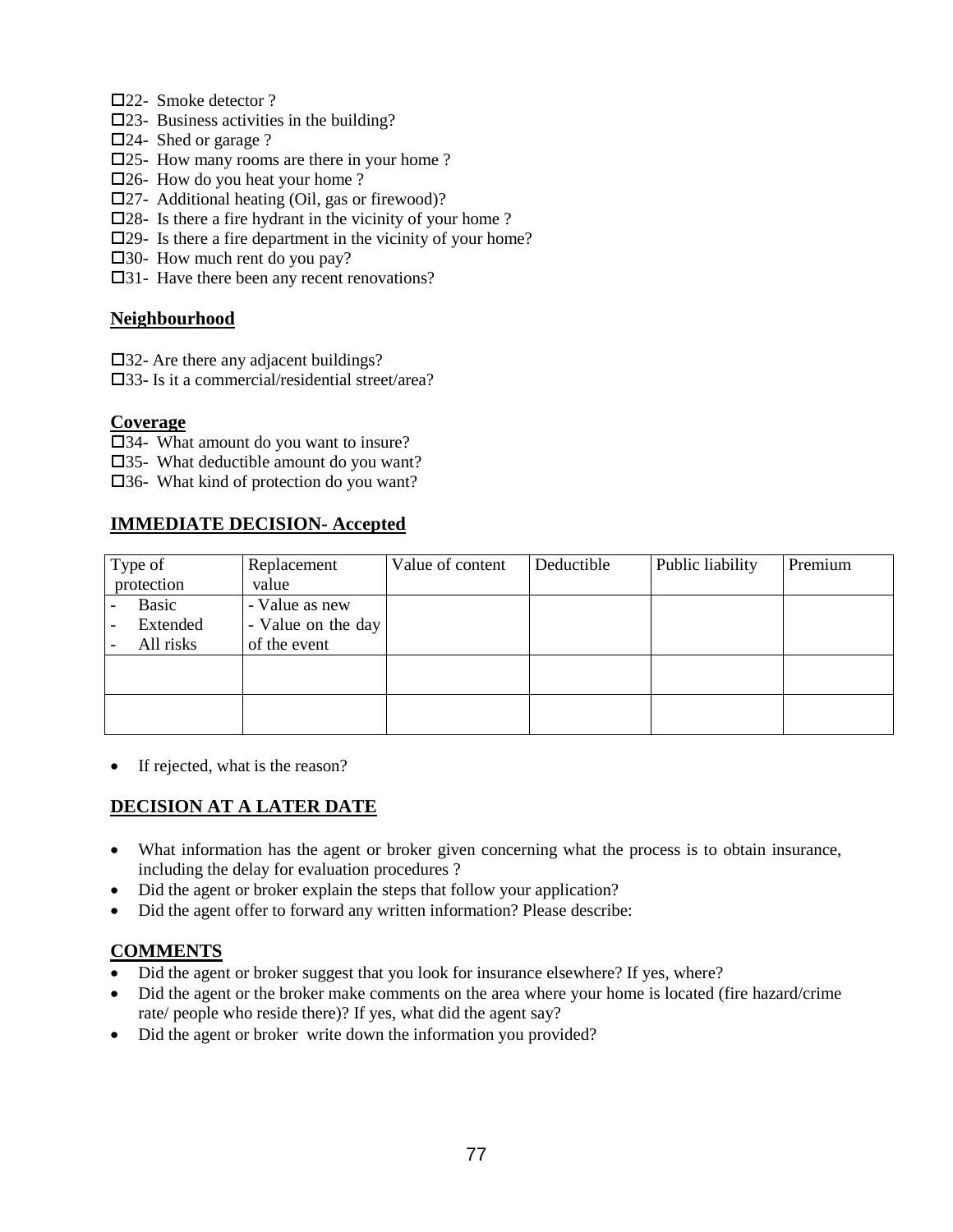### **7.9 APPENDIX 10 : RELEVANT PROVISIONS IN THE STATE OF WASHINGTON**

# ENGROSSED SUBSTITUTE HOUSE BILL 2544 Chapter 360, Laws of 2002 57th Legislature 2002 Regular Session INSURANCE--CREDIT HISTORY

**Sec. 1.** A new section is added to chapter 48.18 RCW to read as follows: UNDERWRITING RESTRICTIONS THAT APPLY TO PERSONAL INSURANCE.

(1) For the purposes of this section:

(a) "Adverse action" has the same meaning as defined in the fair credit reporting act, 15 U.S.C. Sec. 1681 et seq. Adverse actions include, but are not limited to:

(i) Cancellation, denial, or nonrenewal of personal insurance coverage;

(ii) Charging a higher insurance premium for personal insurance than would have been offered if the credit history or insurance score had been more favorable, whether the exigeis by:

(A) Application of a rating rule;

 $(\ldots)$ 

(iii) Any reduction, adverse, or unfavorable change in the terms of coverage or amount of any personal insurance due to a consumer's credit history or insurance score. A reduction, adverse, or unfavorable change in the terms of coverage occurs when:

(A) Coverage provided to the consumer is not as broad in scope as coverage requested by the consumer but available to other insureds of the insurer or any affiliate; or

(B) The consumer is not eligible for benefits such as dividends that are available through affiliate insurers.

(d) "Consumer report" has the same meaning as defined in the fair credit reporting act, 15 U.S.C. Sec. 1681 et seq.

(e) "Credit history" means any written, oral, or other communication of any information by a consumer reporting agency bearing on a consumer's creditworthiness, credit standing, or credit capacity that is used or expected to be used, or collected in whole or in part,for the purpose of serving as a factor in determining personal insurance premiums or eligibility for coverage.

(f) "Insurance score" means a number or rating that is derived from an algorithm, computer application, model, or other process that is based in whole or in part on credit history.

(2) An insurer that takes adverse action against a consumer based in whole or in part on credit history or insurance score shall provide written notice to the applicant or named insured. The notice must state the significant factors of the credit history or insurance score that resulted in the adverse action. The insurer shall also inform the consumer that the consumer is entitled to a free copy of their consumer report under the fair credit reporting act.

(3) An insurer shall not cancel or nonrenew personal insurance based in whole or in part on a consumer's credit history or insurance score. An offer of placement with an affiliate insurer does not constitute cancellation or nonrenewal under this section.